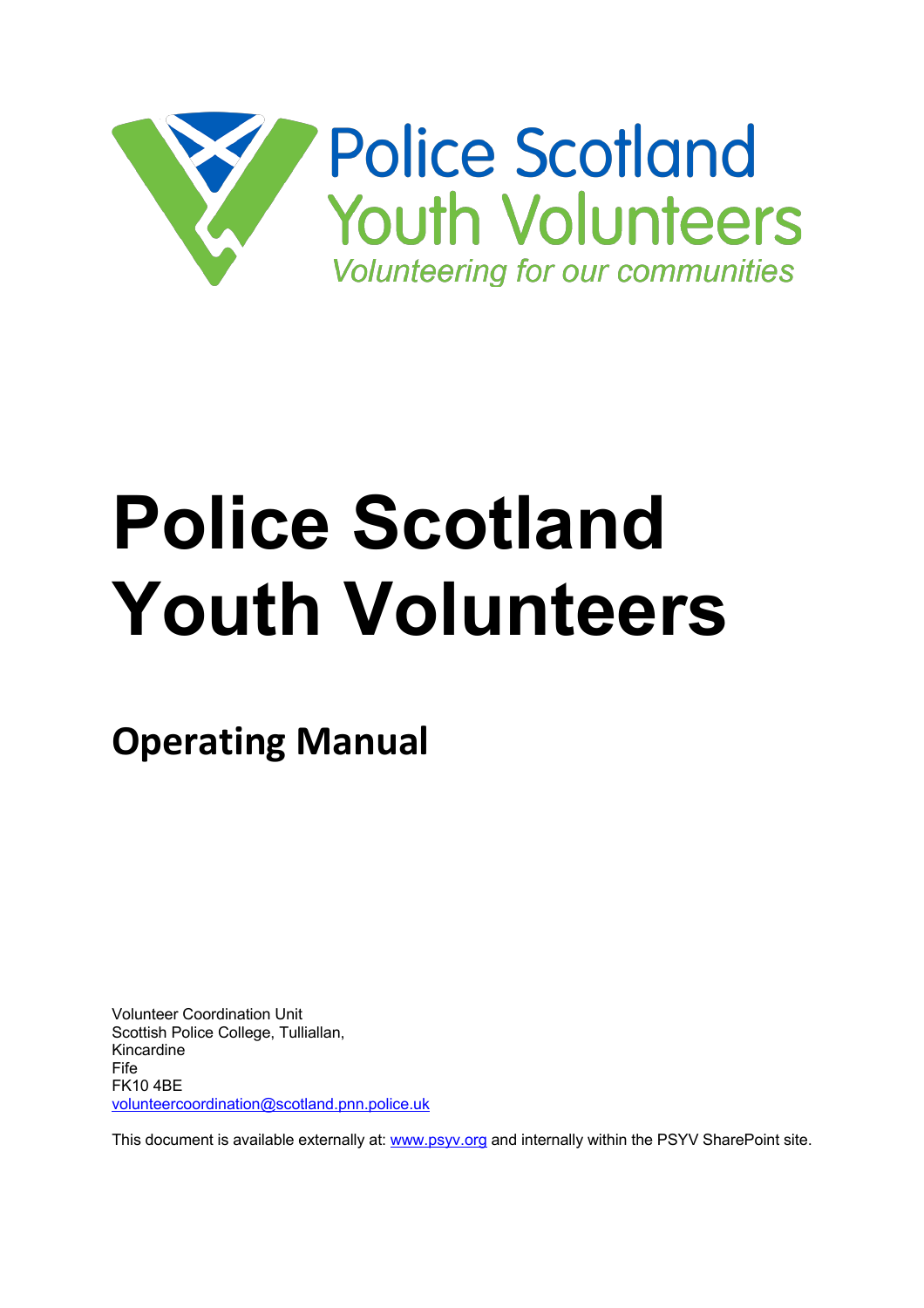

## **Police Scotland Youth Volunteers**

## **Operating Manual**

## **Chapter 1 – Youth Volunteers**

Volunteer Coordination Unit Scottish Police College, Tulliallan, Kincardine Fife FK10 4BE volunteercoordination@scotland.pnn.police.uk

This document is available externally at: www.psyv.org and internally within the PSYV SharePoint site.

Last Updated February 2019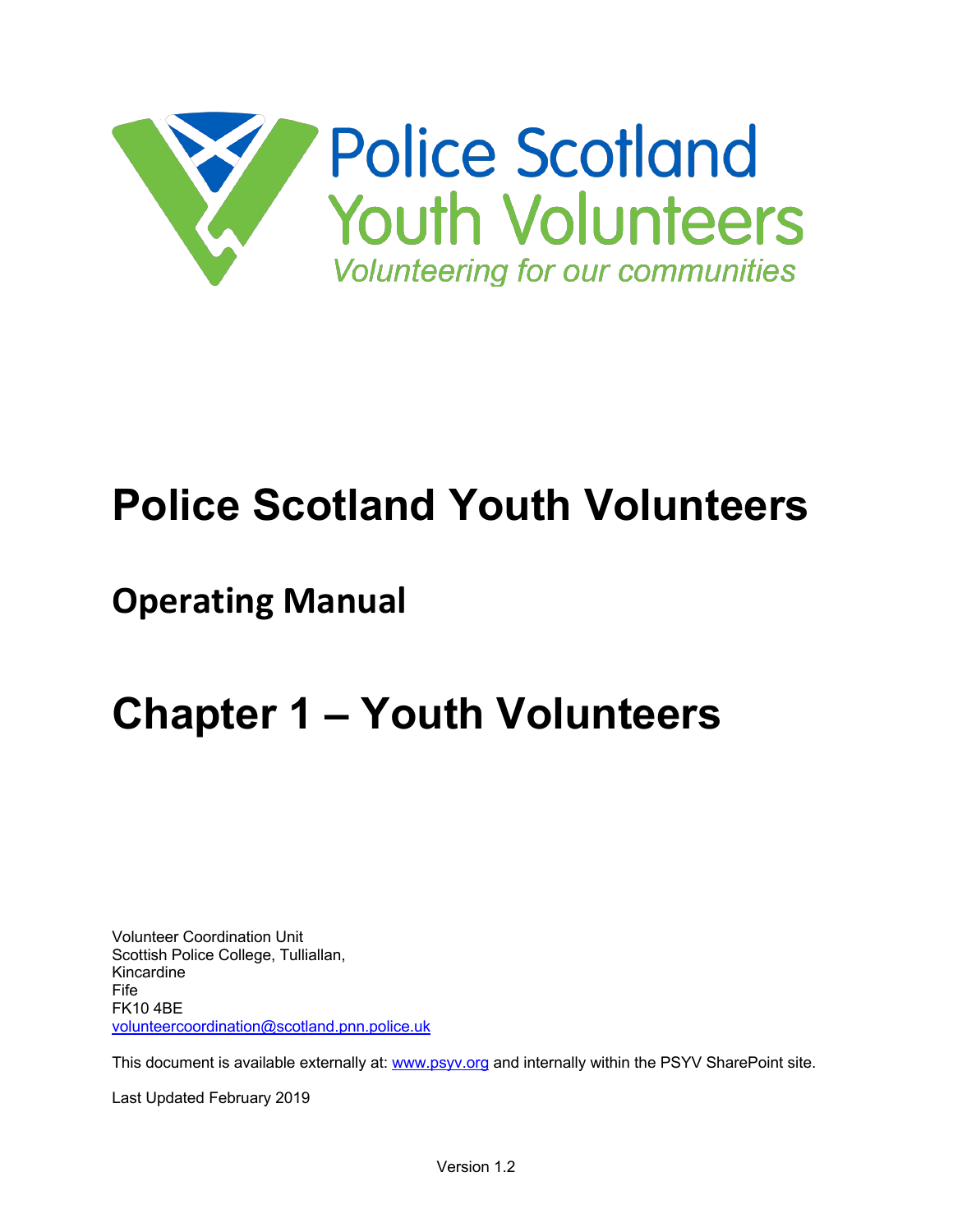## **Table of Contents**

## **Glossary of terms**

NVCU - National Voluntary Coordination Unit

- PSYV Police Scotland Youth Volunteers
- YV Youth Volunteer
- GC Group Coordinator
- AV Adult Volunteer
- NC National Coordinator
- RC Regional Coordinator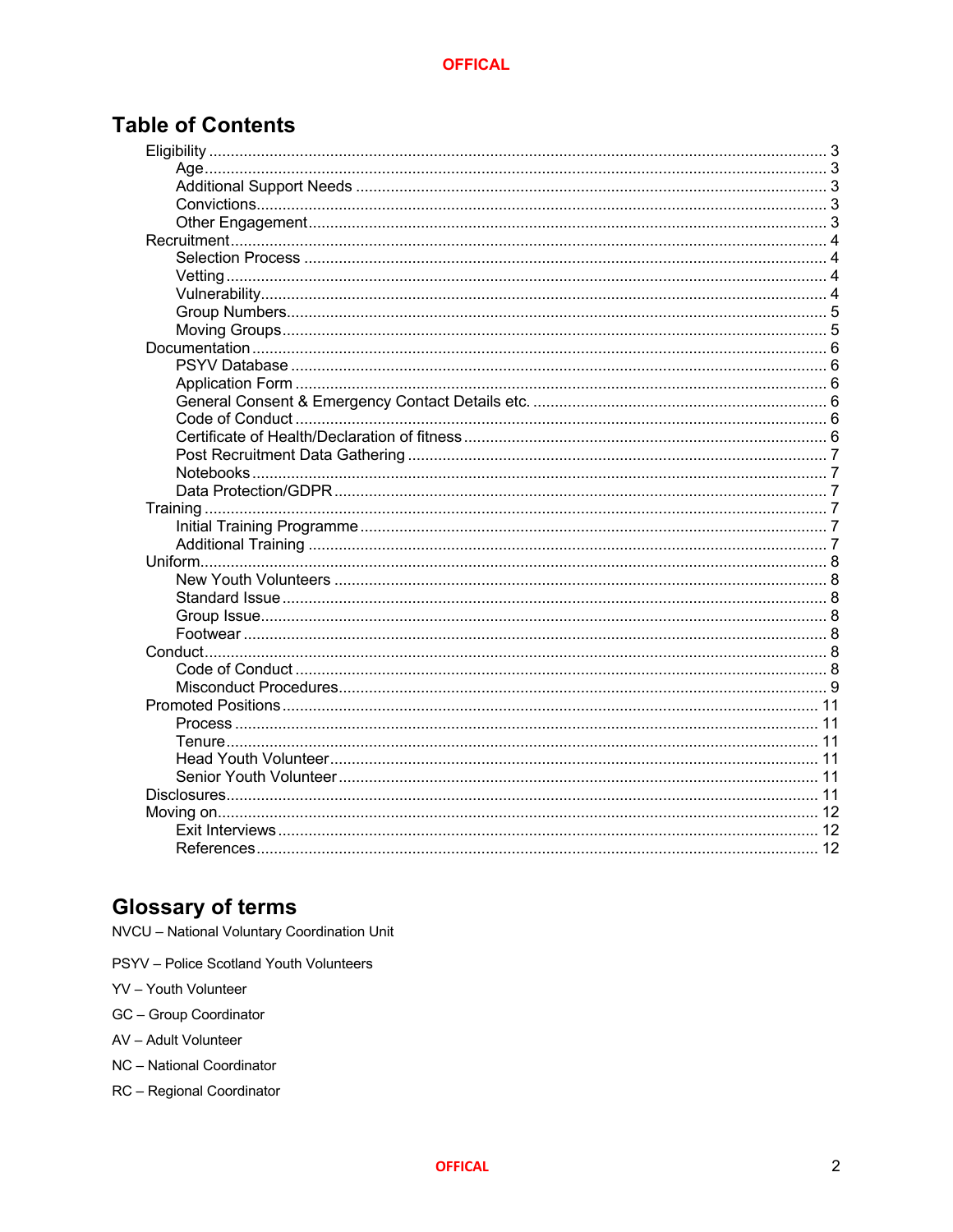#### DGC – Deputy Group Coordinator

**Please note, access to Appendices linked to this document are only available from a Police Computer. If you require access to an Appendix, please contact your Group Coordinator who can send you an up to date copy.**

## **Eligibility**

#### **Age**

Young people can join the PSYV on or after their 13th birthday. Youth volunteers can remain in the programme until their 18th Birthday, at which point they are encouraged to apply to become adult volunteers. Young people are not eligible to join the PSYV after their 16th birthday.

The associated investment would not justify that benefit and the opportunity would be much better offered to younger people. Consideration should also be given to the time required to complete the PSYV Award.

The justification for the lower age limit is based around health and safety, supervision levels required, benefits for the young person and suitability of activities in which we engage.

Anyone who is unable to join due to age should be signposted to alternative youth volunteering organisations such as the Boys Brigade/Girls Brigade, Scouts and Various Military Cadet groups.

#### **Additional Support Needs**

Young people with additional support needs should be encouraged to enrol as YV. AV are encouraged to alter and adapt YV activities and events to allow inclusion of any YV with special requirements, within reason.

PSYV Group Coordinators should always consider making adjustments where it is reasonable to do so in order to support someone with additional needs to attend PSYV.

#### **Convictions**

PSYV may, where appropriate recruit young people who have previous convictions. Due to this there will often be cases where young people who have convictions for minor offences may wish to join the programme. These people should be judged on a case by case basis and their involvement risk assessed and balanced against the benefit for the young person and the safety of others in the programme. If there is any doubt regarding a young person's suitability to join PSYV, the GC should discuss this with the RC.

#### **Under no circumstances are GC's permitted to search Police Systems to ascertain a young person's eligibility to join. Only in extenuating circumstances may a RC authorise such checks.**

GCs may also wish to implement trial periods or "Acceptable Behaviour Contracts" (ABCs) in order to set out clear boundaries for these YV (Appendix 1M).

#### **Other Engagement**

Where possible, the PSYV should aim to engage with those young people who are not already engaged in other programmes i.e. Army Cadets/Boys Brigade etc.

This will ensure that others who are not engaging elsewhere have more opportunity to join.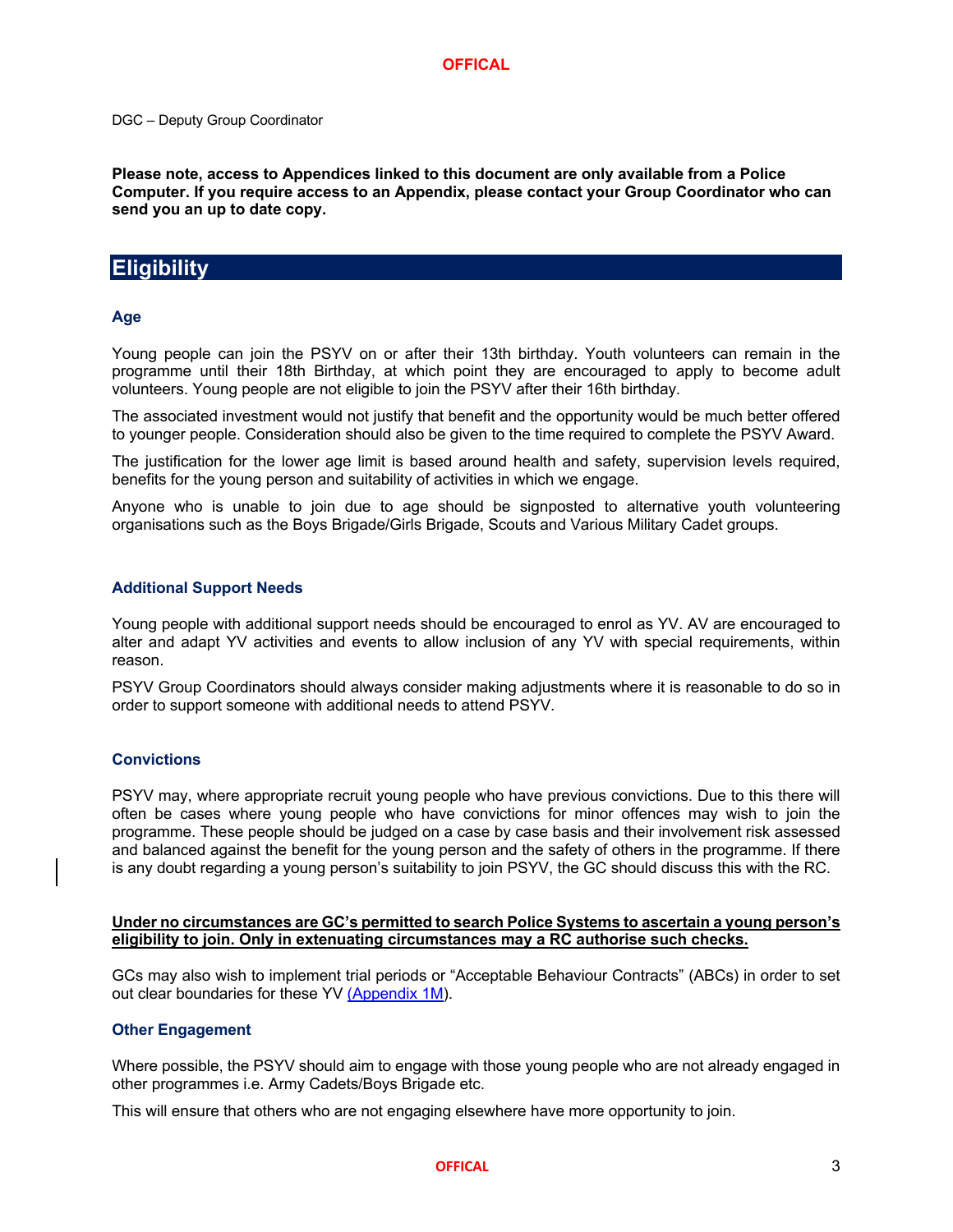## **Recruitment**

#### **Selection Process**

The following should be adopted when recruiting Youth Volunteers (see Appendix 1C for the YV Recruitment process Flowchart)

- 1. Advertising Consider the following methods:
	- a. Posters in:
		- i. Schools
		- ii. Police Offices
		- iii. Shops
		- iv. Community Centres
	- b. Recruitment event (in school or community)
	- c. Online:
		- i. PSYV Social Media
		- ii. Divisional Social Media
		- iii. Police Scotland website
		- iv. Local Authority website
- 2. Submit Application form (Appendix 1A) along with Diversity Monitoring form (Appendix 1B)
- 3. Submit Diversity Monitoring form to NVCU irrespective of outcome (preferably by email to volunteercoordination@scotland.pnn.police.uk
- 4. Application Sift. Consider:
	- a. Liaison with school to ascertain any additional info
	- b. NO ACCESS TO POLICE SYSTEMS
- 5. Interview applicant. At least one of the following should take place:
	- a. Home interview with parents/carers (Good to ascertain social circumstances)
		- b. School interviews (Arrange room/time with school)
			- i. Use venue and arrange suitable time
	- ii. GC's should also speak with school staff/ SWD or carers where appropriate
- 6. Final sift to recruit required numbers
- 7. Issue Successful Letter (Appendix 1E) or Unsuccessful Letter (Appendix 1F)
- 8. Youth Volunteer to attend first session, preferably with parent/carer to sign all required documentation.
- 9. Personal File started on PSYV Database on SharePoint

All PSYV Groups must have a fair and transparent application process. When recruiting for YV's the home address of the applicant should be assessed on a case by case basis and consideration should be given to the distance a YV resides from the venue and their ability to attend weekly meetings. Please liaise with your Regional Coordinator for more information.

#### **Vetting**

At the time of writing, the PSYV will not carry out any police vetting checks on youth volunteers. This policy will remain under yearly review. Potential applicants and their parents/carers are required to complete the section with the YV Application Form to declare any information, which may impede that young person from becoming a YV.

**Group Coordinators must not under any circumstances perform any checks of police systems that directly relates to the PSYV application process. If in doubt, GC's should speak to their RC.**

#### **Vulnerability**

One of the aims of PSYV is to recruit 25% of its members from a vulnerable background. **This equates to no more than 6 YV's per group.**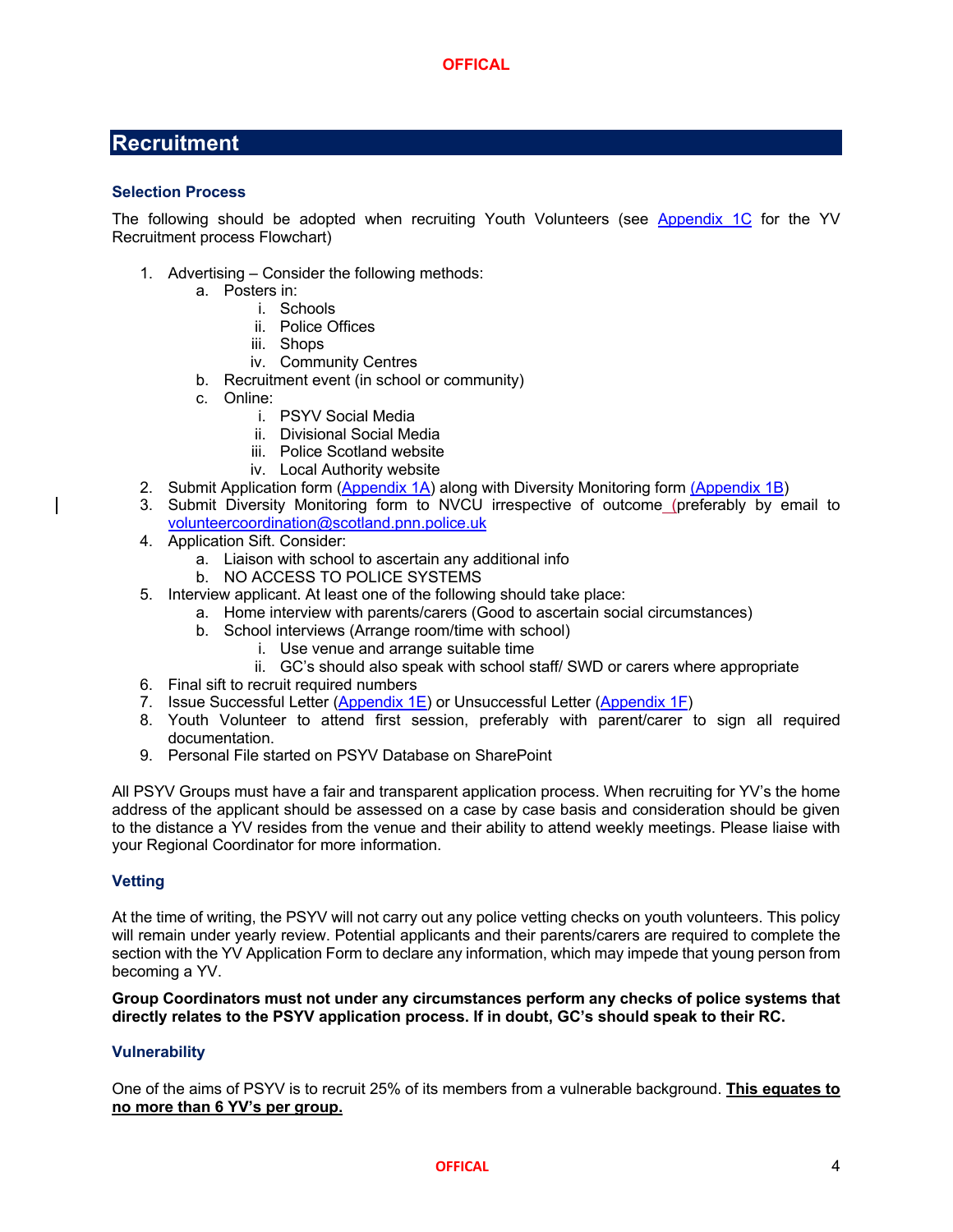GC are not permitted to 'key stroke' any YV as part of the recruitment process i.e. they are not permitted to access any Police System to ascertain their suitability to join unless authorised by a RC.

To ascertain whether a YV meets one or more of the 'Vulnerable' criteria, a GC will require to liaise with parents and colleagues in schools who may be able to provide information about any potential candidate. Often, GC's are within roles where they will already have a knowledge of their local community.

The following criteria, agreed by Scottish Government and PSYV should be considered when identifying vulnerable YV's within a group:

- Their parents/carers are out of work
- The young person has been excluded from school
- They have difficulty in reading/writing or talking
- English is their second language
- They have previously been a victim of crime (not including minor crime such as theft of a mobile phone etc. unless there are extenuating circumstances)
- They have a long-term illness or disability
- They are looked after (foster care/residential or adopted)
- They are known to truant from school
- They have misused drugs or alcohol (i.e. not just tried it but are known for having misused substances)
- They have been involved in criminal activity (not just a one off, this is relevant to those who have gone through a period of regular police involvement)
- They receive free school meals
- They have been known to self-harm

#### **Group Numbers**

All new groups must recruit 24 youth volunteers. This is the maximum agreed number. **Only with the agreement of the National Coordinator can a group exceed this figure.**

Existing groups should aim to re-recruit with a view to starting a new training programme in September of each year.

Recruitment should be restricted to this period, however, in the event that group numbers fall below 18 prior to the normal recruitment period, GC's are encouraged to carry out an early recruitment process to ensure numbers are maintained.

GC's should avoid recruiting on a one in, one out basis as this will cause difficulty when training new YV's.

#### **Moving Groups**

The decision to move a YV between groups should be made by agreement between the GC for the original group and the GC for the group the YV wishes to go to. Once a move has been agreed the GC for the old group must update the YV's database record to show the new group. All attached documentation will automatically move to the new group. Please note that there is no guarantee of any promoted position being carried over. Promoted positions are relevant within the group in which they were promoted only.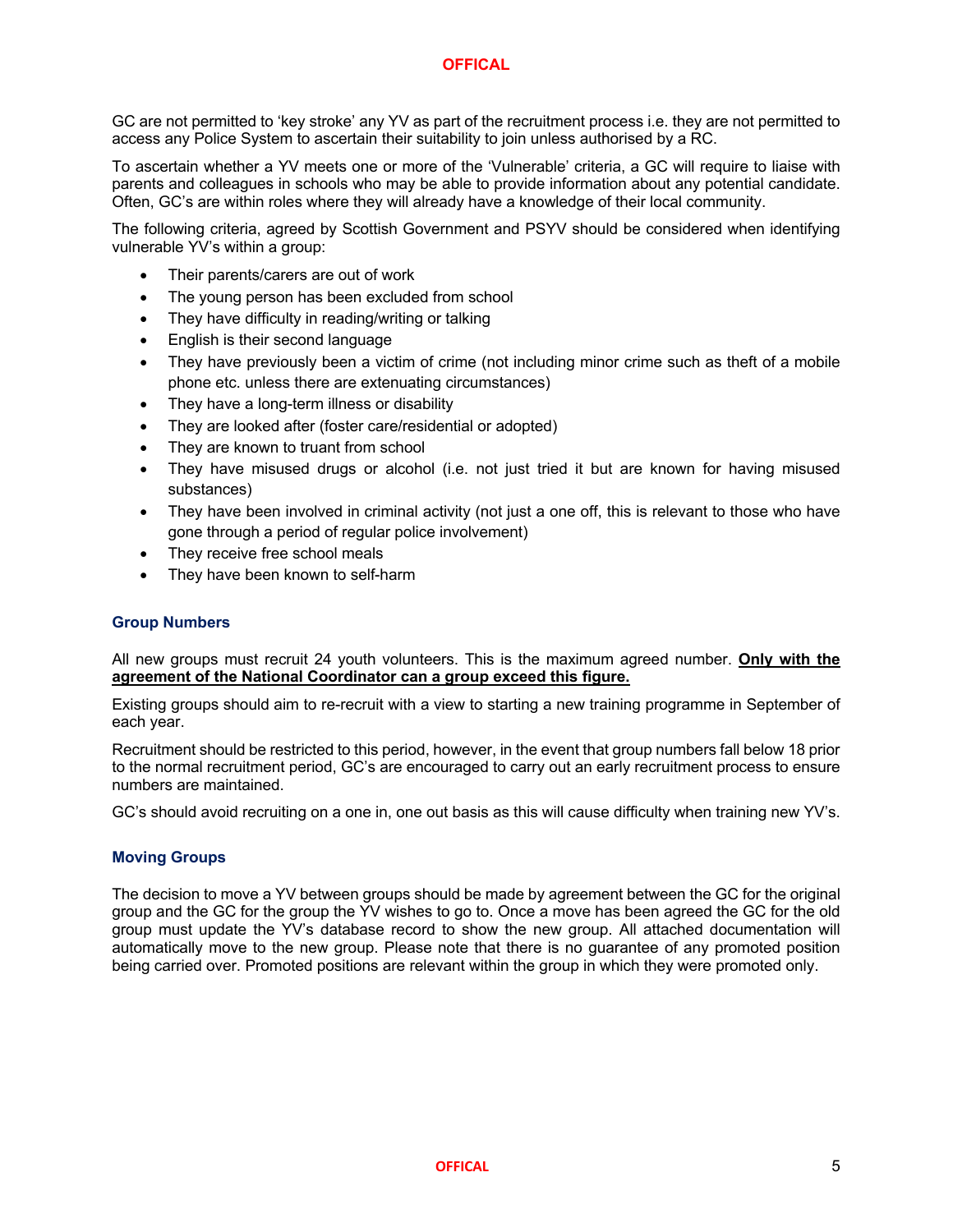## **Documentation**

#### **PSYV Database**

Upon acceptance of a YV into the PSYV a Personal record will be started within the PSYV Database. This will hold all personal information and will also form a location to upload any documents pertinent to the individual. This should include either scanned in or electronically signed documents such as

- o PSYV Application form
- o Emergency Contact Details/Medical Details/General Consent
- o Code of Conduct
- o Certificate of Health/Declaration of fitness

The PSYV Database can be found here.

The database is a national system which has been agreed as the only place that personal information relevant to PSYV members is stored as per our Privacy Notice. See Data Protection section.

#### **Application Form**

The Application form will remain within their database record for the duration of time they are involved with PSYV. The form asks for all relevant information to allow a fair recruitment process to take place. (Appendix 1A)

In addition, an anonymous Diversity Monitoring form should be submitted. This will not be retained within the personal file. (Appendix 1B). Diversity Monitoring forms should be sent to the VCU (preferably by email to volunteercoordination@scotland.pnn.police.uk

#### **General Consent & Emergency Contact Details etc.**

The General Consent & Emergency Contact/Medical Details form holds a number of pieces of information.

The General Consent element allows parents/carers to consent to all local events on the understanding that the GC will provide information about the nature/location of the event using BAND. This consent should remain valid for one year prior to renewal.

The Emergency Contact Details should be completed as soon as possible. This will allow contact with one or more emergency contact in the event of an incident involving the Youth Volunteer.

The Medical Details element is particularly important for any YY who takes any for medication or has a medical condition which may impact on their involvement with PSYV. This should be updated on a yearly basis. (Appendix 1G). The completed form will be uploaded to the individual YV record on the PSYV Database.

#### **Code of Conduct**

The Code of Conduct form ensures both YV's and their parents/carers are aware of what PSYV expects in relation to behaviour and standards. (Appendix 1H). The completed form will be uploaded to the individual YV record on the PSYV Database.

#### **Certificate of Health/Declaration of fitness**

The Certificate of Health/Declaration of fitness should be updated on a yearly basis however Parents/Carers should be made aware that if they have any concerns about a specific event and feel it may impact their child's ability, it is their responsibility keep you informed. (Appendix 1G). The completed form will be uploaded to the individual YV record on the PSYV Database.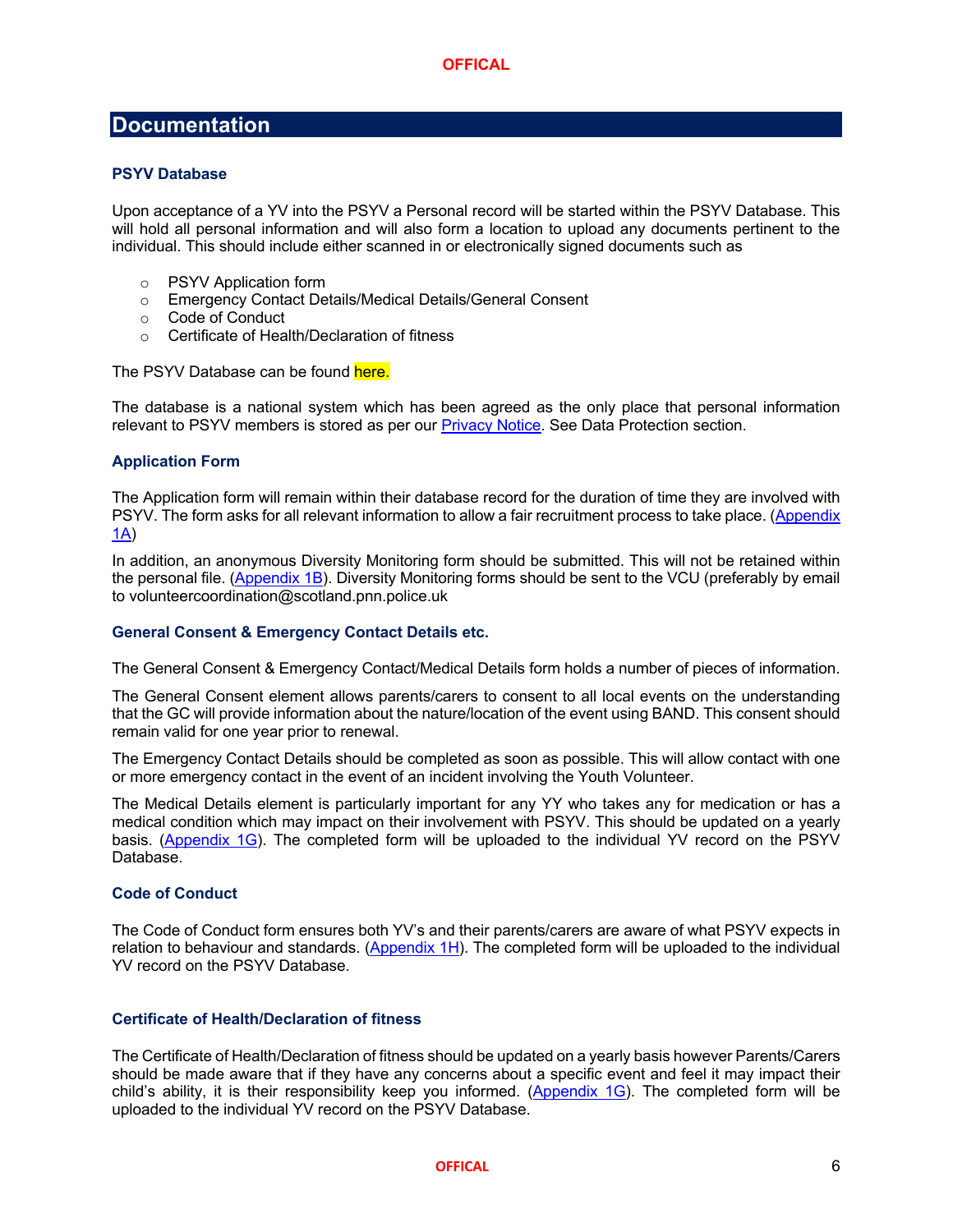#### **Post Recruitment Data Gathering**

On successful appointment as a YV, the GC will issue them Appendix 1J (Post Recruitment Diversity & Vulnerability Form) which the YV is required to complete and submit back to the GC asap. This form is not anonymous and the data captured is required to be entered into their personal record on the PSYV Database and the original signed document uploaded to their record. This information allows for statistical returns to the force executive and the Scottish Government.

This process is an agreed process and should be adhered to. YV's are required to return a completed Appendix 1J within 14 days of appointment.

#### **Notebooks**

YV will be issued with notebooks. This can then be used as a record all uniform issued, training, awards, qualifications, specialist affiliations, aid, and competition participation. PSYV notebooks are only to be used for official PSYV purposes when attending PSYV events/weekly sessions.

#### **Data Protection/GDPR**

PSYV requires to be GDPR compliant. The above information is in line with the PSYV Privacy Notice which can be found at http://www.scotland.police.uk/access-to-information/data-protection/privacy-notices

Paper copies of all documents as outlined above should be retained for no longer than one month, following which they should be scanned and saved within the individuals record on the PSYV Database on SharePoint. Paper copies should be destroyed. Unless a member has left following a conduct issue, personal records should be deleted when the volunteer leaves. A record of service will be retained as per (Appendix 1N) which will contain basic 'non personal' information about a members service with PSYV. This record of service will be saved within the groups 'Record of Service' folder on SharePoint.

### **Training**

#### **Initial Training Programme**

**All new Youth Volunteers are required to complete the PSYV Initial Training Programme. This is mandatory.** (see Chapter 3, Weekly Sessions). This programme will equip them with the knowledge and skills required to volunteer in their communities.

GC's should complete Appendix 1K 'ITP YV Completion Record' to record when YV's completed each element of the ITP.

**UNDER NO CIRCUMSTANCES ARE YOUTH VOLUNTEERS WHO HAVE NOT COMPLETED THEIR INITIAL TRAINING PERMITTED TO ATTEND ANY VOLUNTEERING EVENTS. THEY ARE ONLY PERMITTED TO ATTEND LOCAL WEEKLY SESSIONS**

#### **Additional Training**

Youth Volunteers will be expected to complete additional training from time to time. Information on this training will be provided by the Group Coordinator.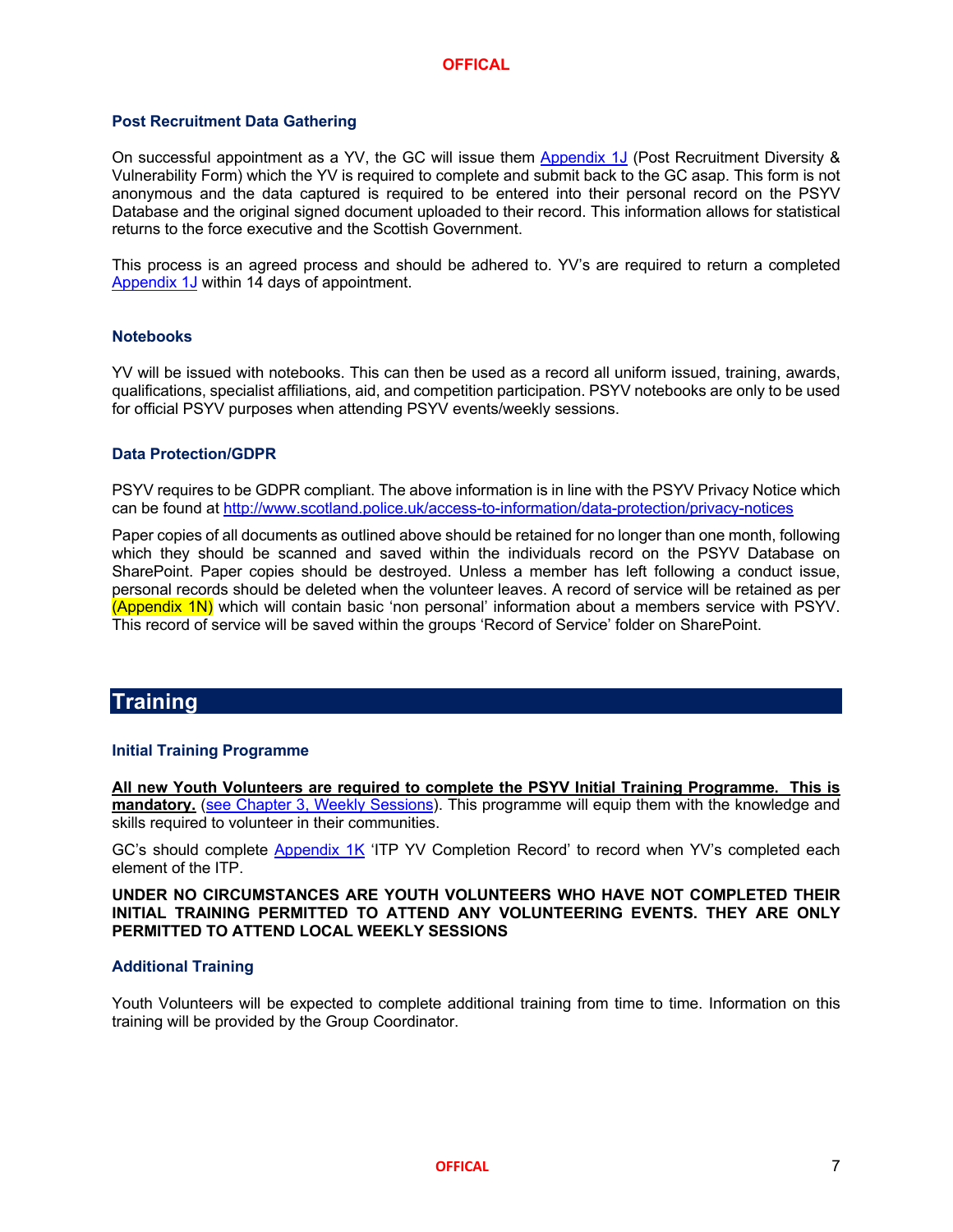## **Uniform**

#### **New Youth Volunteers**

New Youth Volunteers will not be issued uniform until they are near the completion of their ITP. This will allow the GC to be satisfied that the YV will remain part of the group without an unnecessary expense.

During their ITP where existing YV's are required to wear uniform, new YV's should wear a plain t-shirt or polo shirt with plain black trousers and plain black shoes or boots.

#### **Standard Issue**

Youth Volunteers should wear the following items of uniform:

- o 1x Grey PSYV Cap
- o 1x Grey PSYV Polo Shirt
- o 1x PSYV Grey Waterproof Jacket
- o 1x Grey PSYV Hooded Top
- o 1x Pair of Standard Unisex PSYV Black Trousers including belt
- o 1x Black PSYV Drawstring Bag

#### **Group Issue**

Groups should hold a stock of yellow hi-vis vests. These are not for personal issue to YV's.

Radios are also available to the group however are also not for personal issue.

#### **Footwear**

YV's are required to wear plain black leather/leathers style shoes or boots. Black trainers or fashion style footwear are not permitted.

Footwear is not provided as part of the funding for PSYV.

The NVCU can provide contact details for suitable suppliers should the group seek funding for a bulk buy.

Should any individual YV struggle to fund footwear, the GC should seek funding locally.

#### **FURTHER INFO ON UNIFORM STANDARDS ETC. CAN BE FOUND WITHIN CHAPTER 5, UNIFORM STANDARDS & APPEARANCE**

In addition, see Appendix 5L for a quide on Uniform and Standards.

## **Conduct**

#### **Code of Conduct**

As explained above, the Code of Conduct (Appendix 1H) should be agreed by all YV's who join PSYV.

It is good practice for YV's to create their own additional 'rules' and review these on a yearly basis.

GC's should consider making contact with colleagues from other parts of the country to discuss which rules their groups have set.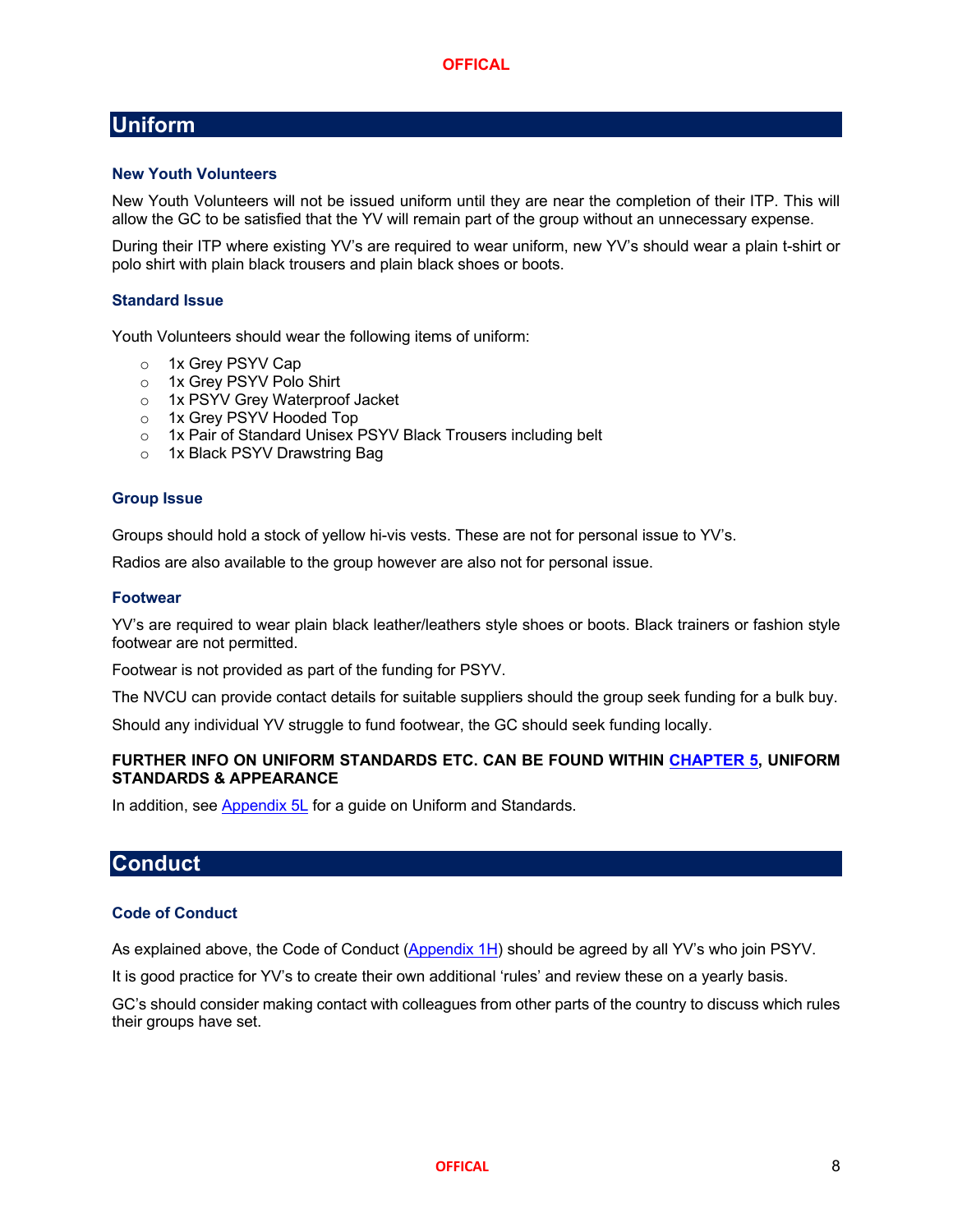#### **Recording Incidents**

Any known incident involving the conduct of an Adult Volunteer should be reported to the RC by completing a General Incident form Appendix 5I. This includes any incident where the AV has had involvement with Police out-with PSYV. This form should be submitted ASAP, where possible, prior to the end of the GC's shift on the day they are made aware of the incident. **Please note that this information should be reported to the GC by another officer who has had involvement with the incident or a supervisor. No GC should perform any search of local systems without prior approval to prevent any conflict with their role as the GC of the person involved.**

#### **Misconduct Procedures**

#### **External:**

Should an incident occur out with the PSYV involving a YV then as per the Application Form, the YV or their Parent/Carer should inform the GC who will assess whether this has any impact on their status within the programme.

This could range from any negative interaction with Police or an incident in school which has resulted in exclusion etc. It is understood that this is a grey area however if the YV or their parent are in any doubt, they are encouraged to discuss with the GC.

#### **A YV may compromise their position within PSYV should they fail to inform the GC about an incident as described.**

Should a YV be charged with a criminal offence or be subject to an investigation/have adverse contact with the Police, they may be suspended from the group pending the outcome of the investigation. The GC should inform the RC in any case.

Following any outcome, the GC will present the circumstances to the RC who will call for a review panel consisting of the RC and GC, the Youth Volunteer and their parent/carer will be also be invited. This panel will decide on the future position of the YV. The YV may appeal the decision by writing to the NC. The NC reserves the right to make the final decision.

#### **Internal:**

An internal misconduct incident is where the YV has breached the Code of Conduct whilst attending a PSYV session or volunteering event.

The level of misconduct will have an impact on the required procedure and penalty as per the following table.

Level of misconduct

| Level                                               | <b>Procedure</b>                | <b>Penalty</b>                     |
|-----------------------------------------------------|---------------------------------|------------------------------------|
| Minor infraction                                    | <b>Words of Advice</b>          | A $(3xA$ within 6-month period =B) |
| Breach of Code of Conduct                           | Written Warning                 | <b>B, C, D, E</b>                  |
| Misconduct                                          |                                 |                                    |
| Persistent Breach of Code of   Conduct Review Panel |                                 | D, E                               |
| Conduct / Misconduct (3 or more)                    |                                 |                                    |
| Serious Breach of Code of                           | Emergency Conduct Review   D, E |                                    |
| Conduct                                             | Panel                           |                                    |

#### **Outcome**

A = Words of advice

B = Written Warning

C = Final Written Warning

D = Suspension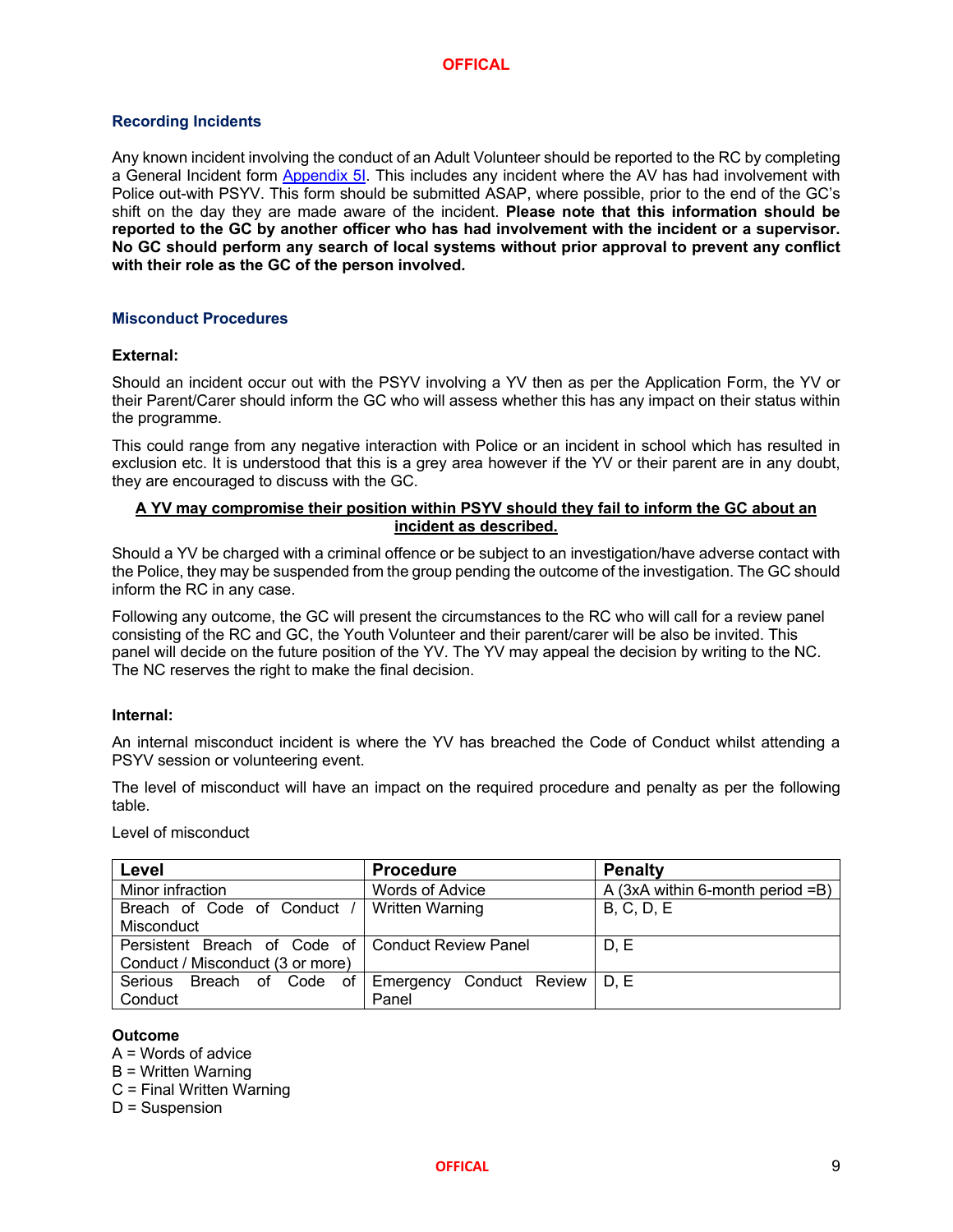#### E = Dismissal

At any and all stages of managing conduct and misconduct, a restorative approach should be considered (if trained to deliver). A note of all disciplinary actions must be made in the relevant page of the YV's notebook and full details recorded in YV's personal files.

#### **Parents/Guardians must be informed of any discipline procedures B, C, D, E. and of the rationale supporting the decision reached.**

#### **Written warnings**

A written warning will consist of a description of the breach of conduct, the date of the event, the name of the AV dealing, any mitigation, and an action plan for the YV. The warning and any action plans should be signed by the AV, YV and their parents accepting the incident occurred and the terms of the action plan.

A YV may refuse to sign the written warning and request a conduct panel if they feel that they have not been dealt with fairly.

Written warnings may also include an acceptable behaviour contract (Appendix 1M), which should be agreed and signed by the YV and their parents then kept on their personal file. These should be written in conjunction with the YV so they can express their understanding of how their behaviour affects others and their own ability to participate.

#### **Suspension**

YV may be suspended for a minimum of one week. There is no upper limit for suspension, as in the case of those YV charged with a criminal offence; court cases may go on for many months. However, the YV and their parents must be informed of when the suspension will end if possible, even if there is no date attached to this (i.e. "when the case against you is not proven, not guilty or no further action is taken"). A record (copy of letter sent to YV) of the suspension including the reasons, the names of the AV making the decision, the period of suspension and any action plans formulated for the return of the YV must be uploaded into the YV's record on the PSYV Database.

#### **Dismissal procedure**

The dismissal of a YV should never be taken lightly. However, failing to dismiss YV who no longer deserve a place in the organisation can prove counter-productive. Anecdotal evidence makes it clear that those GCs who rigidly adhere to a code of conduct have fewer discipline issues and have better attendance levels. If a YV is made aware of the potential outcome of disciplinary action that never materialises then other YV may believe that the behaviour that led to the threat is acceptable.

Dismissal will be recorded in the same way as suspension within the YV record on the PSYV Database (see above). Notification of the dismissal will be sent to the RC. There is anecdotal evidence of YV being dismissed from one group and attempting to join another group. This should be guarded against by intergroup communication of the fact of the dismissal, but not the details.

A letter which explains the reason for dismissal should be handed to the YV at the point of dismissal. Wherever possible, this should be done in the presence of a parent/carer. If not an additional letter must be addressed and delivered to the parent/carer.

Dismissed YV must surrender their entire uniform as soon as practicable. Refusal to surrender a uniform may be considered a theft and dealt with as such. All necessary legal and appropriate steps will be taken to reclaim the uniform, where all other attempts have failed.

In all cases of serious misconduct, including formal warnings, suspensions and dismissals for both YV and AV, the GC must inform the RC and keep them updated with all discipline panels.

As with any external factors resulting in dismissal, any reason for dismissal following an matter internal to PSYV may be appealed by the YV and or their parent/carer by writing to the NC.

#### **OFFICAL** 10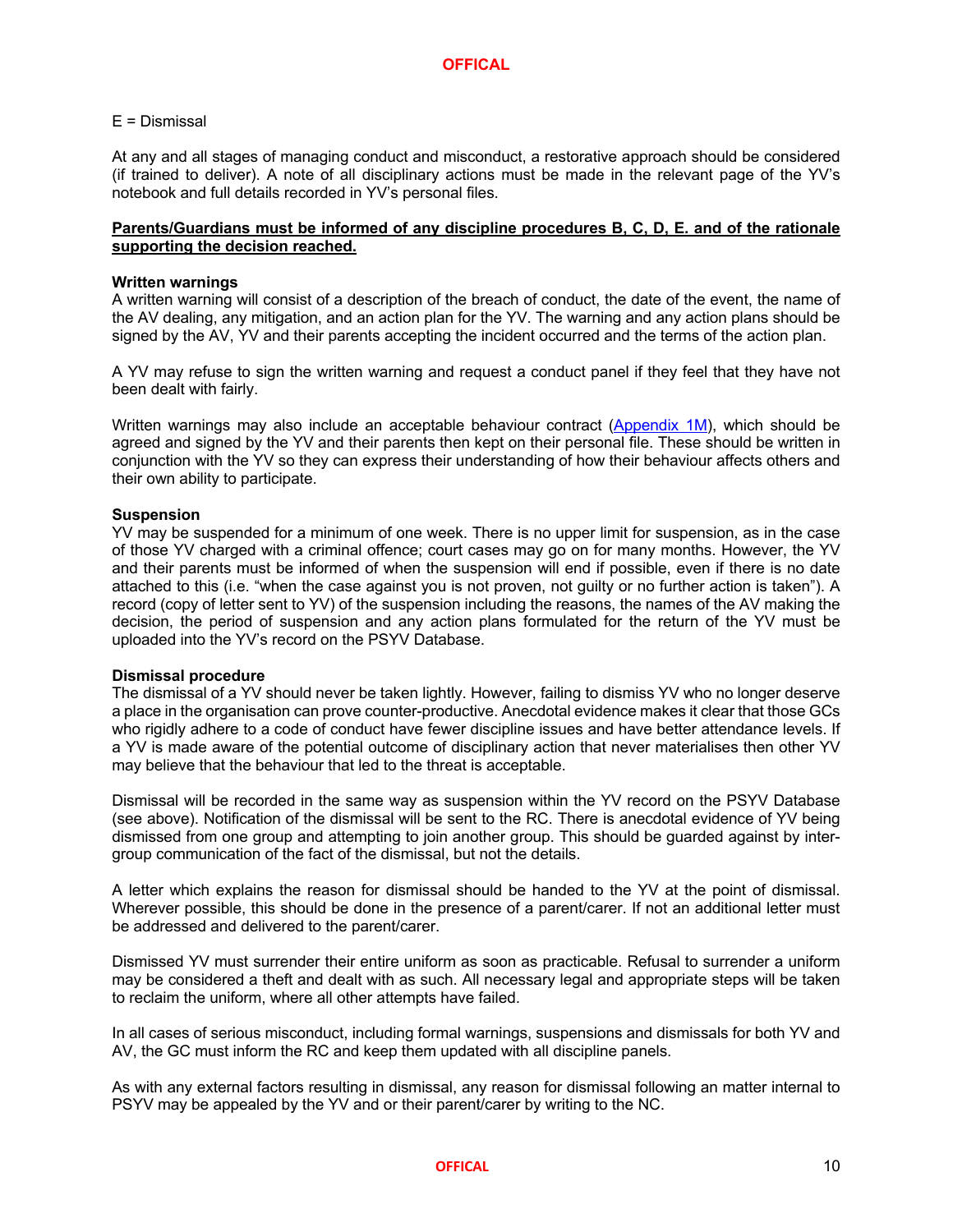If a YV has left following conduct procedures or has been dismissed, all documentation relevant to the misconduct procedures should be retained for up to SIX months in a separate folder within the group SharePoint folder. Their record on the PSYV Database should only be removed once the relevant documents have been saved.

In any case, the NC reserves the right to remove any PSYV member from the programme without prior warning or suspension.

## **Promoted Positions**

#### **Process**

Youth Volunteers are eligible to apply for promotion when the GC decides to make positions available. No promoted positions should take place until the group has completed the ITP and has completed a minimum of 6 months volunteering.

Each group can have ONE Head Youth Volunteer and up to THREE Senior Youth Volunteers.

Any YV who is applying for promotion should complete the YV Promotion Application Form (Appendix 1L) and submit to their GC. This should be followed by an interview which should consist of the GC, DGC/SYV and one other AV.

Promotions should not take place on favouritism or by simply picking those who the GC thinks are suitable.

Promoted positions cannot be carried to any other group in the event of a YV transferring unless there is a position needing filled at the new group and this has been agreed and supported by both GC's.

#### **Tenure**

YV's in promoted positions require to re-apply for their position on a yearly basis however during this period, other eligible YV's are permitted to apply also. Following the process, existing Senior/Head YV's can be replaced or positions rotated. GC's reserve the right to re-open the process where they have a concern over an individual's ability to fulfil their role.

#### **Head Youth Volunteer**

A head YV is responsible for overseeing organisation, instruction, rewards, drill, point of contact for YV with issues, being a role model, organising and delivering lessons/training. Maintaining a log of voluntary hours completed by the Group and supply this to the GC on a regular basis, ensure the group is obtaining materials for social media.

#### **Senior Youth Volunteer**

A senior YV should organise, report/work with the Head Youth Volunteer, rewards, organise and deliver lessons/training, support the Head Youth Volunteer in their role. Fill in for the Head Youth Volunteer in their absence. Responsibility for leadership of teams assigned to them.

### **Disclosures**

The Child Protection Manual outlines all relevant procedures when dealing with any disclosure made by a YV. There are specific appendices within this document to report such instances.

See Appendix 5G for more information.

**OFFICAL** 11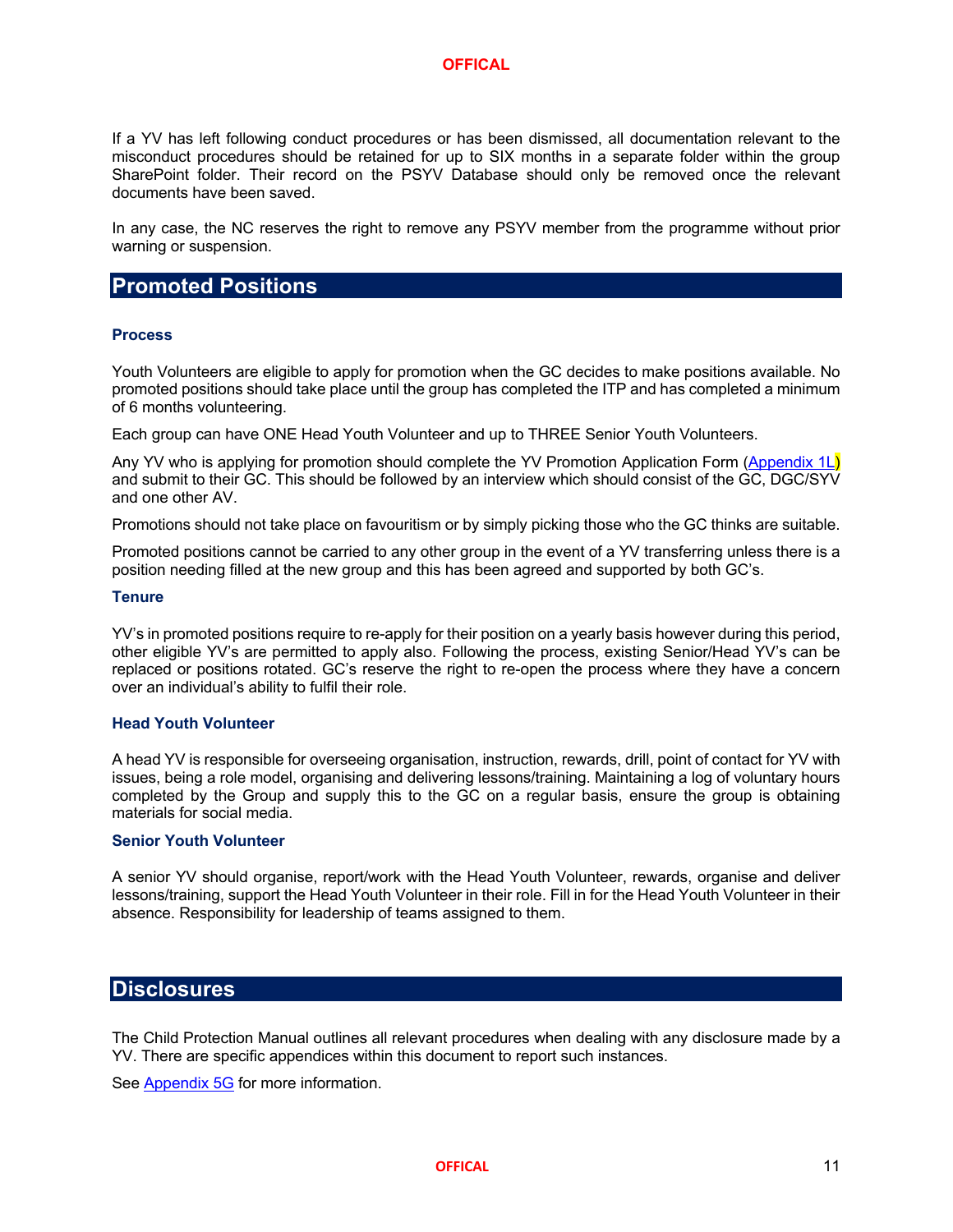## **Moving on**

#### **Exit Interviews**

Should a YV choose to resign from PSYV or reach their 18<sup>th</sup> birthday and are not applying for an AV position, they are to be encouraged to complete an exit interview using the following SurveyMonkey link

https://www.surveymonkey.co.uk/r/PSYVFeedback

This link will be included the Record of Service document. (Appendix 1N)

GC's are responsible for sending a completed Record of Service via email to each member who leaves PSYV. On sending, a copy should also be sent to volunteercoordination@scotland.pnn.police.uk . The name and group of the member should be included in the subject of the email. The GC should now delete all other records relevant to the individual. Only the record of service should be retained within a named folder on SharePoint will serve as proof of the YV's service.

This should allow any constructive feedback to be obtained to allow improvements to be made to the group locally or PSYV as a whole.

If a YV has left following conduct procedures or has been dismissed, all documentation relevant to the misconduct procedures should be retained for up to SIX months in a separate folder within the group SharePoint folder. Their record on the PSYV Database should only be removed once the relevant documents have been saved.

#### **References**

Police Officers are not permitted to provide references, as such the above-mentioned Record of Service (Appendix 1N) should be treated as a reference should anyone request one.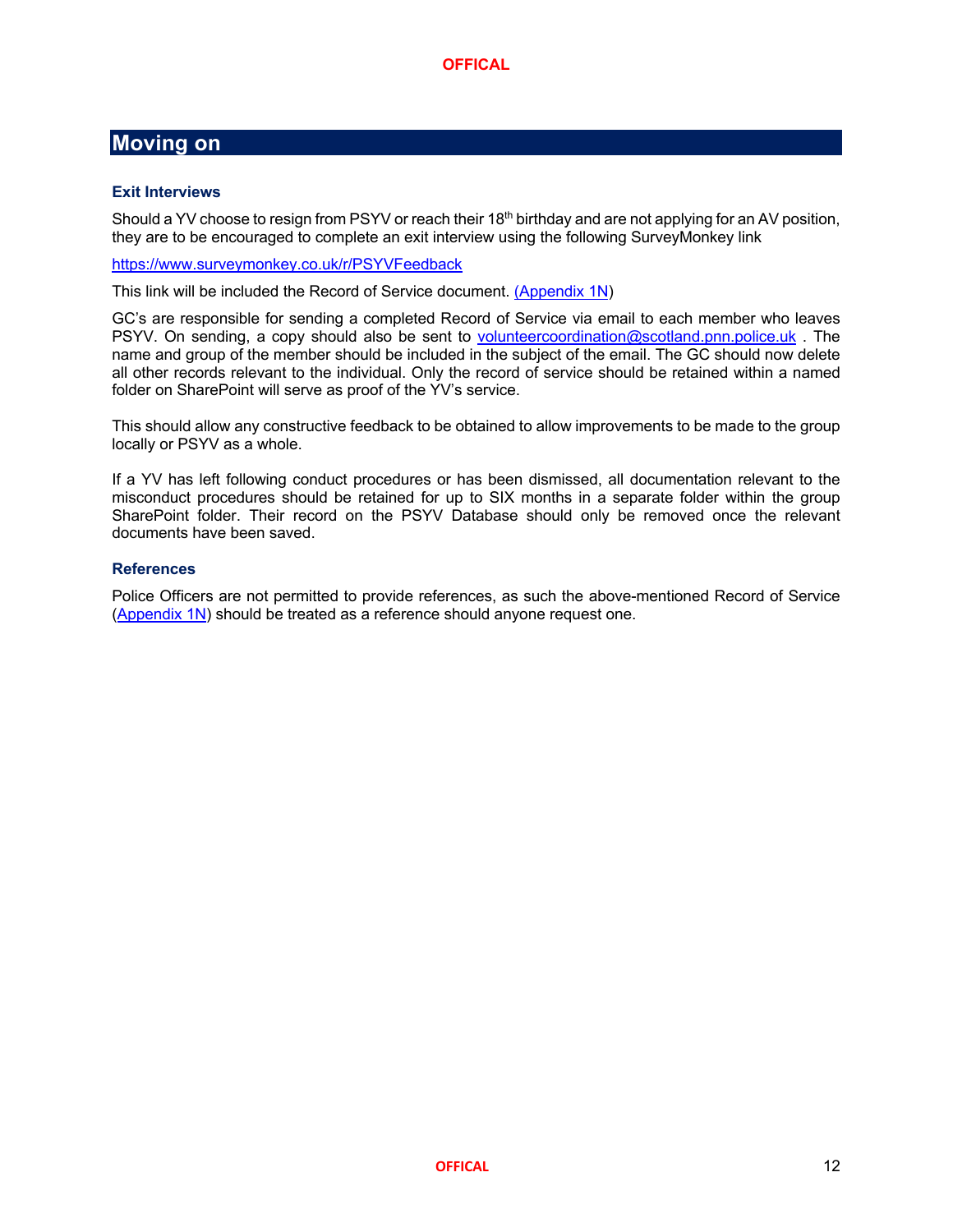

## **Police Scotland Youth Volunteers**

## **Operating Manual**

## **Chapter 2 – Adult Volunteers**

Volunteer Coordination Unit Scottish Police College, Tulliallan, Kincardine Fife FK10 4BE volunteercoordination@scotland.pnn.police.uk

This document is available externally at: www.psyv.org and internally within the PSYV SharePoint site.

Last Updated February 2019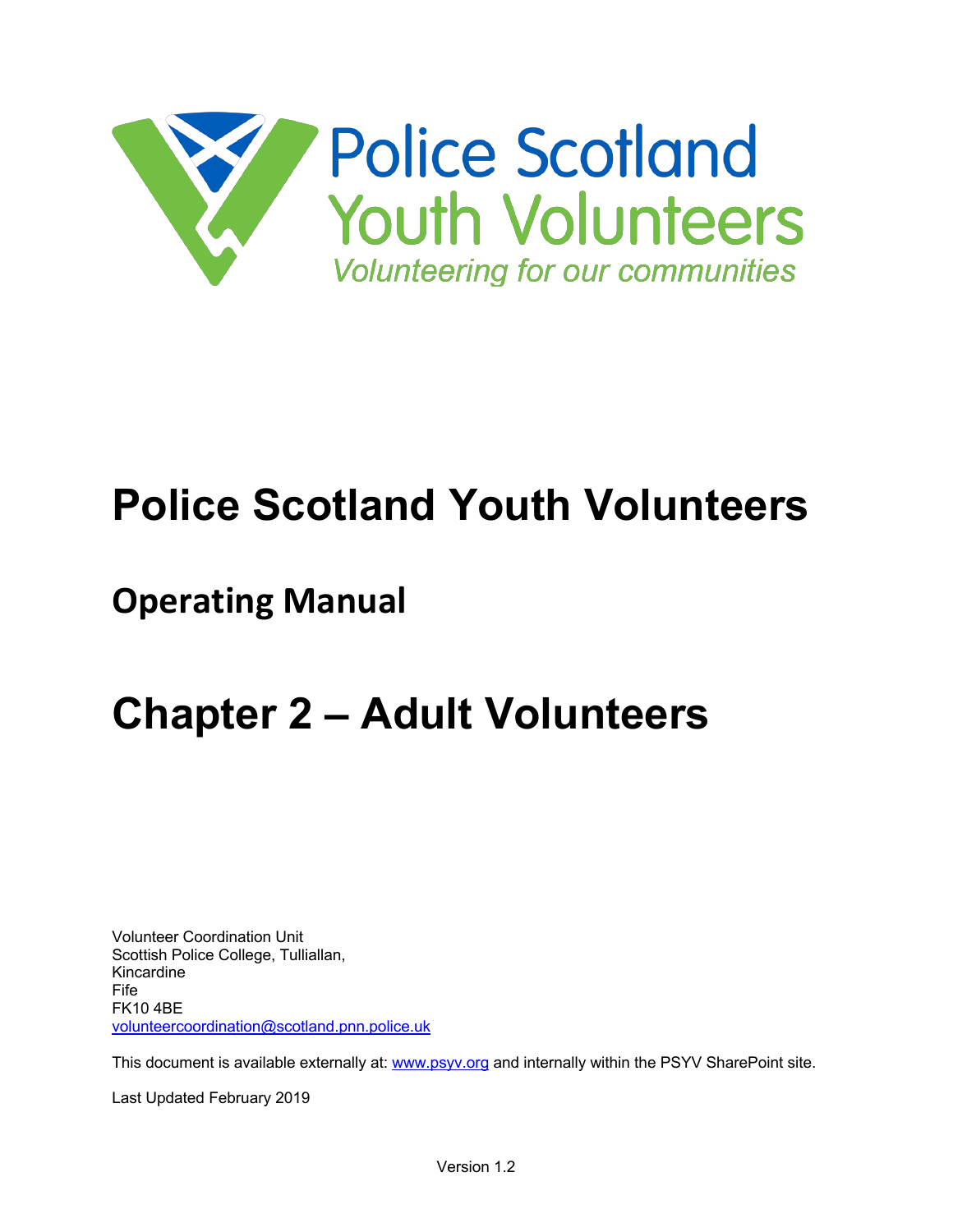## **Table of Contents**

| Emergency Contact Details and Certificate of Health & Declaration of Fitness 9 |    |
|--------------------------------------------------------------------------------|----|
|                                                                                |    |
|                                                                                |    |
|                                                                                |    |
|                                                                                |    |
|                                                                                | 10 |
|                                                                                | 10 |
|                                                                                |    |
|                                                                                |    |
|                                                                                |    |
|                                                                                |    |
|                                                                                |    |
|                                                                                |    |
|                                                                                |    |
|                                                                                |    |
|                                                                                |    |
|                                                                                |    |
|                                                                                | 12 |
|                                                                                |    |
|                                                                                | 12 |
|                                                                                |    |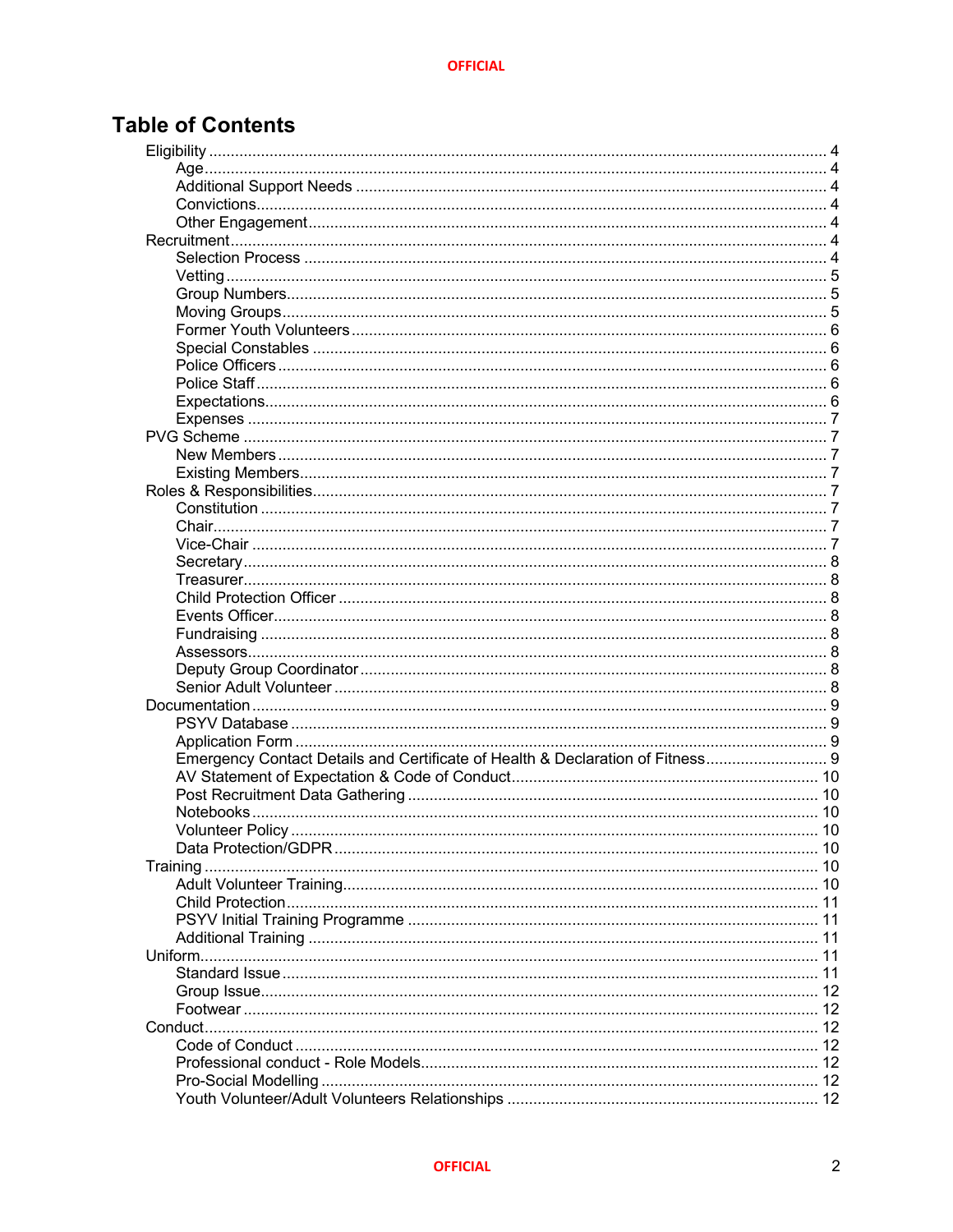## **Glossary of terms**

- PSYV Police Scotland Youth Volunteers
- YV Youth Volunteer
- GC Group Coordinator
- AV Adult Volunteer
- NC National Coordinator
- RC Regional Coordinator
- DGC Deputy Group Coordinator
- SAV Senior Adult Volunteer
- CPO Child Protection Officer
- NVCU National Volunteer Coordination Unit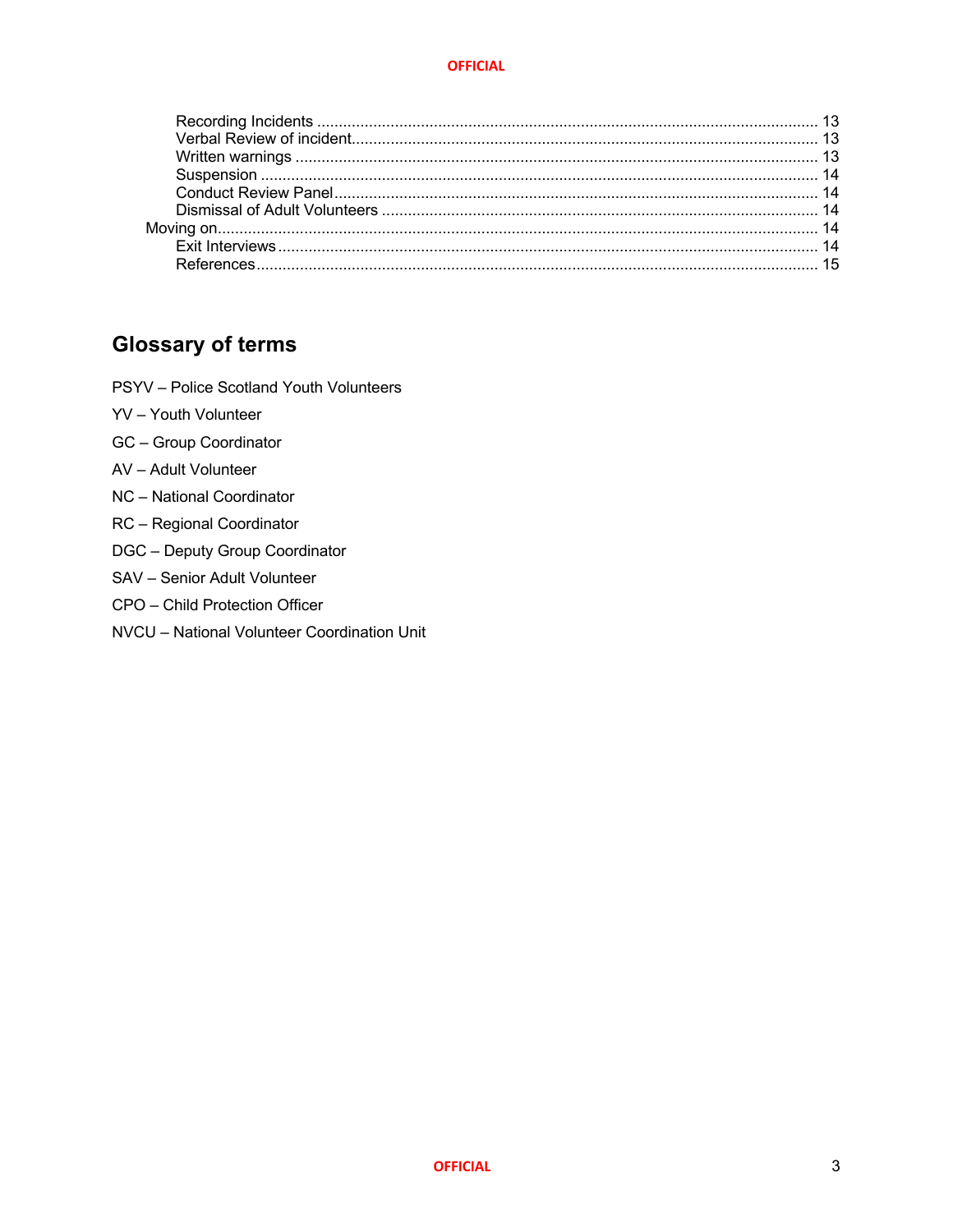**Please note, access to Appendices linked to this document are only available from a Police Computer. If you require access to an Appendix, please contact your Group Coordinator who can send you an up to date copy.**

### **Eligibility**

#### **Age**

Anyone who is 18 years of age or above may apply to become an AV.

#### **Additional Support Needs**

Should anyone with additional support needs be interested in applying to become an AV, they should complete an application form (Appendix 2A) and submit this to the GC along with a Diversity Monitoring Form (Appendix 2B). Every effort to make reasonable adjustments to accommodate the applicant should be considered, however care should be taken to assess which suitable roles are available within the group and whether the applicant is in a position to carry out that role. The safety of the YV is paramount.

Every application should be assessed on a case by case basis. Additional Support Needs should not be seen as a barrier to application.

#### **Convictions**

This will be covered in the Section titled 'PVG'.

#### **Other Engagement**

Where possible, the PSYV should aim to engage with those people who are not already engaged in other volunteering programmes.

This will ensure that others who are not engaging elsewhere have more opportunity to join.

See the named section for information about Special Constables.

## **Recruitment**

#### **Selection Process**

The following should be adopted when recruiting Adult Volunteers (See Appendix 2C for the AV Recruitment process flow chart).

- 1. Advertising Consider the following methods:
	- a. Posters in:
		- i. Schools
		- ii. Police Offices
		- iii. Shops
		- iv. Community Centres
	- b. Recruitment event
	- c. Online:
		- i. PSYV Social Media
		- ii. Divisional Social Media
		- iii. Police Scotland website (Online Note of Interest)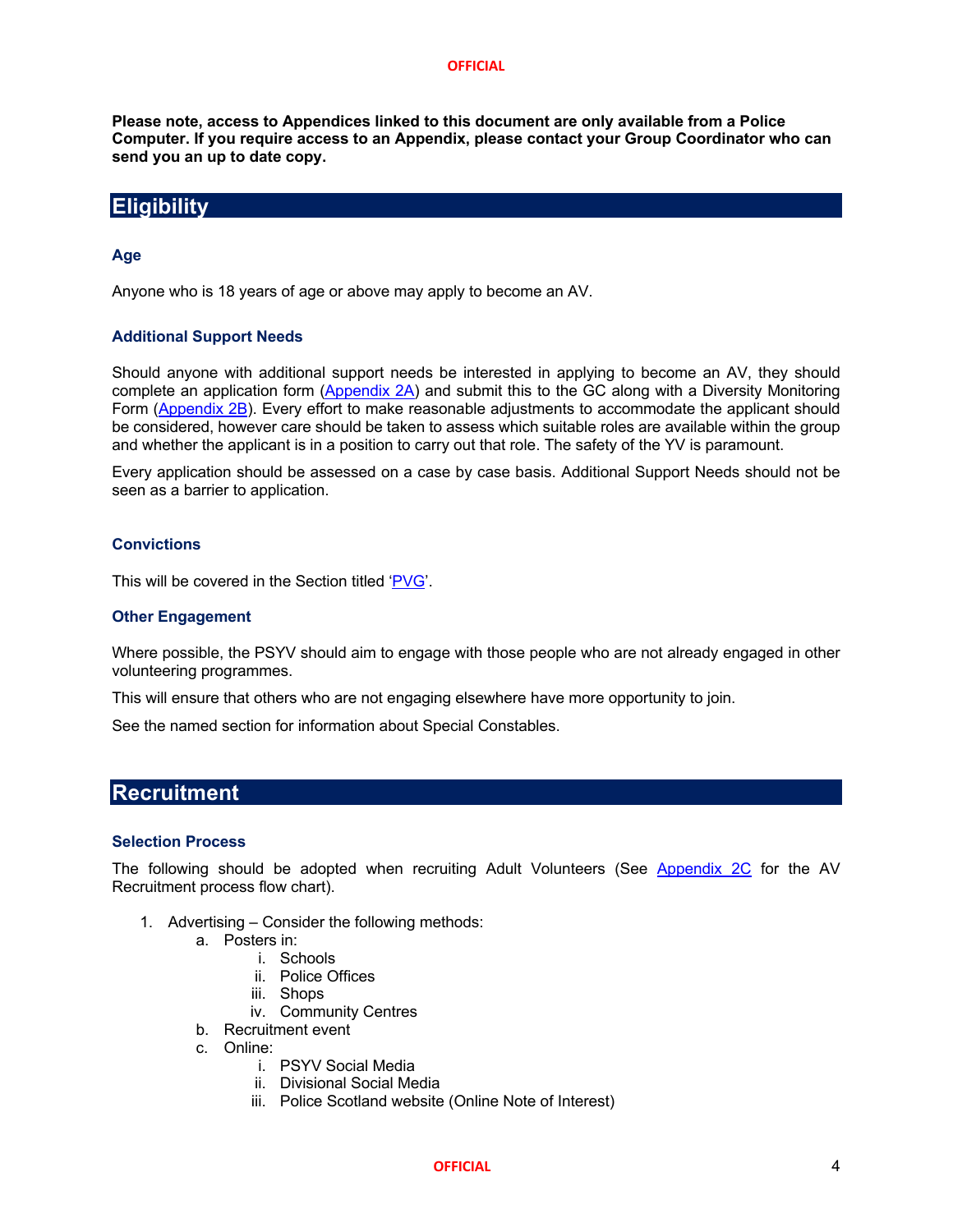- iv. Local Authority website
- v. Volunteer Scotland online form
- vi. VPC online form
- 2. Submit Application form (Appendix 2A) along with Diversity Monitoring form (Appendix 2B)
- 3. Submit (Appendix 2B) to NVCU irrespective of outcome (preferably by email to volunteercoordination@scotland.pnn.police.uk
- 4. Start AV Recruitment & Induction Checklist (Appendix 2D)
- 5. Offer Taster session (visit to weekly session to ascertain interest)
- 6. Application Sift. Consider:
	- a. Current employment and shifts
	- b. NO ACCESS TO POLICE SYSTEMS
- 7. Interview applicant. Arrange one of the following:
	- a. Use venue and arrange suitable time
	- b. Arrange to meet at their home address
- 8. Final sift to recruit required numbers
- 9. Send Successful Letter (Appendix 2E) or Unsuccessful Letter (Appendix 2F)
- 10. Completion of PVG form (see relevant section)
- 11. Adult Volunteer to attend first session once PVG form submitted. No unsupervised access to YV's until PVG certificate received.
- 12. AV Record added to PSYV Database.

When recruiting for AV's the home address of the applicant should be assessed on a case by case basis and consideration should be given to the distance an AV resides from the venue and their ability to attend weekly meetings. Please liaise with your Regional Coordinator for more information.

RC's will dip sample notes of interest forms submitted via Police Scotland, Volunteer Scotland and the VPC to ensure interested persons are being contacted by GC's. This will form part of the group inspection process.

#### **Vetting**

Police Scotland no longer carry out vetting of Adult Volunteers as the PVG process provides all relevant information for an Adult to Volunteer within the programme. See PVG section for more info.

#### **Group Numbers**

The GC should aim to have up to 10 AV's. In any case, a minimum of FOUR AV's are required to start or continue to run a safe PSYV group.

Anecdotal evidence has proven that where a group has recruited a healthy quota of AV's that they are in the best position to function without applying pressure to the same AV's week in, week out as well as the additional pressure it places on a GC. Having a trusted team of AV's should not be underestimated. Trying to run a group within minimal AV's will not provide a quality programme for the YV's or AV's involved.

#### **Moving Groups**

Should an AV move from one part of the country to another where a PSYV group exists then unless there are specific reasons, there should be no barrier to preventing the AV transferring to their new local group. Should the group already have a high number of AV's, the circumstances should be discussed with the RC.

In any case, their personal record should be transferred to the new group on the PSYV Database.

Any AV with a promoted position that intends to transfer to another group must be willing to give that position up should there be no requirement for said position in the new group. Any transfer of a promoted position is at the discretion and support of the two GC's.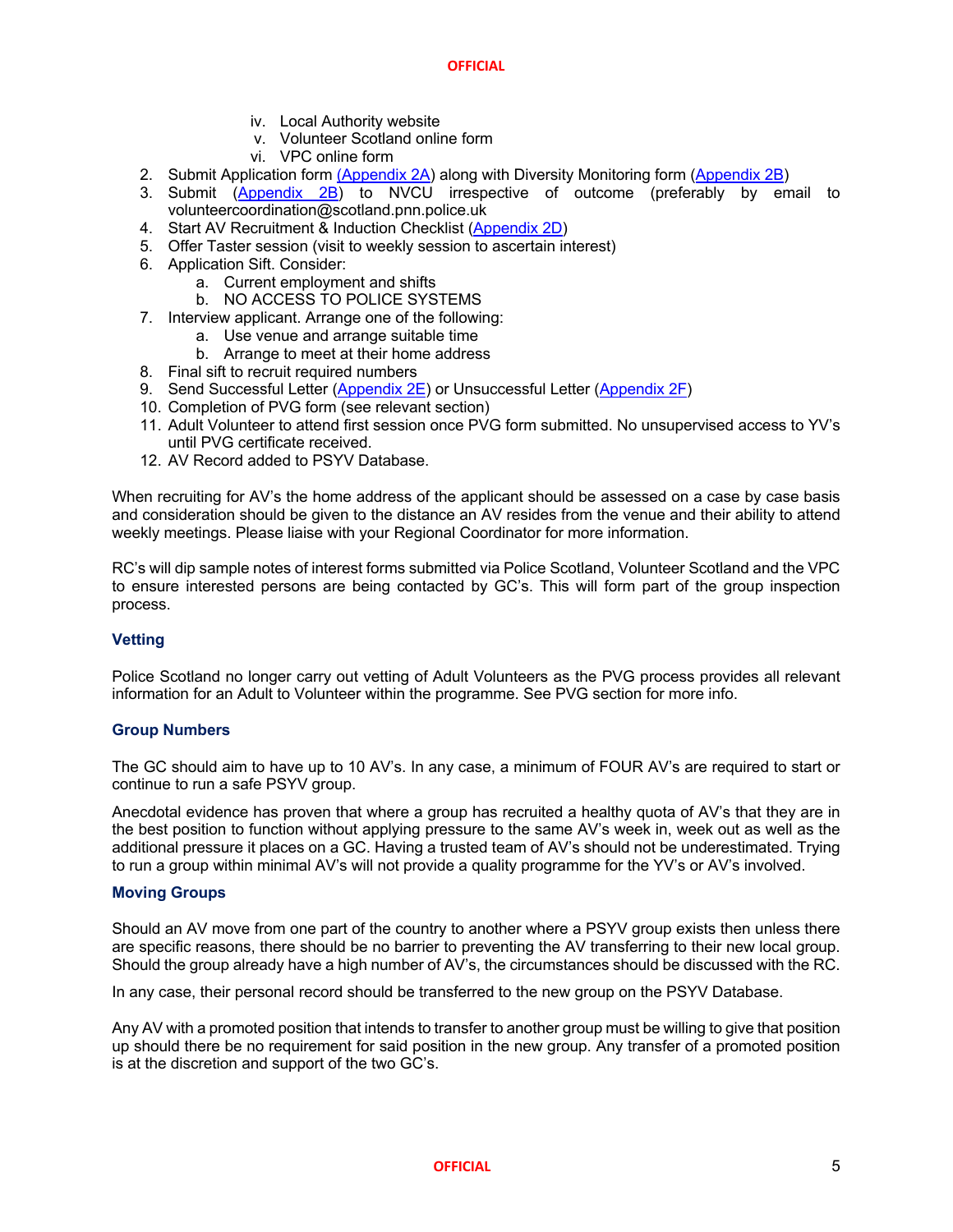#### **Former Youth Volunteers**

On turning 18 years of age, YV's should resign from PSYV. YV's are encouraged to apply to become AV's by completing the standard AV application form (Appendix 2A) GC's should take into account the knowledge and experience a former YV may bring to the group. It should however be taken into account that whilst now 18, these people are still young and likely good friends with the remaining YV's.

Where possible, transitioning YV's to AV should transfer to another group to allow them to provide support to a different group of YV's. It is understood that due to travel constraints this will not always be an option.

Another consideration is that over time, a group may inherit a large number of 'young' AV's. Whilst this may prove beneficial for certain elements of the role, having too many 'young' AV's may have a detrimental impact on the group.

#### **Special Constables**

Special Constables bring great experience to the PSYV. Most YV's join due to an interest in the work the Police do, so having Police Officers who volunteer helping them through their PSYV journey is extremely beneficial. Whilst SPC's should be considered equal to any other application to become an AV, it should be recognised that SPC's bring additional benefits including (in most cases) being Police drivers for insurance purposes, having access to Airwave when required for larger events and the option of having access to Police ICT to support admin functions.

It should be noted that to ensure SPC's continue to provide operational support, they are only entitled to claim a maximum of 15 hours per quarter for duties carried out with PSYV towards the Priority Payment. This has been agreed at ACC level and there is no room for negotiation.

The only exemption over and above the 15 hours is where an SPC is attending an operational event with PSYV in Police Uniform but specified to support PSYV so long as there are additional AV's in attendance wearing PSYV uniform. In such an instance, this can be recorded as a normal duty.

#### **Police Officers**

Police Officers are welcome to support the PSYV as volunteers however, any Police Officer in addition to the GC is considered by PSYV as a volunteer. Any officer in addition to the GC who is given any working time to carry out PSYV duties is done so at the discretion of their Divisional management and this time is not recognised as national practice.

#### **Police Staff**

As with Police Officers, members of Police Staff are welcome to support the PSYV as volunteers however should be seen as Volunteers. Any staff member who is given any working time to carry out PSYV duties is done so at the discretion of their Divisional management and at this time is not recognised as national practice.

#### **Expectations**

Anyone who applies to become an AV should be provided with a copy of the AV Statement of Expectation and Code of Conduct (Appendix 2G). This document outlines what is expected of AV's when they choose to join PSYV. Whilst it may seem unfair to suggest a minimum time expectation on volunteers, Volunteer Scotland supports the idea that volunteers make a commitment to support the organisation of their choice. For the purpose of PSYV, the minimum expectation of an AV is to commit 3 hours a month towards volunteering activities. This does not include weekly sessions.

Groups are encouraged to organise their future events and opportunities by implementing an AV rota. This will assist the GC to organise future deployments and cover at weekly sessions. AV's should ensure the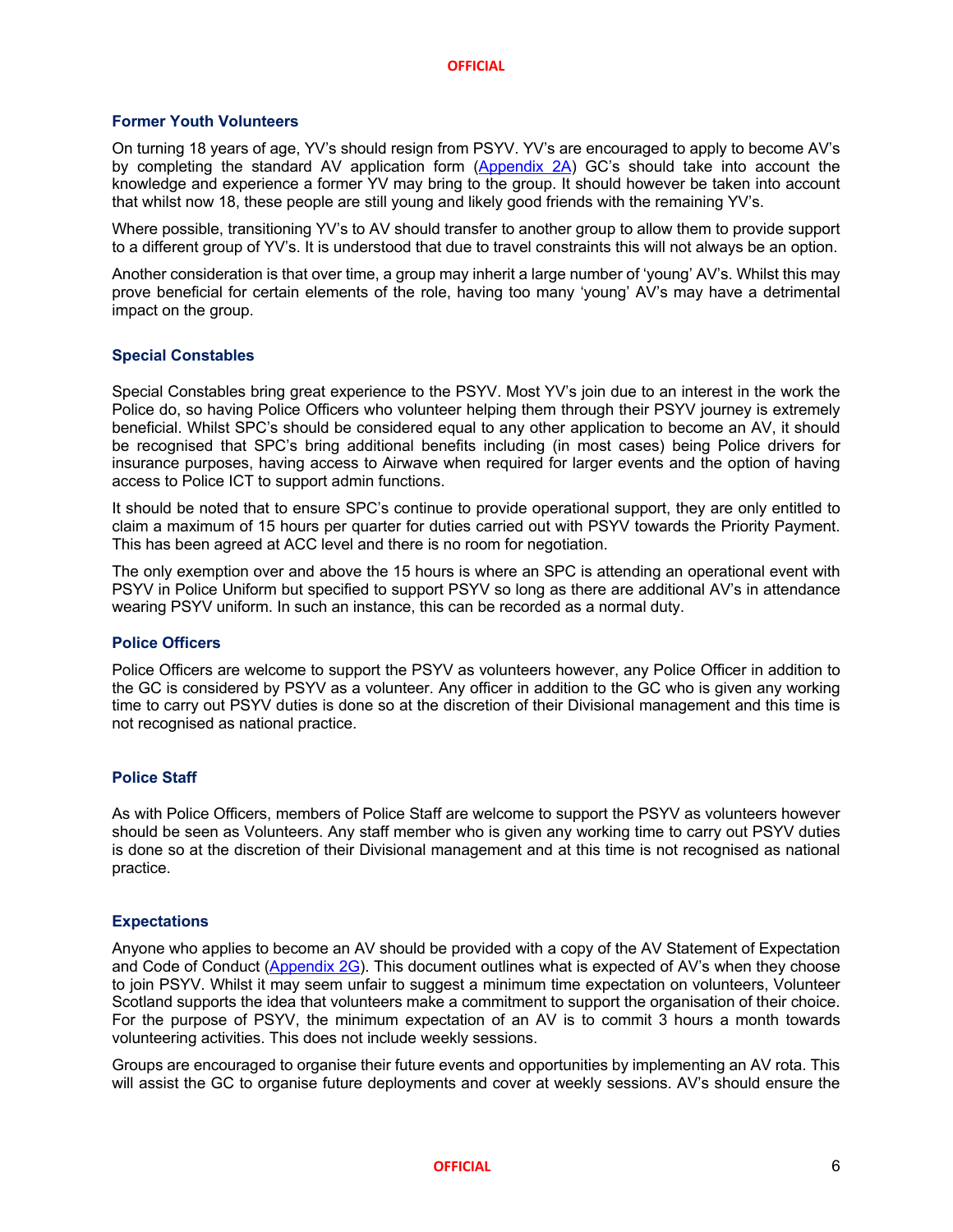GC is updated with any future commitments to ensure the GC knows how many AV's are likely to be available should any volunteering opportunity arise.

#### **Expenses**

For details relating to Expenses, please see the PSYV Expenses Policy within Appendix 2K along with the Expenses Claim form in Appendix 2L.

### **PVG Scheme**

#### **New Members**

Every Adult who will support the PSYV will be required to join the Protecting Vulnerable Groups Scheme (PVG). This includes serving Police Officers/Staff and Special Constables.

For full details about the PVG Scheme, please see Appendix 2V.

No AV can carry out any unsupervised work with YV's until they receive their PVG certificate.

#### **Existing Members**

Those who are already part of the PVG through another organisation i.e. teachers, youth workers etc. are required to complete an 'Existing Member' application to have PSYV added to their membership.

GC's must ensure that this is done and not overlooked following the production of an existing certificate.

The PVG scheme is a membership scheme. If the individual is convicted of an offence, only the organisations that the individual is a member of through PVG will be notified hence why existing members must register their involvement with PSYV.

Please see Appendix 2Y for the PVG Process flow chart.

## **Roles & Responsibilities**

Full details of each role are available within the signposted appendices. See Appendix 2J for further details on the following role profiles.

#### **Constitution**

Each PSYV group should be constituted (Appendix 2Z) to ensure it is properly governed. This involves the appointment of various roles and responsibilities. The following roles are required. One person may fulfil more than one role.

#### **Chair**

The chair should, in all cases be the Group Coordinator. The GC must be the person with overall responsibility for the group.

#### **Vice-Chair**

The vice-chair should be the Deputy Group Coordinator. They are responsible for supporting the chair and covering for them in their absence.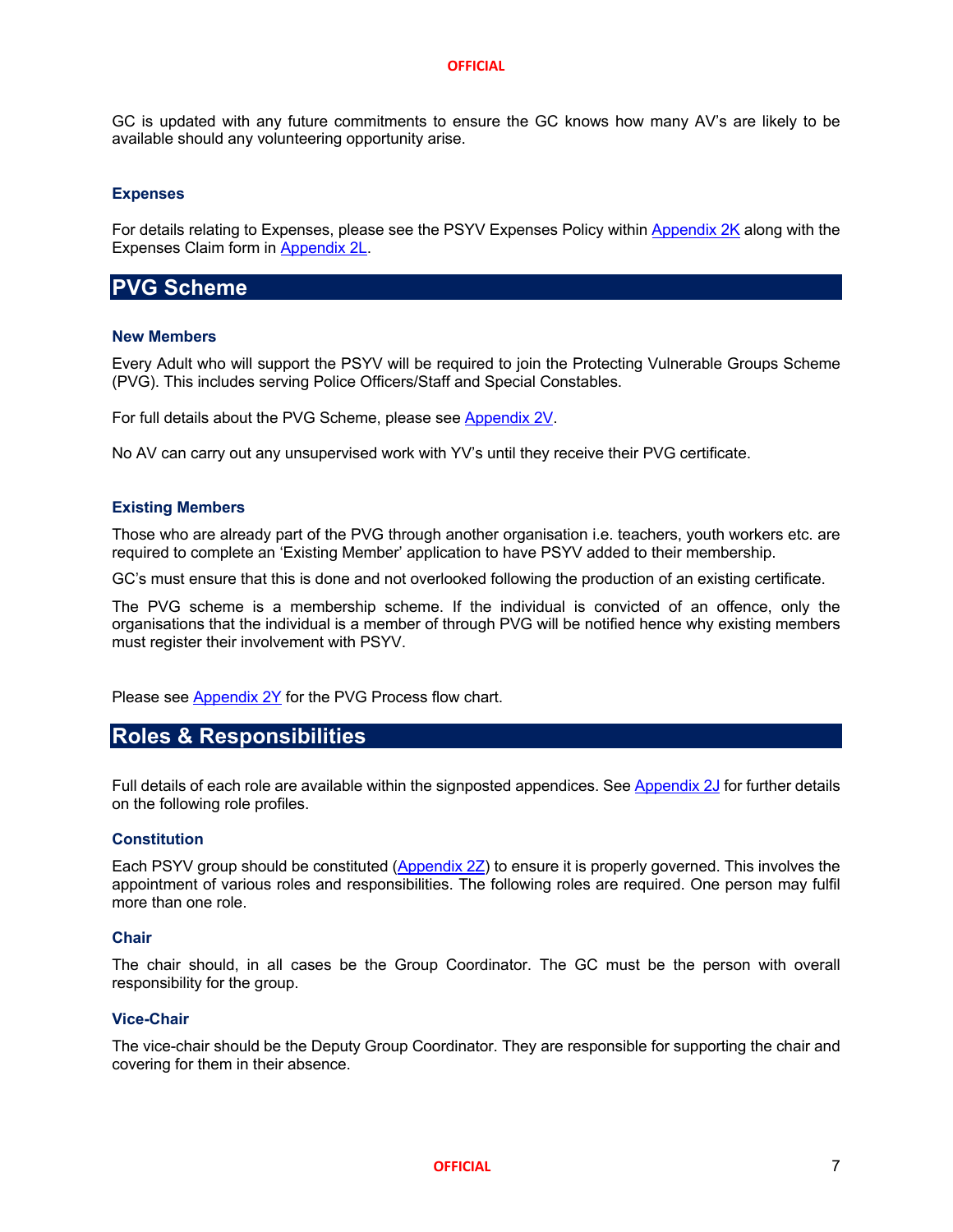#### **Secretary**

The secretary is responsible for the internal admin functions i.e. preparing communications to parents such as permission slips etc. Ensuring that updates to documentation are collated and passed to the GC for safe storage. They should also be responsible for management of the secret Facebook group used to communicate with YV's.

#### **Treasurer**

The treasurer cannot be a Police officer, Special Constable or member of Police staff. They are required to manage the cash flow of the group. They should have control of the money tin and oversee the collection of weekly subscriptions. Any physical handling of cash on weekly sessions or transactions with the bank should be done by the treasurer with the support of a secondary signatory non-police AV (where applicable).

#### **Child Protection Officer**

The CPO should in all cases be the GC who has overall responsibility for wellbeing of each YV within the group. The CPO should be informed of any child protection issues. Whilst a YV may confide in an AV to report an issue, the CPO must always be informed.

#### **Events Officer**

This role is responsible for liaising with external partners and organisations to arrange any potential deployments/volunteering opportunities. They should also be responsible for seeking out social events to award the YV's for their hard work.

#### **Fundraising**

This role should work alongside or be the treasurer due to the link to finances. They are responsible for seeking out any fundraising opportunity as well as any potential sponsorship. Their main focus is to seek ways to ensure the group becomes self-sustainable.

#### **Assessors**

As part of the introduction of the PSYV Award, each group is required to identify at least three AV's who are willing to take on the role of an 'Assessor/Verifier/Mentor'. This will involve having oversight of the work carried out by YV's as they progress through the PSYV Award.

#### **Deputy Group Coordinator**

In addition to the constituted roles, each group should aim to appoint a Deputy Group Coordinator. There is no expectation to appoint this role prior to the first passing out parade to allow the GC to identify the most suitable AV for the role. In any case, a DGC should have been present throughout the completion of the initial training programme and have completed at leave six months service with PSYV.

The appointment of the DGC is at the discretion of the GC however AV's may put themselves forward for the role should they feel they hold the appropriate skills.

The DGC is responsible for coordinating the group in the GC's absence as well as providing support to them as part of the general running of the group.

#### **Senior Adult Volunteer**

Each group should aim to appoint a Senior Adult Volunteer. There is no expectation to appoint this role prior to the first passing out parade to allow the GC to identify the most suitable AV for the role.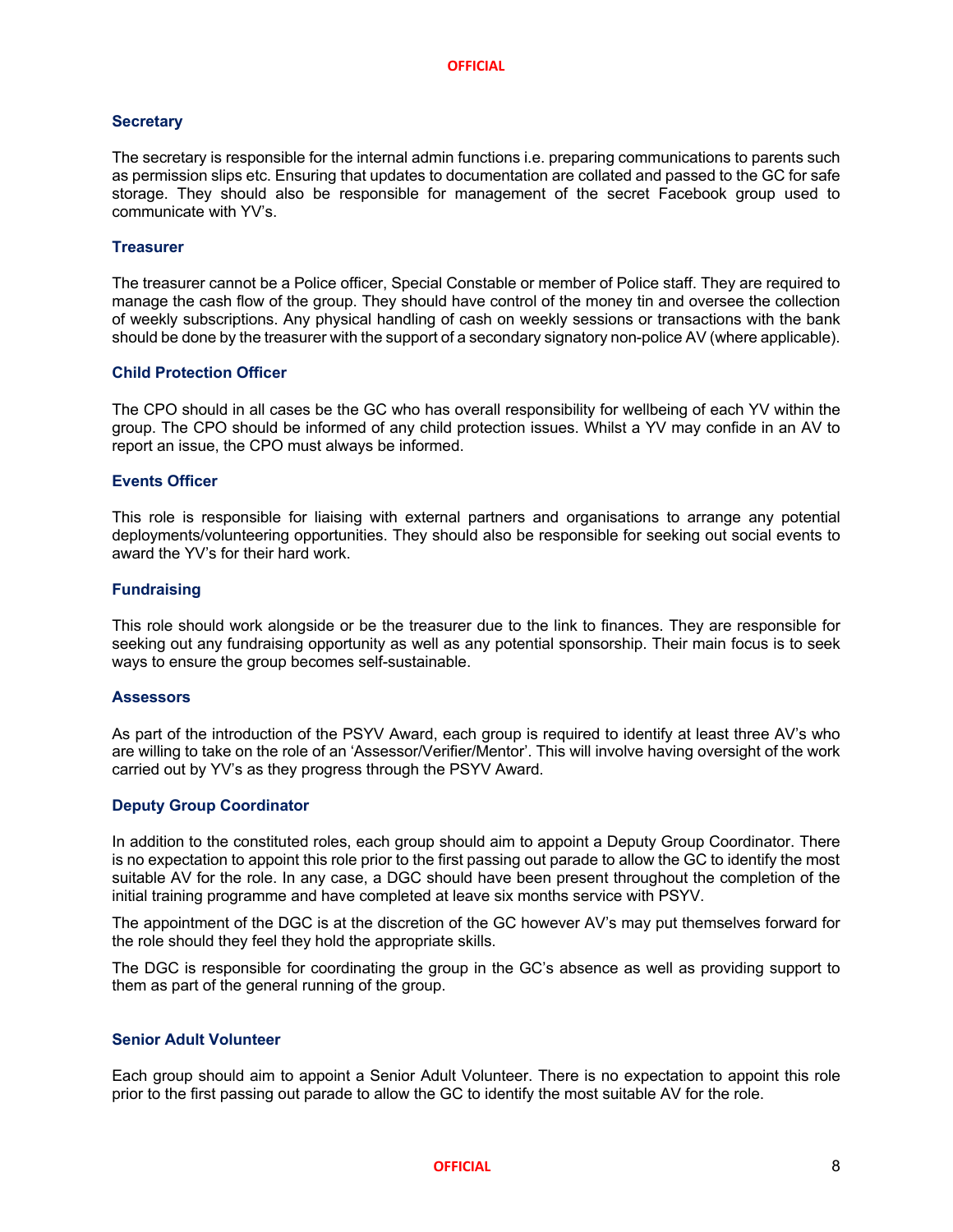The appointment of the SAV is at the discretion of the GC however AV's may put themselves forward for the role should they feel they hold the appropriate skills. In any case, a SAV should have been present throughout the completion of the initial training programme and have completed at leave six months service with PSYV.

The SAV is responsible for providing support to the group and as well as being a lead for the other AV's as part of the general running of the group.

### **Documentation**

#### **PSYV Database**

Upon acceptance of an AV into the PSYV a Personal record will be started within the PSYV Database. This will hold all personal information and will also form a location to upload any documents pertinent to the individual. This should include either scanned in or electronically signed documents such as

Each AV should be sent or be issued with a compiled hard copy (or electronic) version of the PSYV Operating Manual which will include the PSYV Child Protection Manual. Each AV will be required to sign to confirm they have been issued with and read this and each of the following documents outlined below by completion of the AV Declaration. The GC can find this form within Appendix 2T.

The PSYV Database can be found here.

The database is a national system which has been agreed as the only place that personal information relevant to PSYV members is stored as per our Privacy Notice. See Data Protection section.

#### **Application Form**

The Application form will remain within their file for the duration of time they are involved with PSYV and retained for no more than three years after leaving. The form asks for all relevant information to allow a fair recruitment process to take place. (Appendix 2A)

In addition, an anonymous Diversity Monitoring form should be submitted. This will not be retained within the personal file). (Appendix 2B) All Diversity Monitoring Form results should be collated and shared with the Regional Coordinator for National PSYV statistical returns.

#### **Emergency Contact Details and Certificate of Health & Declaration of Fitness**

The Emergency Contact details, Certificate of Health and Declaration of Fitness form hold a number of pieces of information.

The Emergency Contact Details should be completed as soon as possible. This will allow contact with one or more emergency contact in the event of an incident involving the AV.

The Certificate of Health/Declaration of fitness should be updated on a yearly basis however AV's should be made aware that if they have any concerns about a specific event and feel it may impact on their ability to assist, it is their responsibility keep the GC informed. (Appendix 2H). The completed form will be uploaded to the individual YV record on the PSYV Database.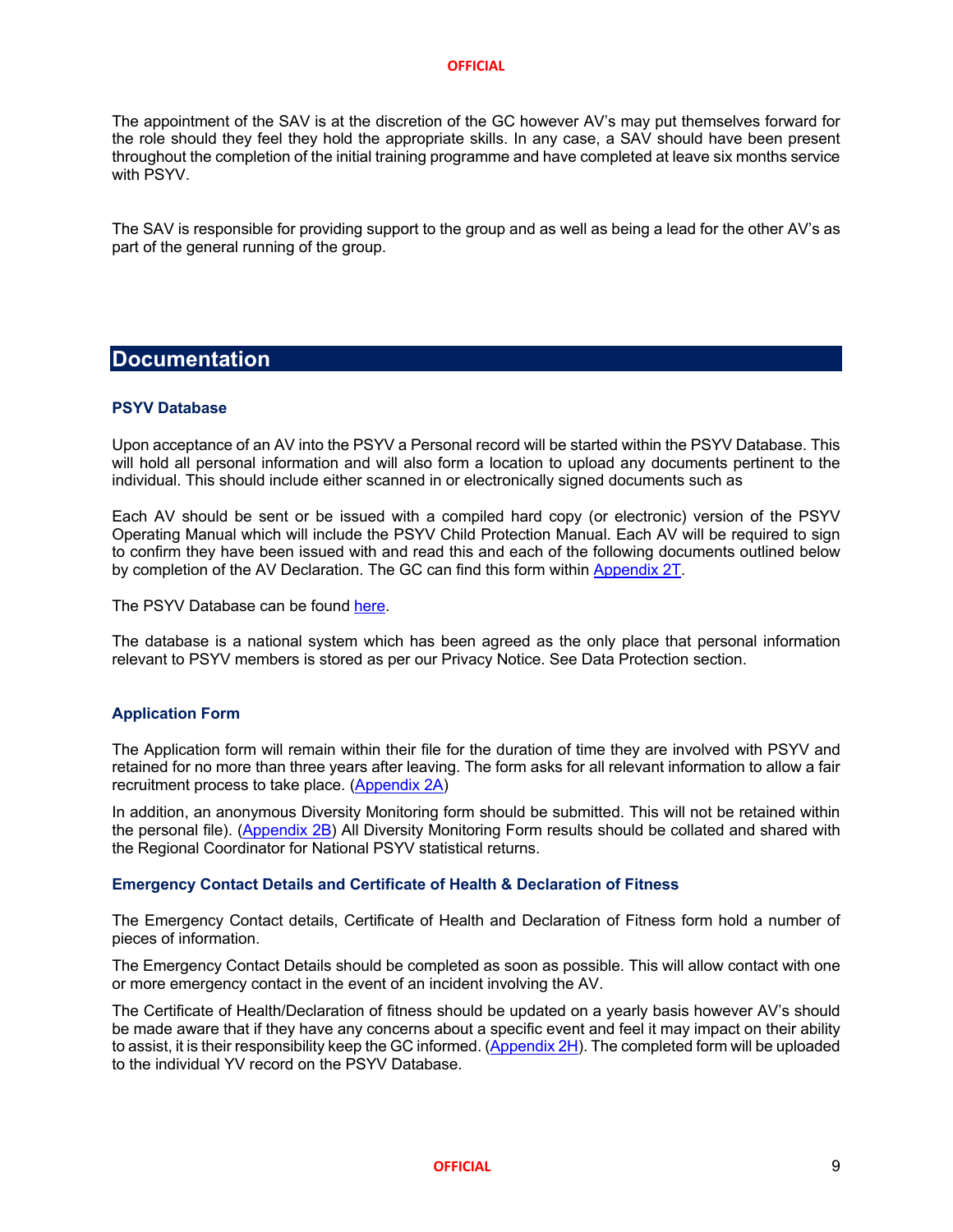#### **AV Statement of Expectation & Code of Conduct**

The AV Statement of Expectation & Code of Conduct form ensures AV's are aware of what PSYV expects in relation to behaviour and standards as well as outlining what they can expect from the PSYV. This should remain within their file for the duration they are involved with PSYV. This will only require updating should a new version of the document be made available. (Appendix 2G). The completed form will be uploaded to the individual YV record on the PSYV Database.

#### **Post Recruitment Data Gathering**

On successful appointment as an AV, the GC will issue them Appendix 2I (Post Recruitment Diversity Form) which the AV is required to complete and submit back to the GC asap. This form is not anonymous and the data captured is required to be entered into their personal record on the PSYV Database and the original signed document uploaded to their record. This information allows for statistical returns to the force executive and the Scottish Government.

This process is an agreed process and should be adhered to. AV's are required to return a completed Appendix 2I within 14 days of appointment.

#### **Notebooks**

All AV's will be issued with notebooks. This can then be used as a record all uniform issued, training, awards, qualifications, specialist affiliations, aid, and event participation. PSYV notebooks are only to be used for official PSYV purposes when attending PSYV events/weekly sessions.

No ID cards will be issued.

#### **Volunteer Policy**

The PSYV holds a Volunteer Policy within Appendix 2X. A copy of this should be made available to all AV's on joining.

#### **Data Protection/GDPR**

PSYV requires to be GDPR compliant. The above information is in line with the PSYV Privacy Notice which can be found at http://www.scotland.police.uk/access-to-information/data-protection/privacy-notices

Paper copies of all documents as outlined above should be retained for no longer than one month, following which they should be scanned and saved within the individuals record on the PSYV Database on SharePoint. Paper copies should be destroyed. Unless a member has left following a conduct issue, personal records should be deleted when the volunteer leaves. A record of service will be retained as per (Appendix 2W) which will contain basic 'non personal' information about a members service with PSYV. This record of service will be saved within the groups 'Record of Service' folder on SharePoint.

#### **Training**

#### **Adult Volunteer Training**

All Adult Volunteers (Inc. Police/Specials/Staff) **must** complete the PSYV Adult Volunteer training course. This course is a one-day input supported by staff by YouthLink Scotland, the National Agency for Youth Work in Scotland. In most cases, the training is delivered on a Saturday at the Scottish Police College, Tulliallan however, bespoke local training can be arranged where numbers permit. Please contact NVCU Office for more info.

The training will include the following: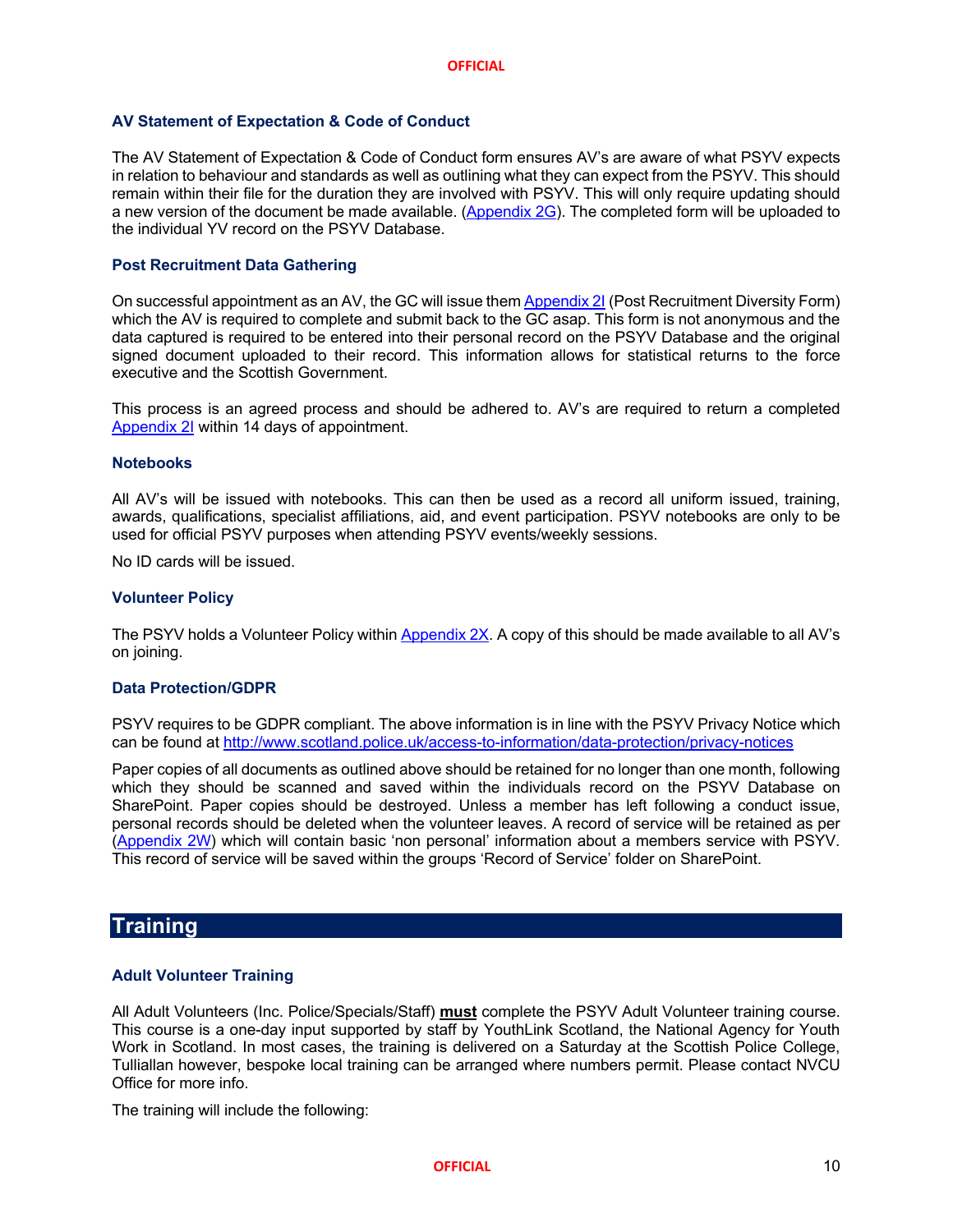- o Aims and principles of the PSYV
- o Group Structure
- o Youth leadership skills
- o Child Protection
- o Disclosures/Dilemmas
- o Risk Assessment

The Adult Volunteer training is in the process of being evolved into a toolkit which will be delivered locally by Group Coordinators and experienced Adult Volunteers. An update will be provided once this process is live.

#### **Child Protection**

The safety and wellbeing of the YV is paramount, as such, all AV's will be provided specific training in relation to Child Protection. Whilst the GC has the overall responsibility for CP matters, every AV has a responsibility to ensure each and every YV is protected and provided a safe and nurturing environment as part of PSYV. See Appendix 5G for a copy of the Child Protection Manual. All AV's must sign Appendix 2T (AV Declaration) to confirm the Child Protection Manual has been made available to them and that they have read and understood its contents.

#### **PSYV Initial Training Programme**

Whilst AV's are not required to formally complete the PSYV Initial Training Programme for YV's, having a knowledge of what the YV's learn is essential to being able to supervise them at events. This will provide them an overview of what is expected of a YV in relation to the following:

- o Rank Structures
- o Phonetic Alphabet
- o Radio Procedures
- o Notebook usage

Not only is it beneficial for an AV to have a knowledge when supervising YV's at an event, it will also allow them to support the GC by delivering future training to new YV's. See Chapter 3 for further details relating to the PSYV ITP.

#### **Additional Training**

Additional training may be made available through the PSYV Moodle platform. GC's will be kept updated on any future training requirements.

Any additional training requirements should be directed to the NVCU.

## **Uniform**

#### **Standard Issue**

All Adult Volunteers should wear the following items of uniform:

- o 1x Navy PSYV Cap
- o 1x Navy PSYV Polo Shirt
- o 1x Navy PSYV Waterproof Jacket
- o 1x Pair of Standard Unisex PSYV Black Trousers including belt
- o 1x Black PSYV Drawstring Bag

Further guidance can be found within Chapter 5 Uniform & Appearance Standards and within Appendix 5L.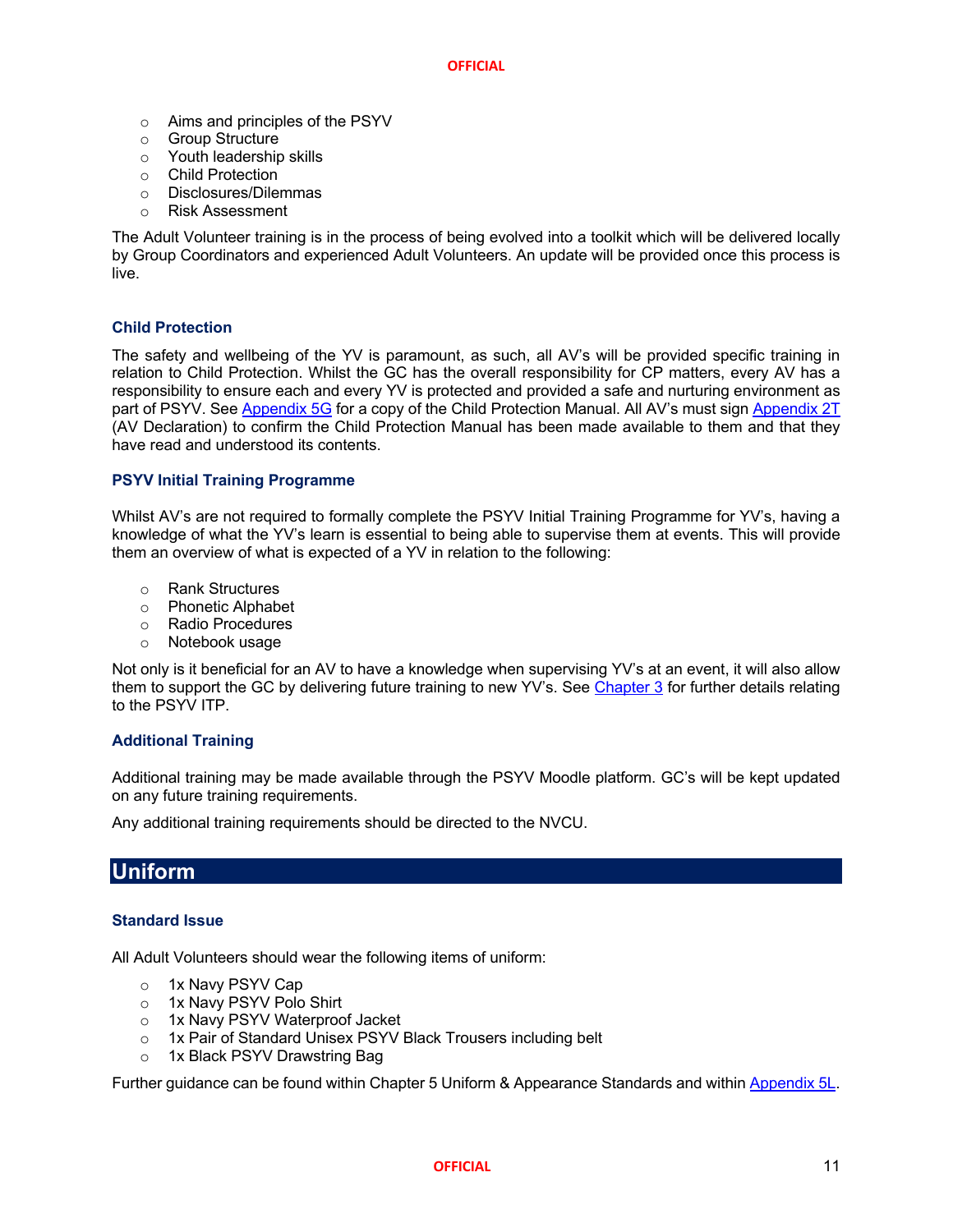#### **Group Issue**

Groups should hold a stock of yellow hi-vis vests. These are not for personal issue to AV's.

Radios are also available to the group however are also not for personal issue.

#### **Footwear**

AV's are required to wear plain black leather/leathers style shoes or boots. Black trainers or fashion style footwear is not permitted.

Footwear is not provided.

The NVCU Team can provide contact details for suitable suppliers should the group seek funding for a bulk buy.

Should any individual AV experience difficulty funding footwear, the AV should contact the GC for support/assistance.

## **Conduct**

#### **Code of Conduct**

As explained above, the Code of Conduct (Appendix 2G) is held within the AV Statement of Expectation & Code of Conduct Document. All AV's must sign Appendix 2T (AV Declaration) to confirm the Code of Conduct has been made available to them and that they have read and understood its contents.

Nothing within the Code of Conduct supersedes any Police Officer from Police Scotland Regulations.

**The code of conduct within this manual applies to all non-police AV. All Police Officers, Special Constables and members of Police Scotland staff are bound by the discipline regulations as outlined by Police Scotland.**

#### **Professional conduct - Role Models**

AV are expected to conduct themselves in a professional manner at all times, projecting an image of fairness, honesty, efficiency, smartness and cleanliness. They should display high standards in the use of language, manner, punctuality, preparation and presentation. This encourages YV to display the same qualities and maintains a healthy, professional working relationship.

For further details, please see the Child Protection Manual (Appendix 5G).

#### **Pro-Social Modelling**

It is vital that AV demonstrate the behaviour that we wish our YV to mirror. By setting standards and expectations of YV we must set them for ourselves equally, or to a higher standard.

It is important that a code of conduct is set out for AV as well as YV and that sanctions are in place and seen to be implemented when this code is breached.

#### **Youth Volunteer/Adult Volunteers Relationships**

It is accepted that relationships will form between AV and their YV. However, it must be understood by all that this relationship is professional at all times and boundaries need to be established and adhered to from an early stage. **AV are expected to be friendly towards but not be friends with YV.** Personal phone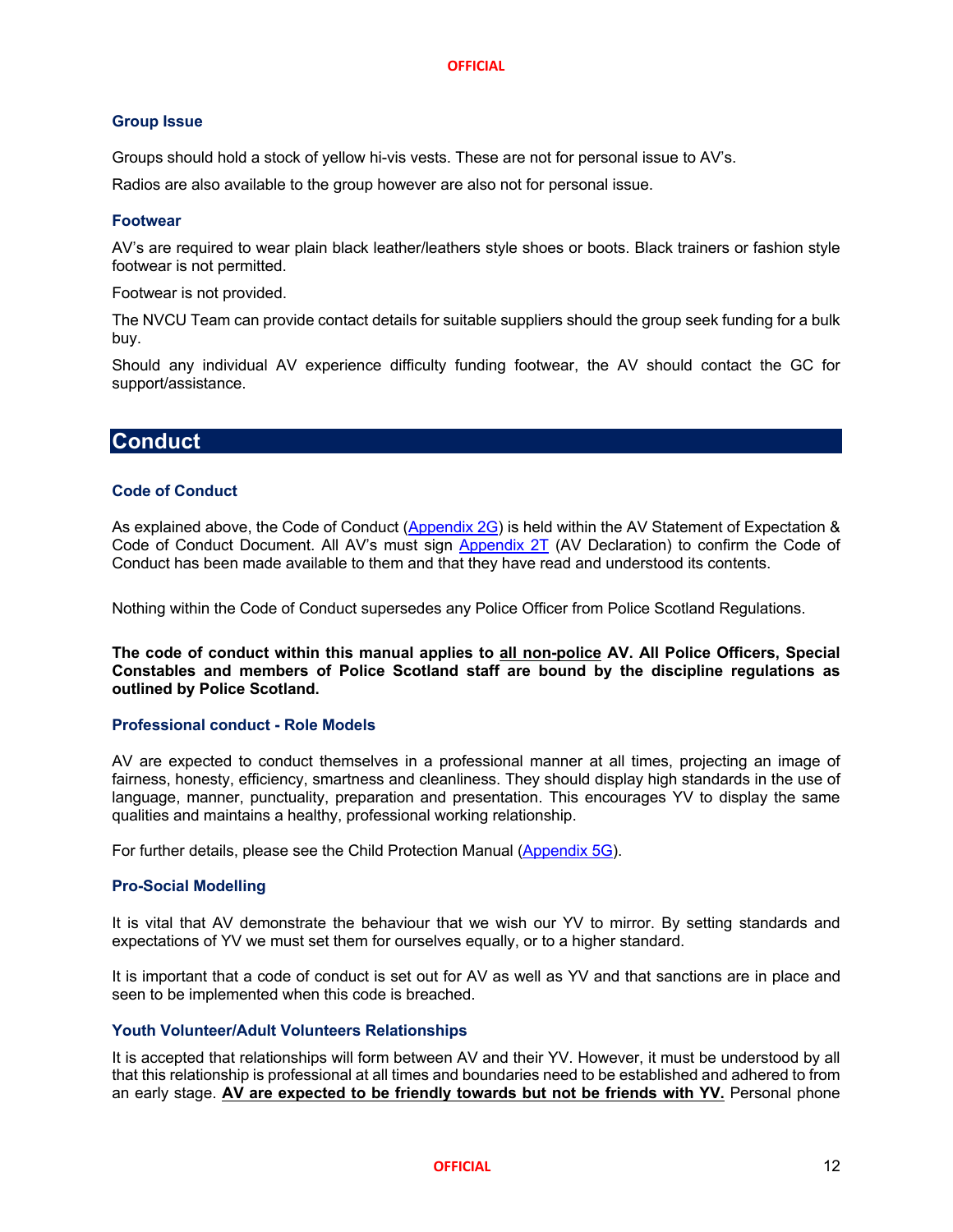numbers and social media account details /usernames must not be exchanged between AV and YV. Social interaction outside of PSYV events between AV and YV is prohibited (except of course in the circumstances where YV and AV are related). Under no circumstances will any AV be involved in a personal relationship with a YV.

AV should under no circumstances be 'friends' with YV on Social Media, unless related. No Social Media interaction should take place between AV and YV unless it is by the GC or DGC, via visible group discussion groups or PSYV/Police Scotland issued mobile phones.

Unwarranted physical contact should be avoided as it may be misconstrued on either part or by outside observers.

YV should refer to AV as "Staff [Family name]". AV should not allow YV to address them by their first names, as this type of familiarity will make the application of discipline difficult when necessary.

YV will address their GC by rank, i.e. PC NAME. They will also address all Police Officers whether they meet either at training or as visitors by rank. All visitors that are not Police Officers should be addressed as either Sir or Ma'am.

When at a Police Scotland College, or in local groups, and the visitor is of the rank of Sergeant or above then as a mark or respect, the room should stand when the Officer enters the room on the command of either ROOM or COURSE. This is also in the case of ALL visitors who are coming to speak to a group or training course.

AV are expected to follow similar lines in that when addressing each other or a Police Officer in the presence of a YV, however more informal addressing is acceptable out with the presence of YVs.

#### **Recording Incidents**

Any incident involving the conduct of a Youth Volunteer should be reported to the RC by completing a General Incident form **Appendix 5I**. This includes any incident where the YV has had involvement with Police out-with PSYV. This form should be submitted ASAP, where possible, prior to the end of the GC's shift on the day they are made aware of the incident.

**Please note that this information should be reported to the GC by another officer who has had involvement with the incident or a supervisor. No GC should perform any search of local systems without prior approval to prevent any conflict with their role as the GC of the person involved.**

#### **Verbal Review of incident**

The first stage of any breach of AV conduct should be approached by speaking with the AV involved and verbally reviewing the circumstances. This should be recorded and kept on file by the GC.

#### **Written warnings**

A written warning will consist of a description of the breach of conduct, the date of the event, the name of the PSYV GC or AV dealing, any mitigation, and an action plan for the AV. The warning and any action plans should be signed by the GC and the AV, accepting the incident occurred and the terms of the action plan.

An AV may refuse to sign the written warning and request a Local Conduct Board if they feel that they have not been dealt with fairly.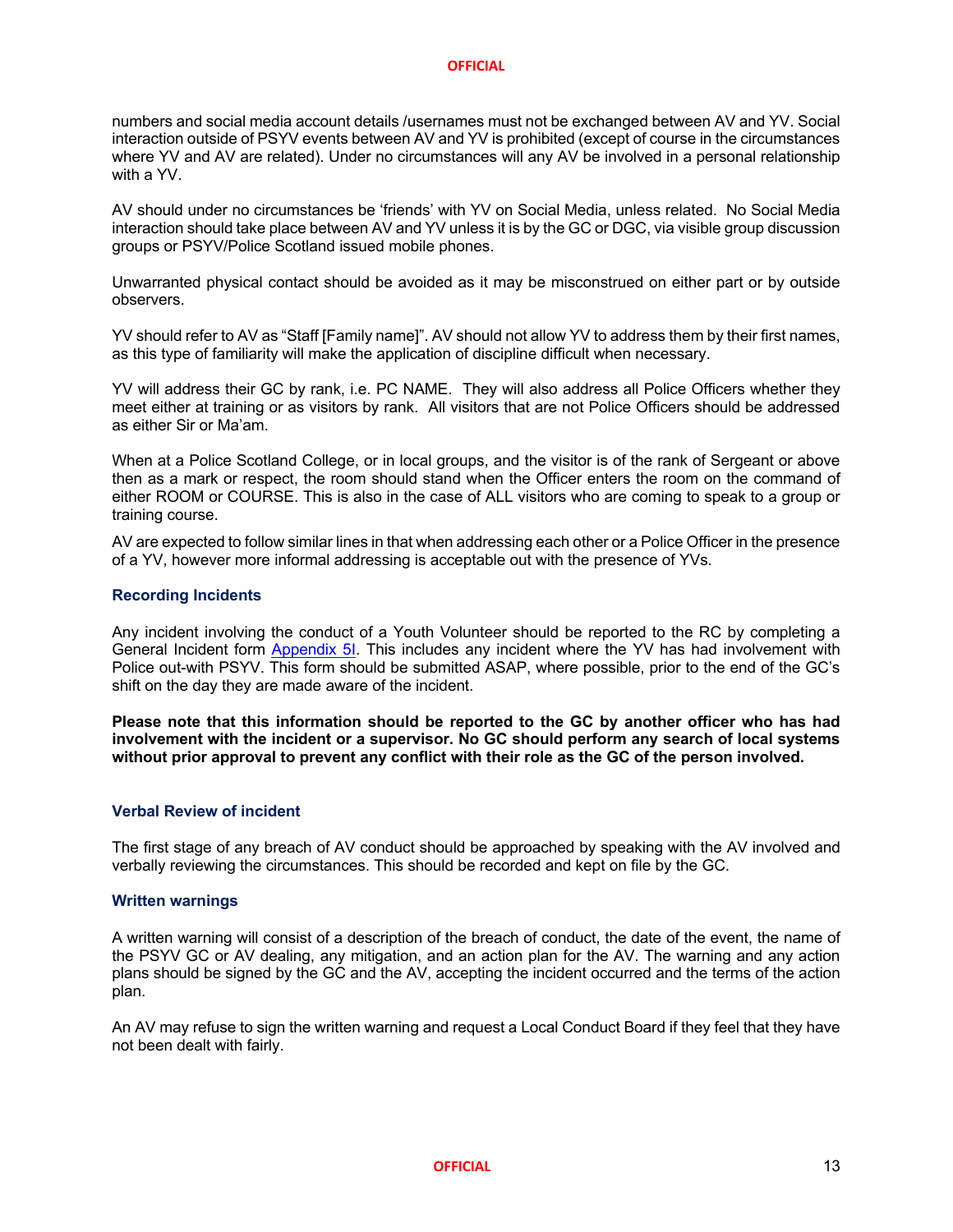#### **Suspension**

Should a GC/RC/NC become aware of any conduct on the part of an AV that raises immediate concern as to the suitability, then the NC should be made aware immediately.

RC's/NC may suspend any AV in these circumstances until a local conduct panel can be convened. The AV will be made aware personally of this decision and the reason behind this.

Careful consideration should be given at all times to ensure any action taken does not prejudice any employer of court proceedings.

#### **Conduct Review Panel**

For AV, Conduct Boards will be made up of the NC (if appropriate), the RC and at least one independent member of at least the rank of Sergeant.

In the case of GCs being the subject of complaint which falls outside Police Scotland Complaints against the Police policy, the RC may deal with the situation personally. The RC may also request assistance from up to two other supervisors from within Police Scotland. These officers should hold at least the rank no less that Sergeant and this panel may be chaired by the NC.

#### **Dismissal of Adult Volunteers**

In the event of an AV being suspended or dismissed, a record of the circumstances must be made and entered on the AV record. A copy of this justification should also be supplied to both the Regional and National Coordinator (through the RC), for recording.

Dismissed AV will be required to surrender their PSYV Uniform at the earliest opportunity. Refusal to do so will be treated as a theft.

Should the conduct of an AV be deemed to be gross misconduct in nature then the GC must contact the relevant RC immediately. After a review of the circumstances the RC may dismiss any AV whose behaviour was deemed to have been gross misconduct, without first following the more lenient sanctions (verbal/written etc). Care should be taken when moving directly to a formal dismissal of this type. The AV will have a right of appeal to the NC whose decision is final.

Due to the very nature of AV being volunteers it can prove difficult to force an AV to end their involvement with the PSYV. If a situation arises in which an AV who has been dismissed continues to/makes attempts to attend then consideration should be given to seeking the assistance of the RC to resolve the matter. In any case, where an AV has been dismissed then Disclosure Scotland should be informed to remove them from the PVG scheme for the PSYV.

### **Moving on**

#### **Exit Interviews**

Should an AV choose to resign from PSYV, they are to be encouraged to complete an exit interview using the following SurveyMonkey link

https://www.surveymonkey.co.uk/r/PSYVFeedback

This link will be included the Record of Service document. (Appendix 2W)

GC's are responsible for sending a completed Record of Service via email to each member who leaves PSYV. On sending, a copy should also be sent to volunteercoordination@scotland.pnn.police.uk . The name and group of the member should be included in the subject of the email.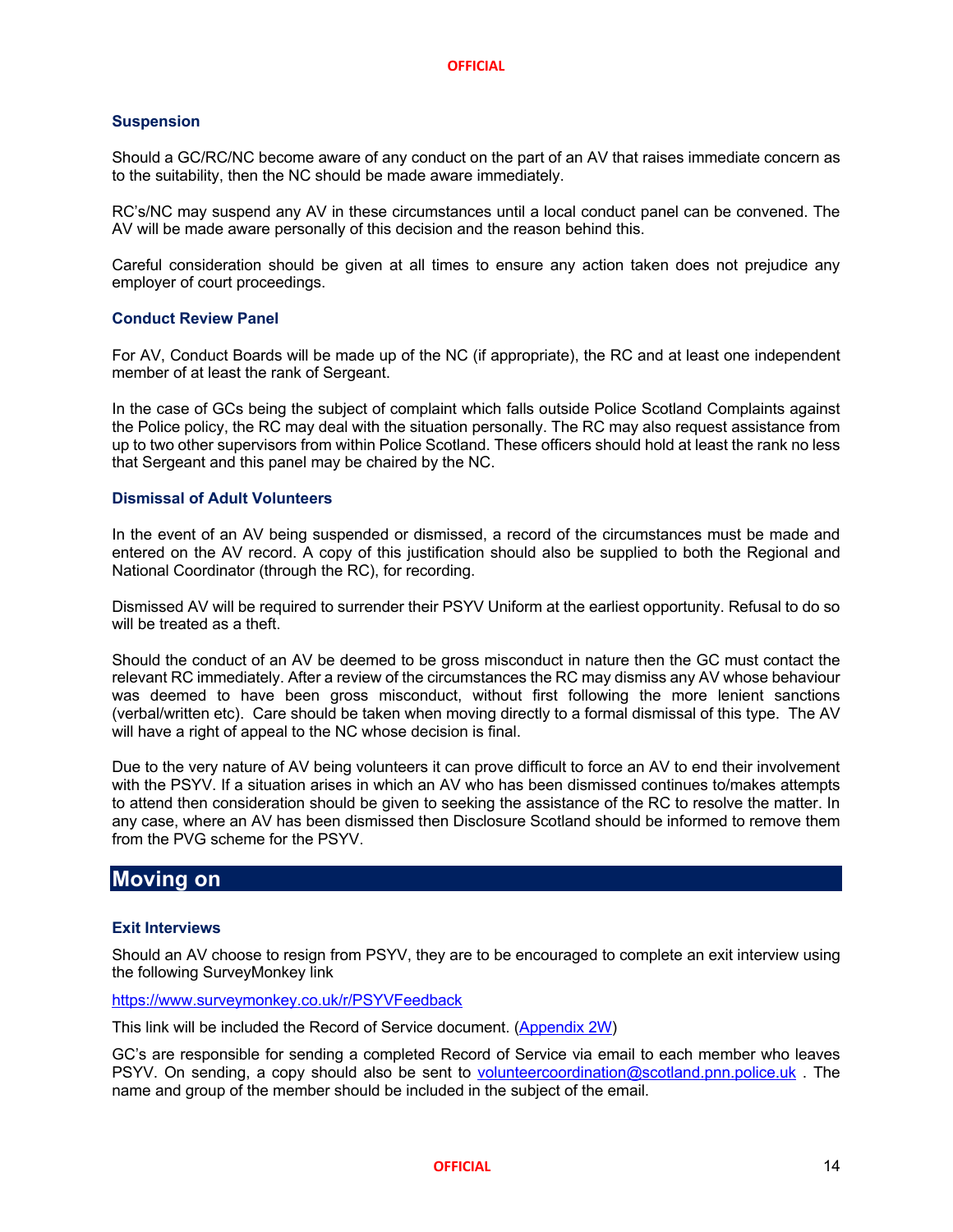This email will also serve as notice to remove the AV from the PVG scheme.

The GC should now delete all other records relevant to the individual. Only the record of service should be retained within a named folder on SharePoint will serve as proof of the AV's service.

This should allow any constructive feedback to be obtained to allow improvements to be made to the group locally or PSYV as a whole.

If an AV has left following conduct procedures or has been dismissed, all documentation relevant to the misconduct procedures should be retained for up to SIX months in a separate folder within the group SharePoint folder. Their record on the PSYV Database should only be removed once the relevant documents have been saved.

#### **References**

Police Officers are not permitted to provide references, as such the above-mentioned Record of Service (Appendix 1N) should be treated as a reference should anyone request one.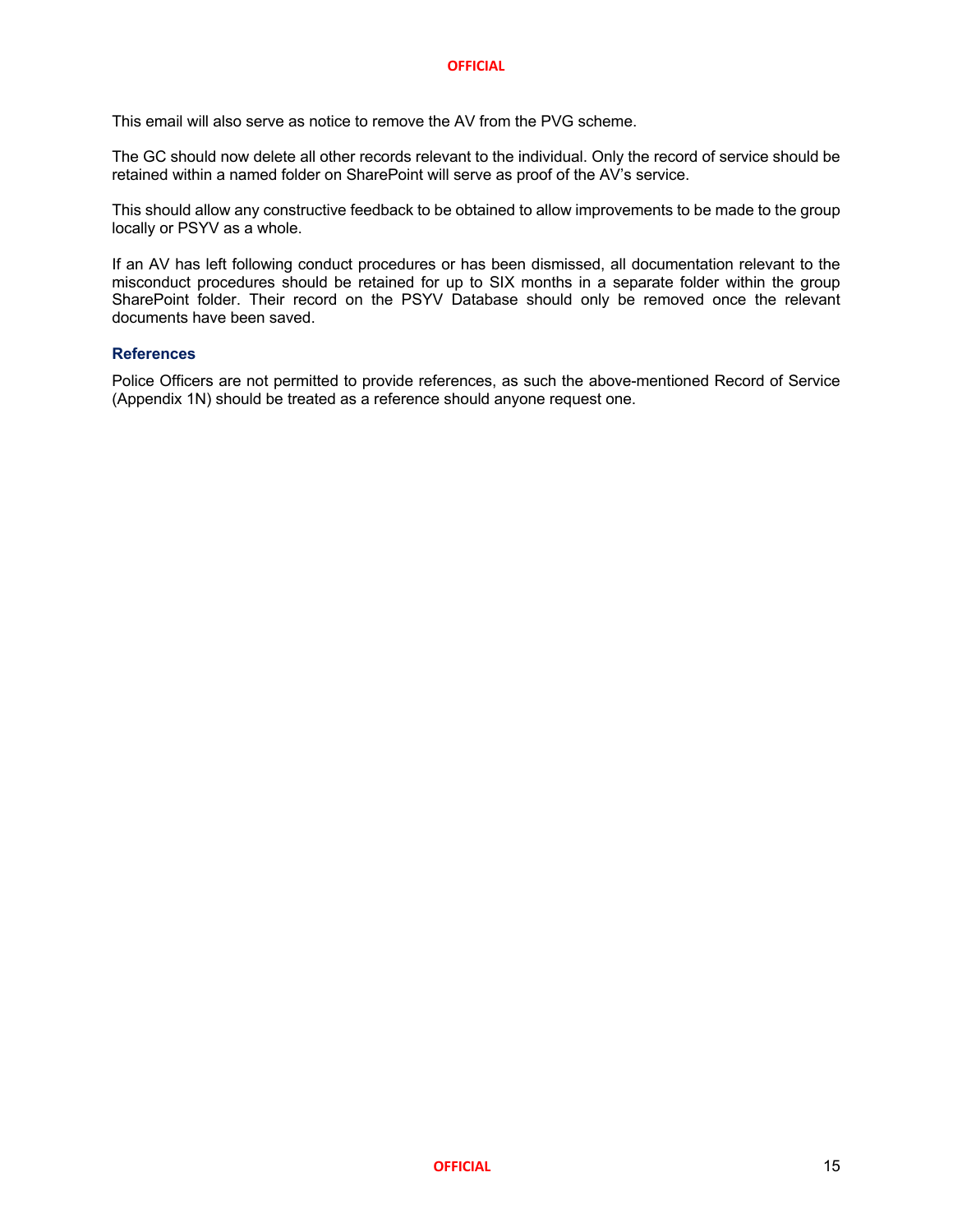

## **Police Scotland Youth Volunteers**

## **Operating Manual**

## **Chapter 3 – Local Group Info / Weekly Sessions**

Volunteer Coordination Unit Scottish Police College, Tulliallan, Kincardine Fife FK10 4BE volunteercoordination@scotland.pnn.police.uk

This document is available externally at: www.psyv.org and internally within the PSYV SharePoint site.

Last Updated February 2019.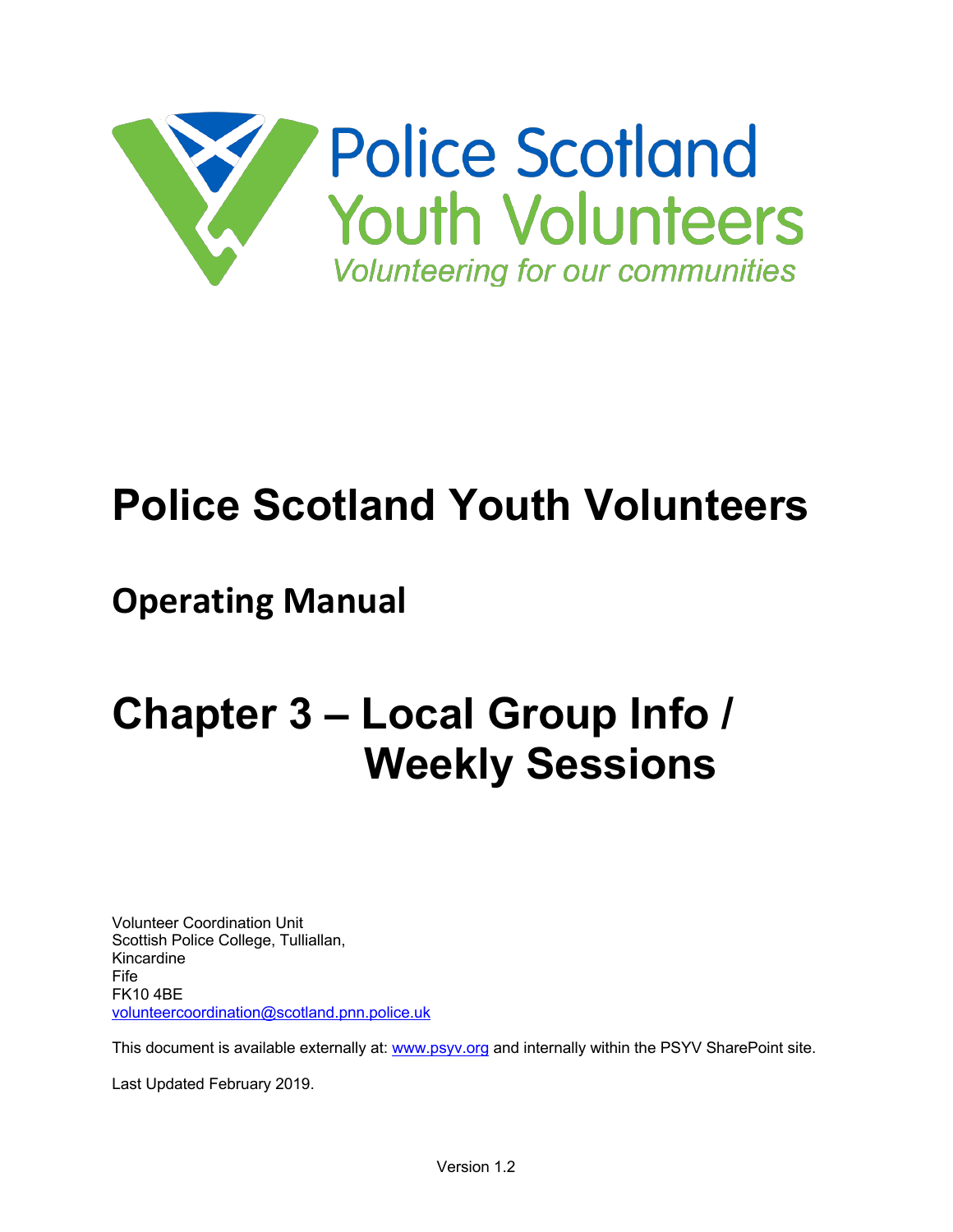## **Table of Contents**

## **Glossary of terms**

- PSYV Police Scotland Youth Volunteers
- YV Youth Volunteer
- **GC** Group Coordinator
- AV Adult Volunteer
- NC National Coordinator
- RC Regional Coordinator
- DGC Deputy Group Coordinator
- SAV Senior Adult Volunteer
- CPO Child Protection Officer
- ITP Initial Training Programme
- GQM National Governance & Quality Control Manager
- GQO National Governance Quality Officer
- TDO National Training & Development Officer
- NVCU National Volunteer Coordination Unit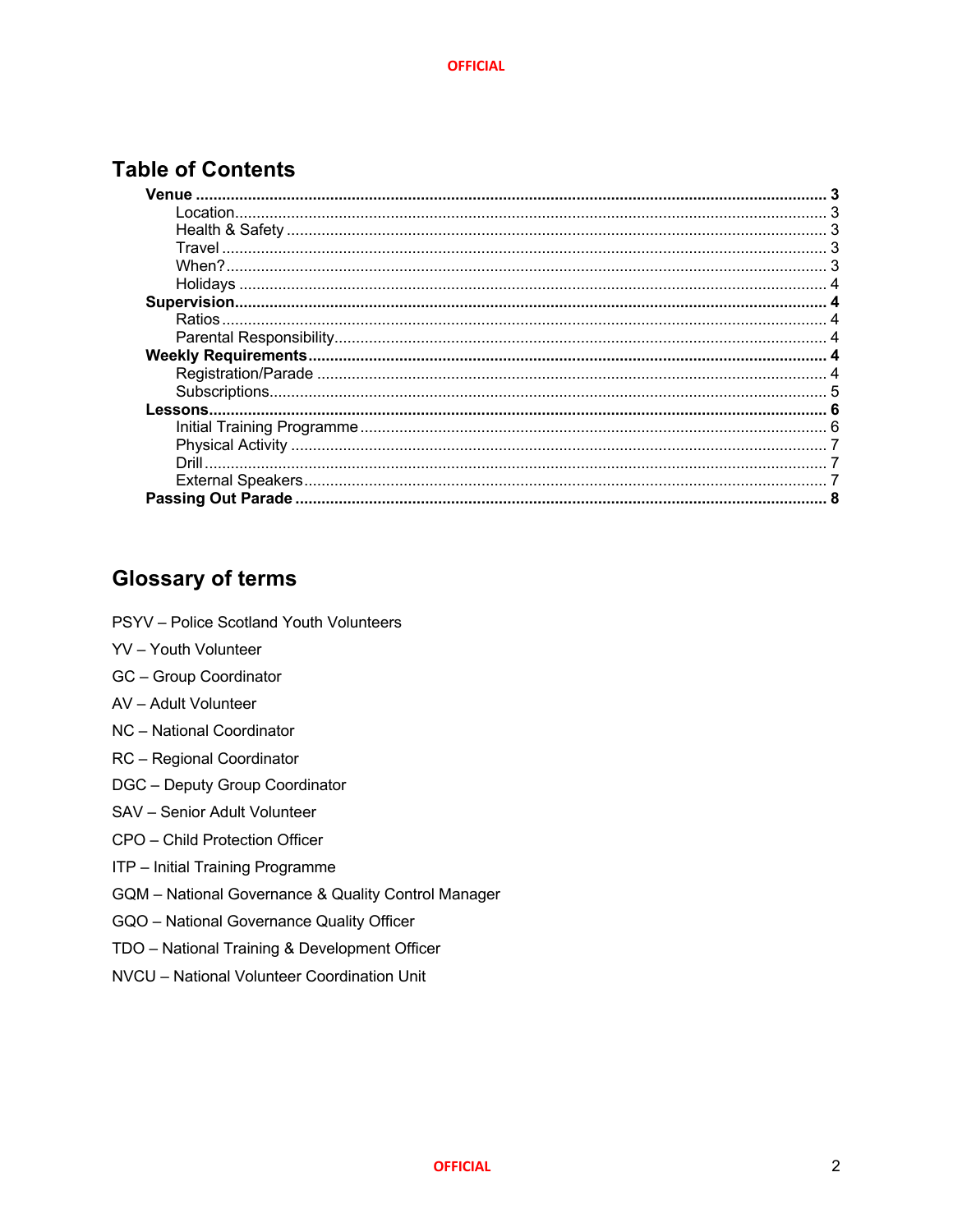**Please note, access to Appendices linked to this document are only available from a Police Computer. If you require access to an Appendix, please contact your Group Coordinator who can send you an up to date copy**

### **Venue**

#### **Location**

Session venues are at the discretion of the GC. However, consideration must be given to the following:

- IT and internet access (required to access online PSYV lesson materials)
- Health and safety
- Size
- Geographical location/access to transport links
- Facilities and equipment available for use
- Out of hours' access (During School Holidays)
- Value for money
- Storage available

The venue must have adequate facilities to allow the full range of YV activities and be large enough to accommodate a reasonable number of YV.

Police buildings are not recognised as suitable venues due to the vetting requirements and sensitive material which may be present.

To date, no PSYV group has had to pay for their venue following successful negotiation with their agreed venue and the benefits the PSYV brings to their local community.

#### **Health & Safety**

**All venues used by PSYV MUST have a fire risk assessment in place. The GC should also ensure that the venue Public Liability Insurance covers their use of the premises.** Copies of both documents should be obtained and uploaded to the Group Directory record on SharePoint. In addition, the GC should arrange a specific Risk Assessment for their use of the venue. **A standard Risk Assessment Template can be found within Appendix 5F.**

#### **Travel**

Where Parents collect their YV's, the GC/AV's should remain with the YV until collected. PSYV do not hand over the supervision of such YV's until the parent/carer has attended and collected their child.

Where parents allow their child to travel to/from the venue themselves either by walking/cycling or using public transport, the parent is responsible until the YV arrives at the venue *and* from the moment the YV leaves at the end of the session.

Youths who have turned 17 are permitted to drive to their local venue however permission must be sought from parents/carers for that YV to convey any other YV home.

#### **When?**

Groups should consider which evening they decide to meet. Monday's can prove difficult due to bank holidays whilst Fridays are too close to the weekend and attendance may be affected.

#### **OFFICIAL** 3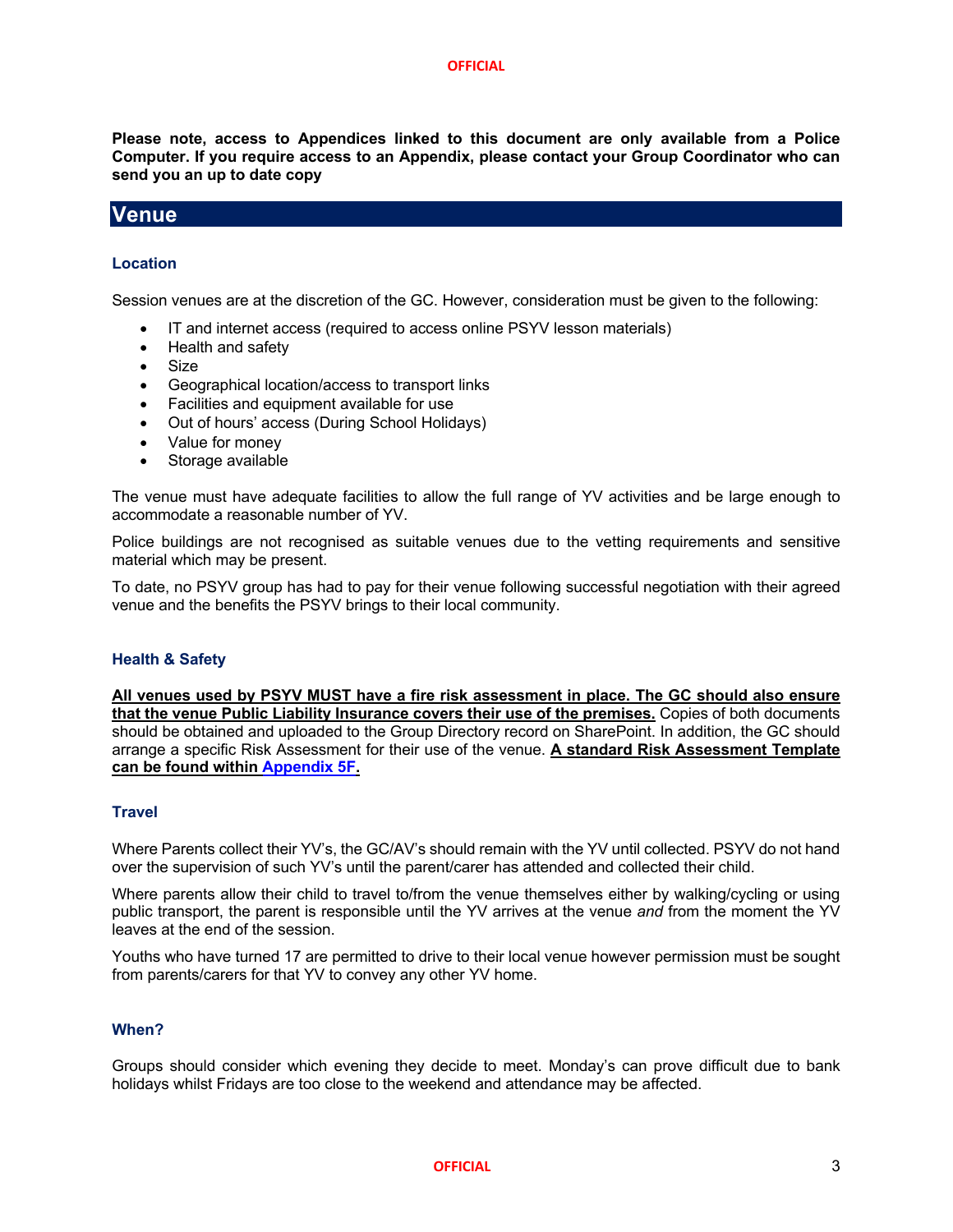Best practice is to meet on a Tuesday-Thursday for two hours in the evening. To ensure best availability of AV's consider meeting at 1830-2030 or 1900-2100.

As each GC should be afforded a minimum of two days per week to carry out PSYV duties, it is expected that groups meet on a weekly basis however it is understood that AV availability may impact on this.

It is recommended that groups meet on a weekly basis.

It is expected that a Group Coordinator who has full time oversight of PSYV duties runs their group(s) on a weekly basis. Whilst part time GC's may justify meeting fortnightly, as they only coordinator one group, with the support of their AV's, the group should still aim to meet weekly.

#### **Holidays**

It should be noted that holiday periods are when the YV are most in need of activities, so it is desirable that PSYV sessions and activities should continue during school holidays, supervision and venue access allows.

It is understood that many factors, including YV/AV family holidays can make the running of sessions during sometimes of the year impractical or impossible. However, if there are YV wishing to attend a meeting and AV available to run a session then one should be held where possible.

If the usual venue is not available then the session may be held elsewhere, as long as the GC and YV parents are aware and the appropriate risk assessments, permission forms have been completed.

### **Supervision**

#### **Ratios**

Ratios for indoor events and external volunteering opportunities are clarified within the Child Protection Manual. See Appendix 5G.

For weekly sessions at venues, there should be a minimum of two AV's. It is recommended that more attend where possible to ensure proper supervision and to mitigate the risk of anyone falling ill and requiring leaving early etc.

#### **Parental Responsibility**

Parents should be advised that YV's are not the responsibility of PSYV AV's (inc GC) until they arrive within the venue and the register taken.

Should any YV leave early in unexpected circumstances, an AV should make efforts to remain with the YV whilst another contacts the YV's parents. Under no circumstances should a YV be left to leave early unless prior agreement has been made with the parent/carer.

**Only those AV's with a PVG certificate specific to PSYV can supervise YV's. Those waiting on their certificate must not have unsupervised access to YV's.**

## **Weekly Requirements**

#### **Registration/Parade**

At the start of each session, the GC or an AV should take a register. Older, experienced YV's may also be given this task. This register should be updated on a master copy held on SharePoint to allow the National Team to oversee the groups attendance levels.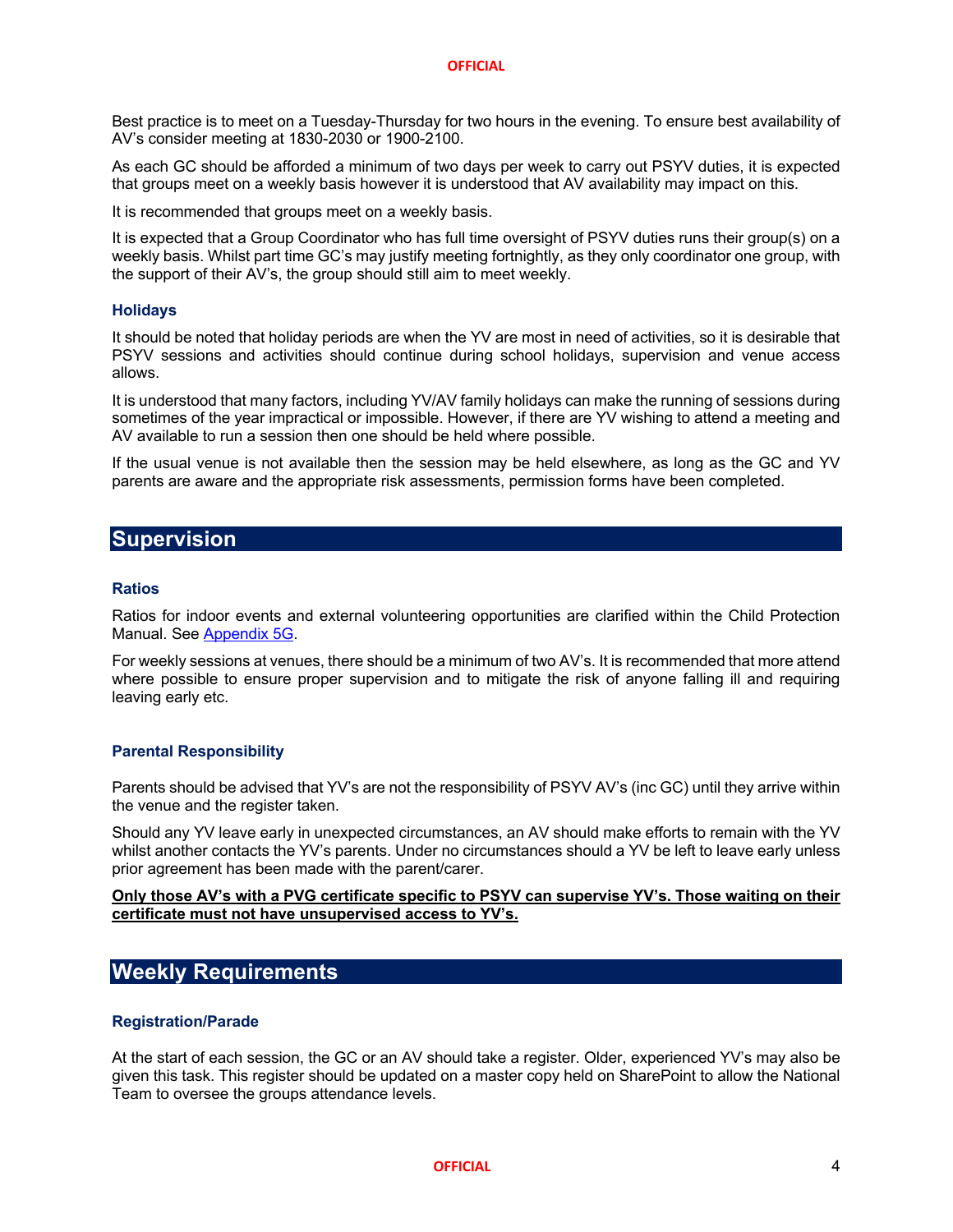The register should only hold basic information such as name, date, hours volunteers. You may also wish to record what subscriptions were paid.

Each group should 'parade' to instil an early sense of teamwork, structure and discipline in the group. The group should form a 'parade box' (see Drill Manual, Appendix 3A) and await their name be called whilst standing to attention.

#### **Attendance**

YV will attend every session unless they have a valid reason. The validity of any reason given will be for the GC to assess.

YV/ Parents must inform an GC/AV at the earliest opportunity either via BAND or by email if they are unable to attend a session.

#### **Failure to attend three consecutive sessions without a valid reason will be considered "persistent non-attendance" and result in a review of the YV's membership and may lead to a review of their position within the group.**

Similarly, failure to achieve an average of 80% attendance over a year will result in a review of the YV's membership. However, this should be balanced with any extenuating circumstances such as long-term illness, exams etc.

#### **Religious and Cultural Occasions**

Some YV and AV may require exemption from attendance for observance of certain religious or cultural occasions. These may vary from year to year and so it is for the YV or AV to provide early notice of these events so that the abstractions can be planned for. Such instances should not be classified as an absence from the group.

#### **Subscriptions**

Each group should aim to become self-sustainable. Collection of subscriptions has been an extremely effective and welcome method of doing so in most groups across Scotland.

Good practice is to ask for a nominal £1 or £2 per session.

The GC should outline to parents/carers why subscriptions are important. Some points to consider are:

- Transport Costs
- Replacement uniform (when national funding ends)
- Subsidises any trips/excursions
- Covers the cost of juice/biscuits
- All money goes back to YV's

Groups who have chosen not to take subscriptions have subsequently found it difficult to arrange basic functions of the group.

Whilst it is understood that some of the more deprived areas of Scotland may appear to struggle to pay, anecdotal evidence suggests that very few people will not pay. Where a family or individual YV does struggle, there is no requirement to make an issue of it. Contact with the parents/carers will clarify their position.

An alternative is to charge an annual subscription. Taking holidays into account, asking for a nominal £25- £50 per year depending on whether the group meets weekly or fortnightly is an option worth considering.

Further advice on finance and fundraising can be found within Chapter 5.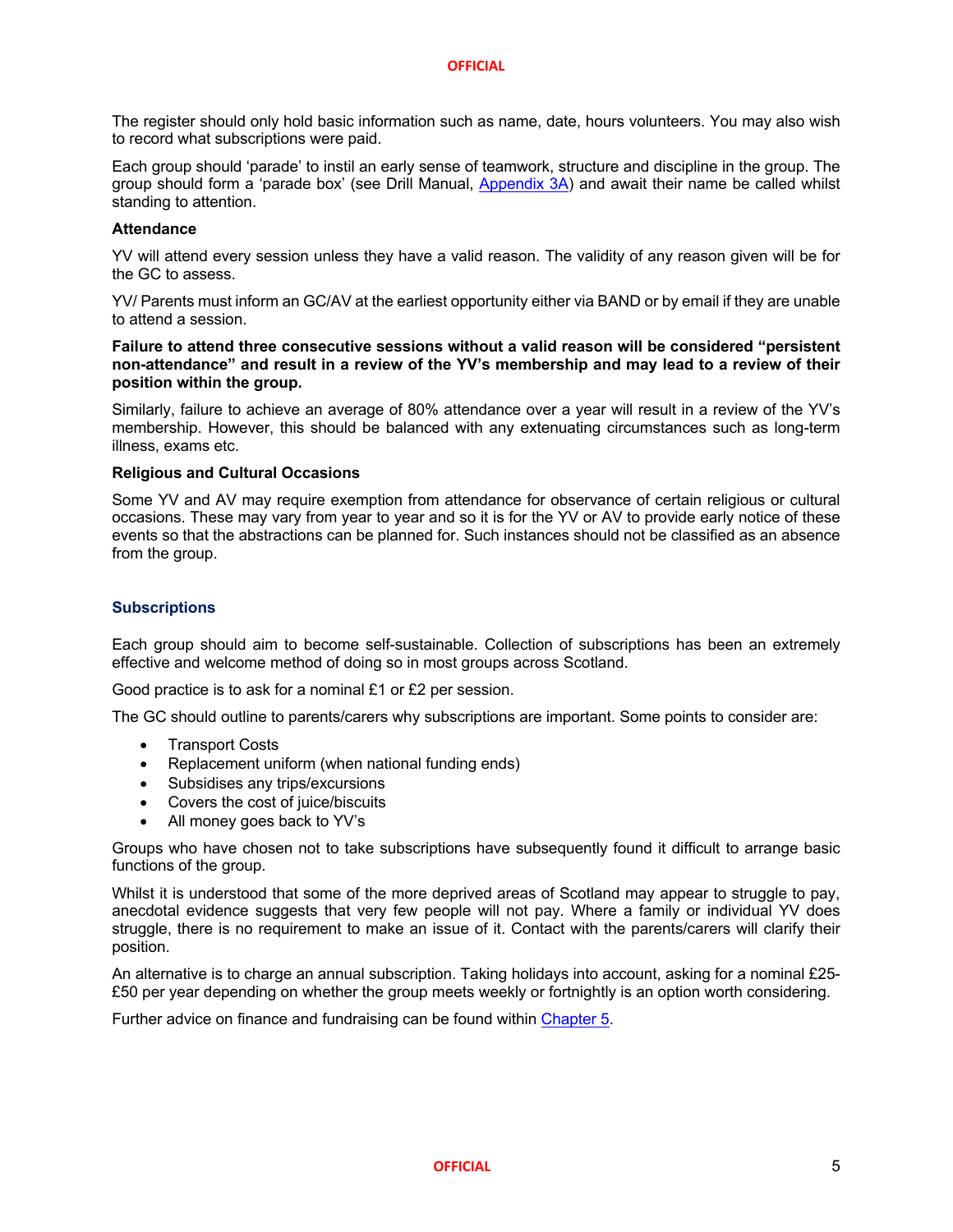#### **Lessons**

Resources and Lesson plans are available for the Initial Training Programme on the PSYV.org website. As these lessons are IT based, it is important to ensure the group has access to a classroom style venue to deliver these sessions. These lesson plans and resources can be found at www.psyv.org

In addition to the ITP lessons, there are numerous other resources available to deliver as part of weekly PSYV sessions.

#### **Initial Training Programme**

The ITP has been designed to provide all YV's with the basic knowledge required to volunteer in their communities. The lesson plans are available at PSYV.org. Contact the National Team for the password.

The lessons are not in any particular order on the website however it is recommended that the ITP be delivered as follows:

#### **Lesson 1: About PSYV**

During this lesson, the YV's will learn about the background, aims and principles of PSYV.

#### **Lesson 2: Introduction to Police Scotland**

This lesson provides a basic overview of the function of Police Scotland, police priorities and specialist departments.

#### **Lesson 3: About Volunteering in PSYV**

This will explain what is expected of YV's when deploying at volunteering events. It explains what volunteering is and where this differs to the work they will do within PSYV.

#### **Lesson 4: About the PSYV Learning Journey**

This lesson provides an introduction to what is expected of YV's to achieve the credit rated PSYV Award. This introduces the PSYV Moodle platform and the work required to evidence their volunteering skills.

#### **Lesson 5: PSYV Code of Conduct**

This lesson is the opportunity to introduce the national standards expected of all YV's at both their local venue and when volunteering in their communities. It allows groups the opportunity to discuss any additional rules they may wish to set.

#### **Lesson 6: Uniform, Presentation & Punctuality**

Here, the standards expected on YV's when wearing the PSYV uniform are introduced as well as how to present themselves in relation to their appearance and the importance of good time keeping.

#### **Lesson 7: Communication Guidelines**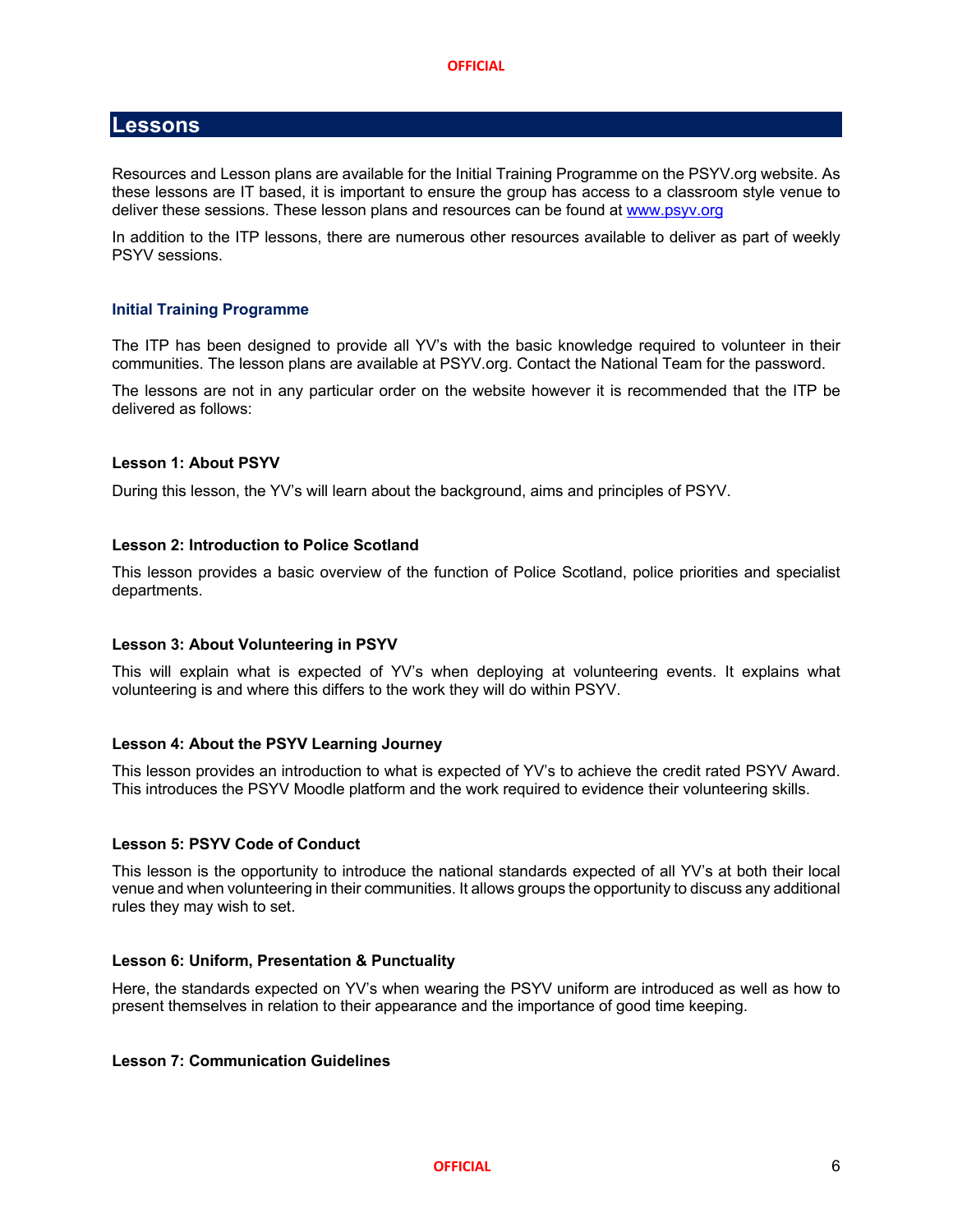Here, YV's are introduced to the standards expected of them when using social media and to avoid identifying themselves as being a YV on their personal profile. They are also advised of the boundaries in relation to communication between them and AV's.

#### **Lesson 8: Ranks & Structure**

This lesson explains the rank structure of Police Scotland as well as the specific positions and structure within a PSYV group.

#### **Lesson 9: Pocket Notebooks**

This lesson introduces YV's to the PSYV notebook and the standards expected when completing them each time they attend any PSYV event/activity.

#### **Lesson 10: Phonetic Alphabet**

YV's are given the opportunity to learn and understand the importance of the phonetic alphabet through various activities.

#### **Lesson 11: Radio Procedures**

In this lesson, YV's are introduced to the standard PSYV personal radio, its use and radio terminology and standards ahead of using them at any volunteering event.

On completion of all of these inputs, YV's are authorised to attend local and national volunteering events.

#### **Physical Activity**

There is an expectation that groups are afforded the opportunity to carry out some form of physical activity. An example of this may be to make use of the gym hall at the venue and play a game which everyone can take part. Alternatively, if the venue has a playing field, consider a game of softball etc.

Any physical activity should be separately Risk Assessed prior to the first time it is carried out. So long as no obvious changes are made, this Risk Assessment can be re-used.

For advice on hosting any physical activity, please speak to the NVCU.

#### **Drill**

Most YV's join PSYV for their interest in the Police. Anecdotal evidence suggests that YV's enjoy the structure and discipline that comes with practicing drill. It should be a regular part of weekly sessions for groups to practice drill. Over time, a suitable and competent YV should be given the responsibility of being the drill instructor. YV's will never be expected to perform drill at events however will assist in ensuring they work together as a team. See Appendix 3A.

#### **External Speakers**

There is no requirement to deliver the ITP lessons back to back. It is worthwhile considering inviting an external speaker to break up the sessions. Good practice it to ascertain what kinds of inputs the YV's are interested in. Each time an external speaker is invited, it can be one selected by the YV's themselves.

It is also good practice to keep the local senior management involved by inviting them to attend to meet the group and explain their role.

**OFFICIAL** 7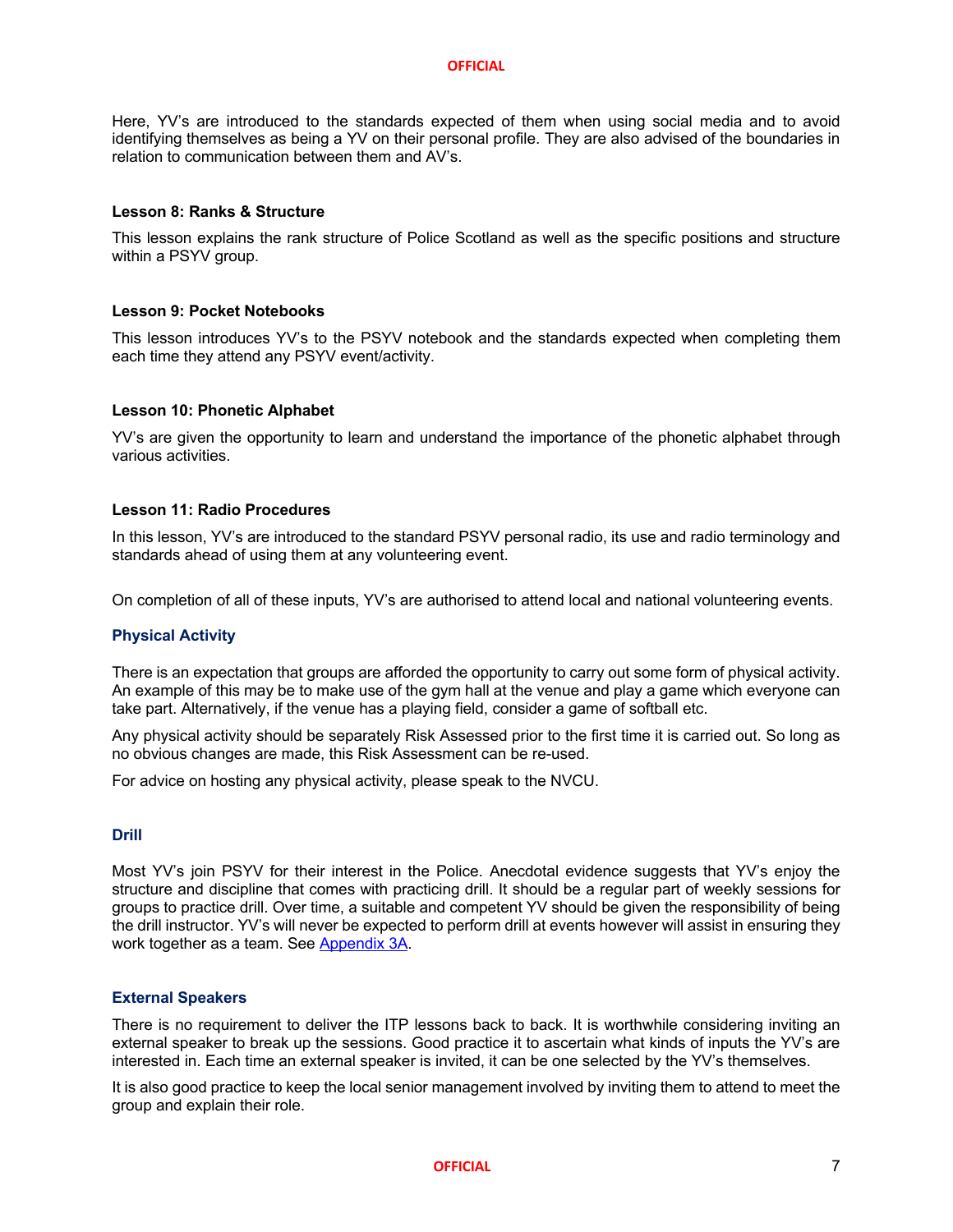It has been noted that it can be detrimental to how engaging a group is if external speakers are over used. Ensure that the use of external speakers is not a default option over planning a thoroughly engaging session,

## **Passing Out Parade**

Following the completion of the ITP, GC's should arrange a passing out parade for Youth Volunteers to mark the completion of their training. The following is seen as good practice when hosting a passing out parade.

- **When:** Consider hosting the parade approximately 1-2 months following completion of the ITP. This allows new YV's to gather some volunteering experience so photos etc. can be shown to demonstrate some of the work they have done. Consider hosting at the usual weekly meeting date/time. An alternative would be to host the parade at a weekend to allow for more time/day light.
- **Where:** Generally, most parades are held at the usual venue however it has been known for local authorities who are supportive of PSYV to allow use of town halls/city chambers etc.

#### **Who:** The following people should be considered when sending invitations:

- **Parents**
- Local Police Senior Management
- Line manager
- Regional/National Coordinator
- ACC for region
- Local elected members
- Councillors
- Representatives from local schools
- **Local Media**
- Community Councils
- How: A PowerPoint template is available in Appendix 3C to use when hosting a passing out parade. This is merely a template however provides a guide within the slides notes.

The following is based on the template and is a suggested timetable.

- 1. Show Police Scotland National Beat video
- 2. GC to do short welcome and housekeeping
- 3. YV's to march in, dress off in open dressings and be inspected by Senior Officer
- 4. YV's march to seats
- 5. RC or NC to explain history of PSYV
- 6. Video (PSYV Aims?)
- 7. GC to explain work carried out by group inc hours etc.…
- 8. Video (Competition?)
- 9. Senior Officer to say a few words
- 10. Awards Certificates to all new Volunteers (inc AV's)
- 11. GC to close
- 12. Final video created by YV's themselves?

**What:** You should consider making use of PSYV pull up banners, arranging certificates (See Appendix 3B) Arrange for tea/coffee and biscuits to be served by AV's.

#### **OFFICIAL** 8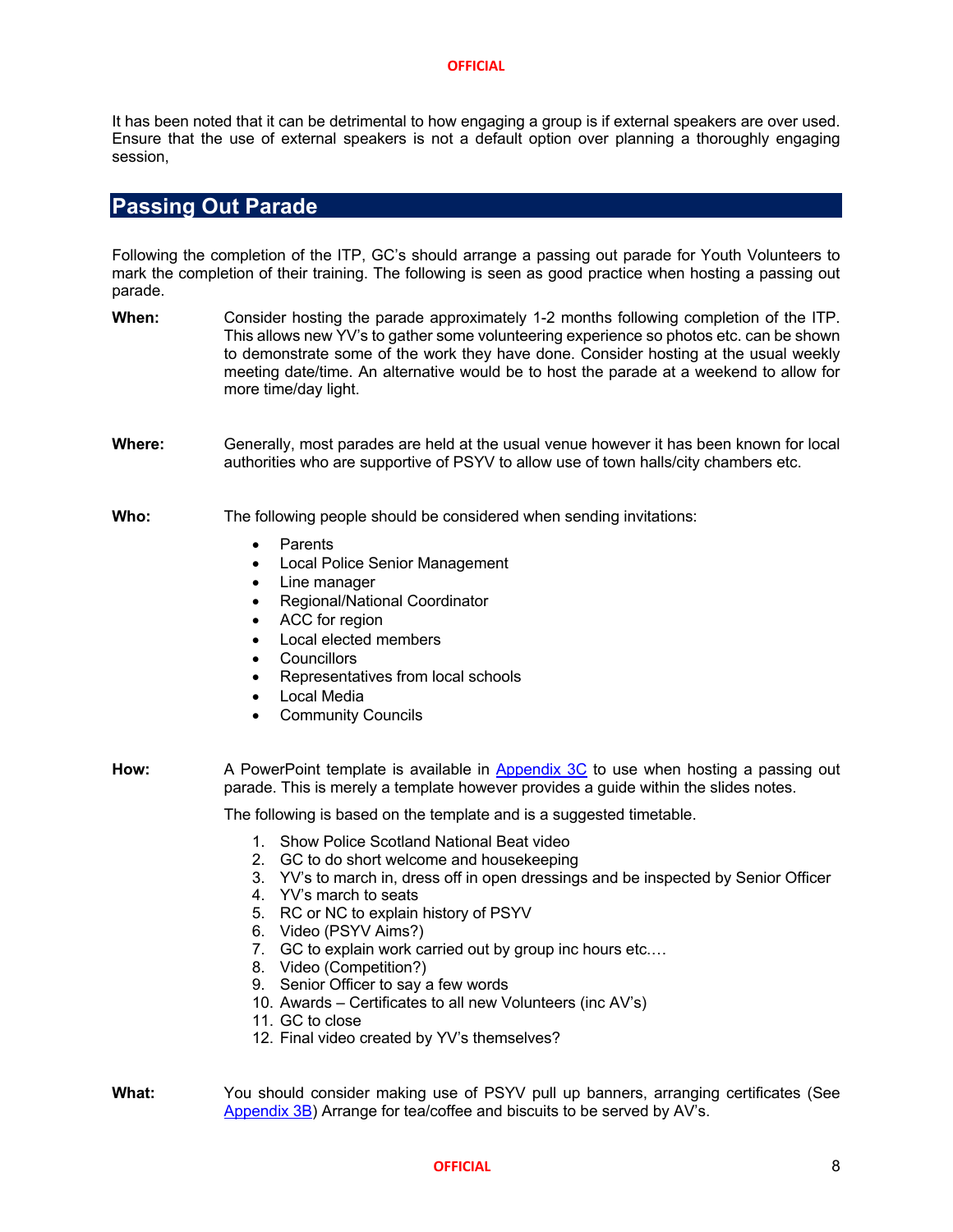Passing out parades can also be a great opportunity to make an open day style event so parents can find out a bit more about the Police. Consideration could be given to inviting specialist departments to attend and demonstrate their capabilities. i.e. Roads Policing, Dog Unit, Operational Support Unit?

A video of an example passing out parade is available from the NCVU to show to groups.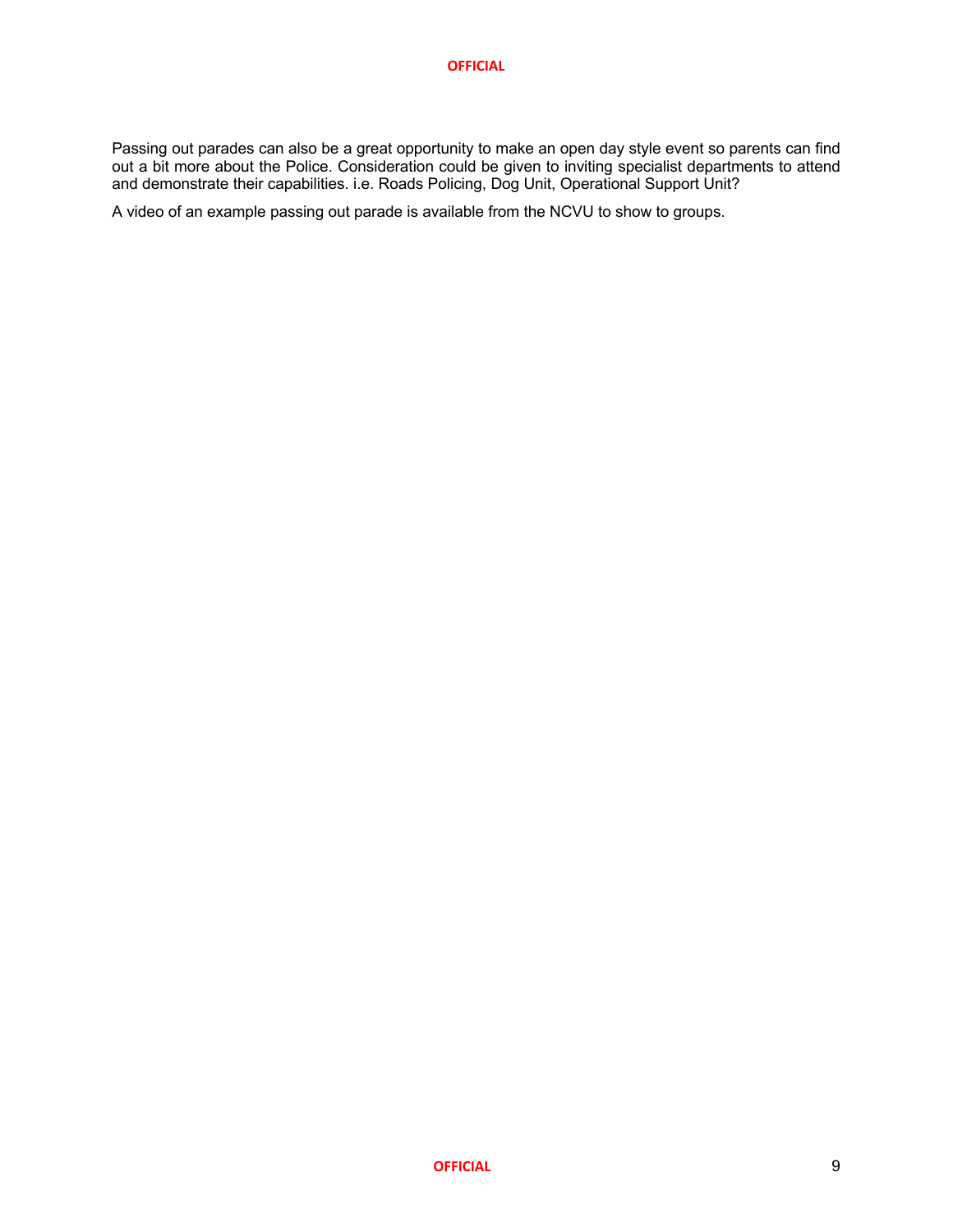

# **Police Scotland Youth Volunteers**

# **Operating Manual**

# **Chapter 4 – Volunteering Events**

Volunteer Coordination Unit Scottish Police College, Tulliallan, Kincardine Fife FK10 4BE volunteercoordination@scotland.pnn.police.uk

This document is available externally at: www.psyv.org and internally within the PSYV SharePoint site.

Last Updated February 2019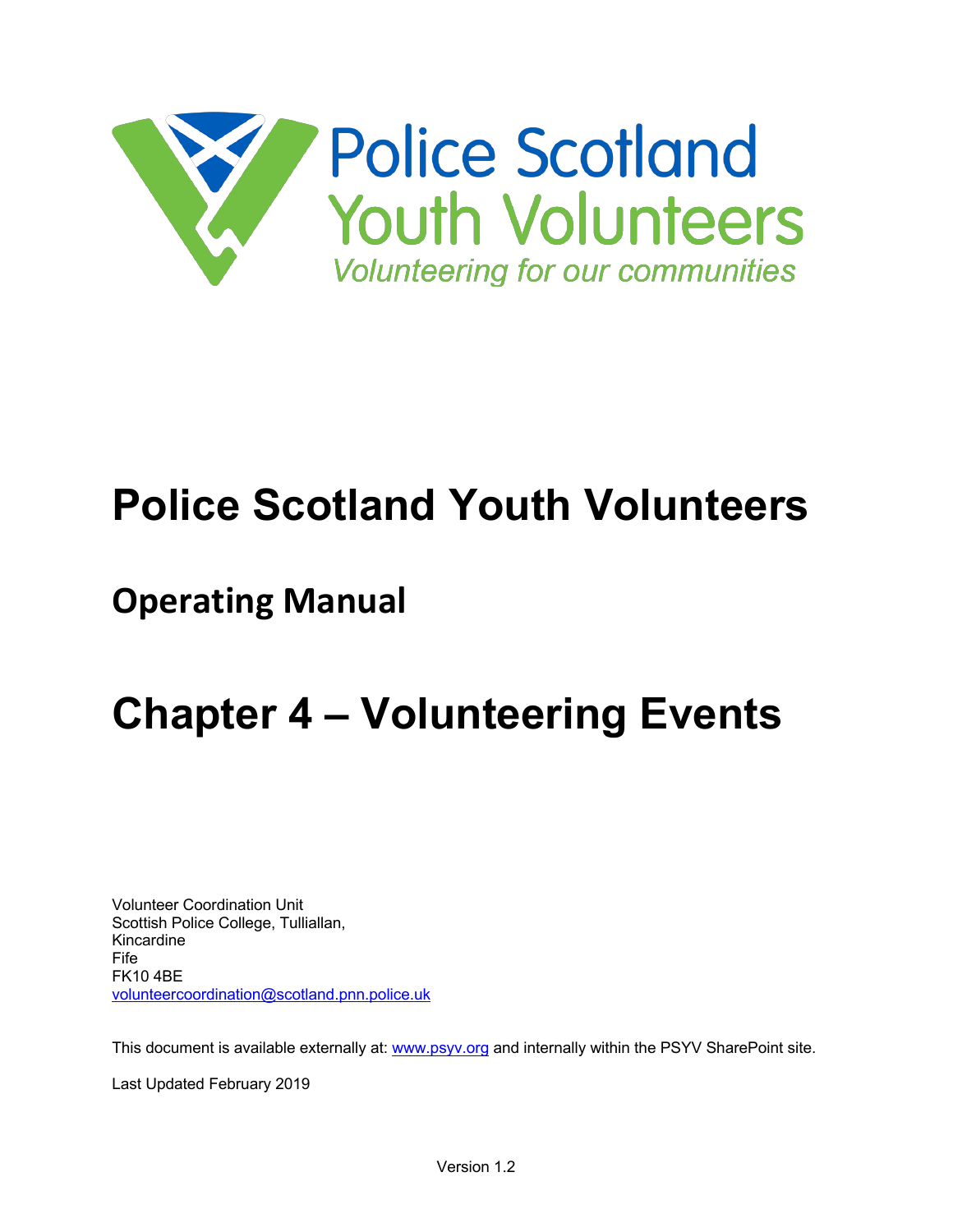## **Table of Contents**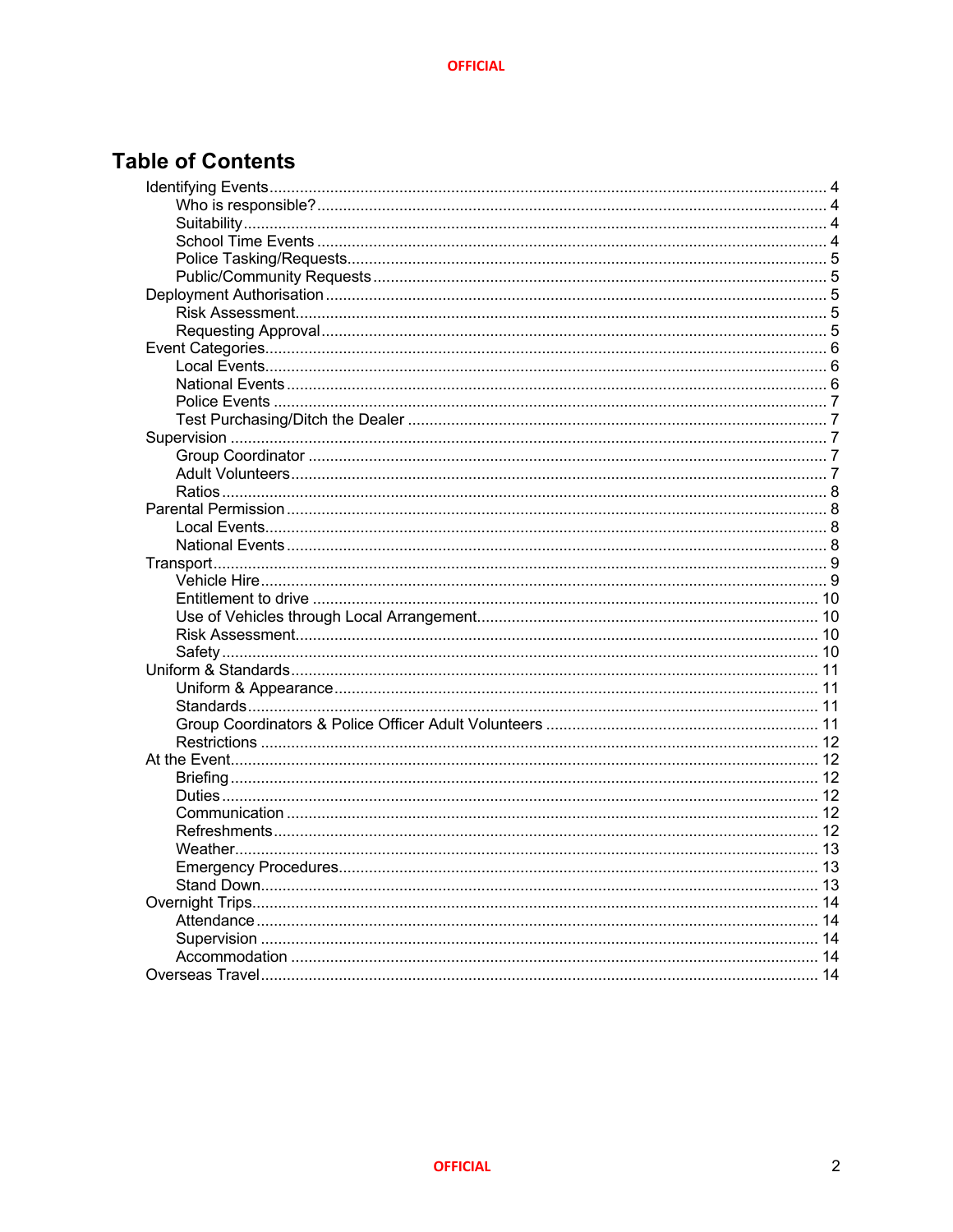## **Glossary of terms**

- PSYV Police Scotland Youth Volunteers
- YV Youth Volunteer
- GC Group Coordinator
- AV Adult Volunteer
- NC National Coordinator
- RC Regional Coordinator
- DGC Deputy Group Coordinator
- SAV Senior Adult Volunteer
- CPO Child Protection Officer
- ITP Initial Training Programme
- GQM National Governance & Quality Control Manager
- GQO National Governance Quality Officer
- TDO National Training & Development Officer
- NVCU National Volunteer Coordination Unit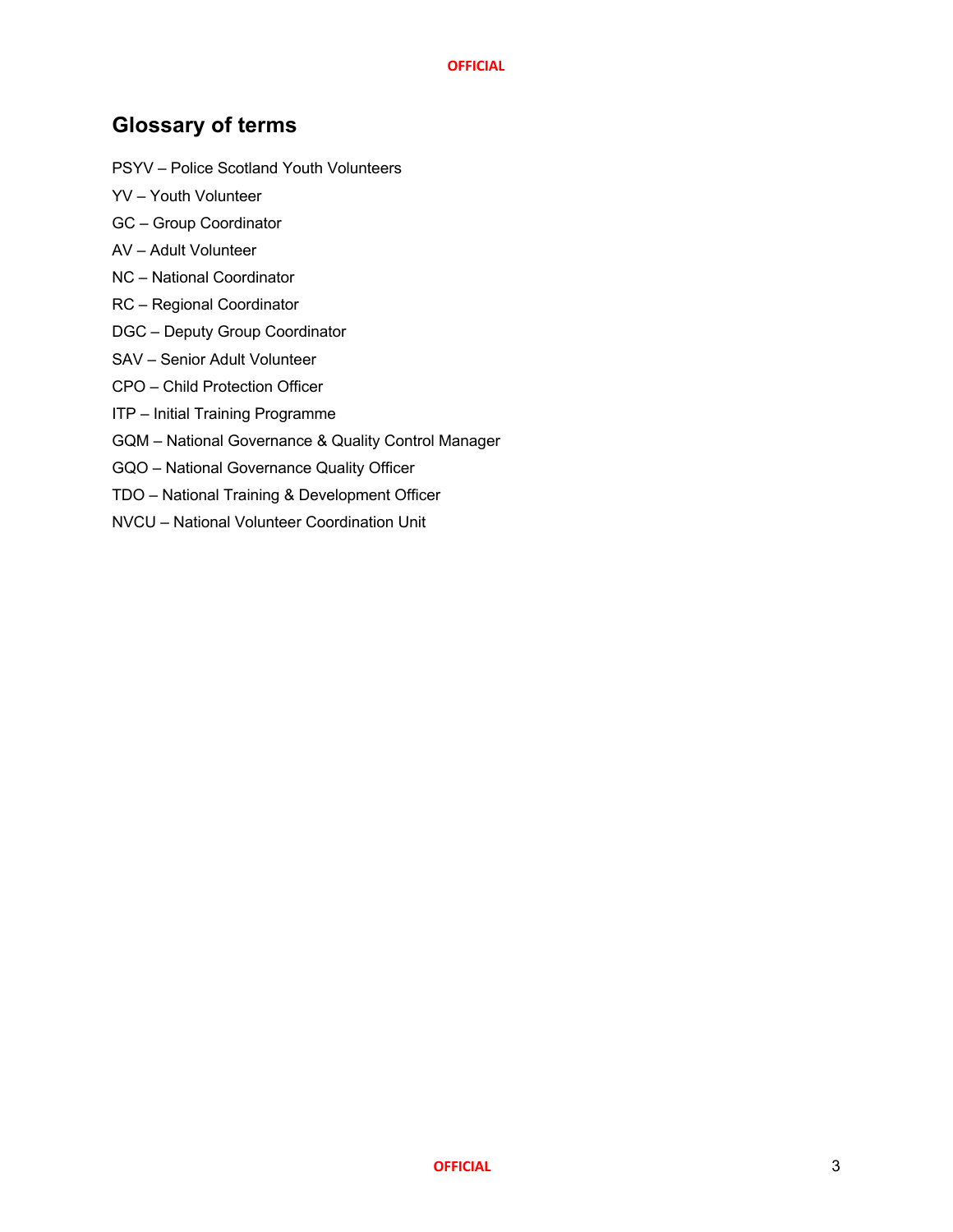**Please note, access to Appendices linked to this document are only available from a Police Computer. If you require access to an Appendix, please contact your Group Coordinator who can send you an up to date copy.**

## **Identifying Events**

## **Who is responsible?**

Identifying events is the responsibility of the GC and/or the Events Officer however any AV or YV may suggest an event where the PSYV may be able to assist. The GC should always be consulted.

Generally, there are three types of volunteering event:

- 1. Local Events
- 2. National Events
- 3. Police Events

These are defined later within this document however in most cases, the GC will be responsible for arranging any deployment where the group will be supporting a Police Initiative or Local Police Priority.

A flow chart is available highlighting the process for identifying and establishing authorisation to deploy at Appendix 4B.

## **Suitability**

The GC should ensure all events are suitable for attendance and that the role for YV's has been properly risk assessed. If in doubt, GC's should consult their RC.

YV's and AV's should never be asked to perform a role which would normally be performed by a Police Officer, Special Constable or member of staff. The only exemption to this would be the delivery of crime prevention leaflets/police literature.

Considerations should also be given to the following:

- Time/Hours
- **Location**
- Travel requirements
- Nature of the event

See below for Deployment Authorisation.

## **School Time Events**

PSYV has established itself in many areas which has led to organisations looking for assistance from groups during school hours.

Great consideration should be taken by GC's in relation to what benefit and experience a YV would gain from assisting at an event during school hours prior to seeking authorisation to remove a YV from lessons. For example, an event of national significance with a large media interest is likely to be something a school may agree as this may provide YV's with a very unique opportunity to represent their school and community. On the other hand, assisting at a local event which has little value by way of experience for YV's should not be considered over their education.

Where an opportunity arises that is considered to be valuable experience for YV's, only their parent/carer should seek authorisation from the school once provided with all relevant details including the GC contact details to allow the school to make contact where necessary.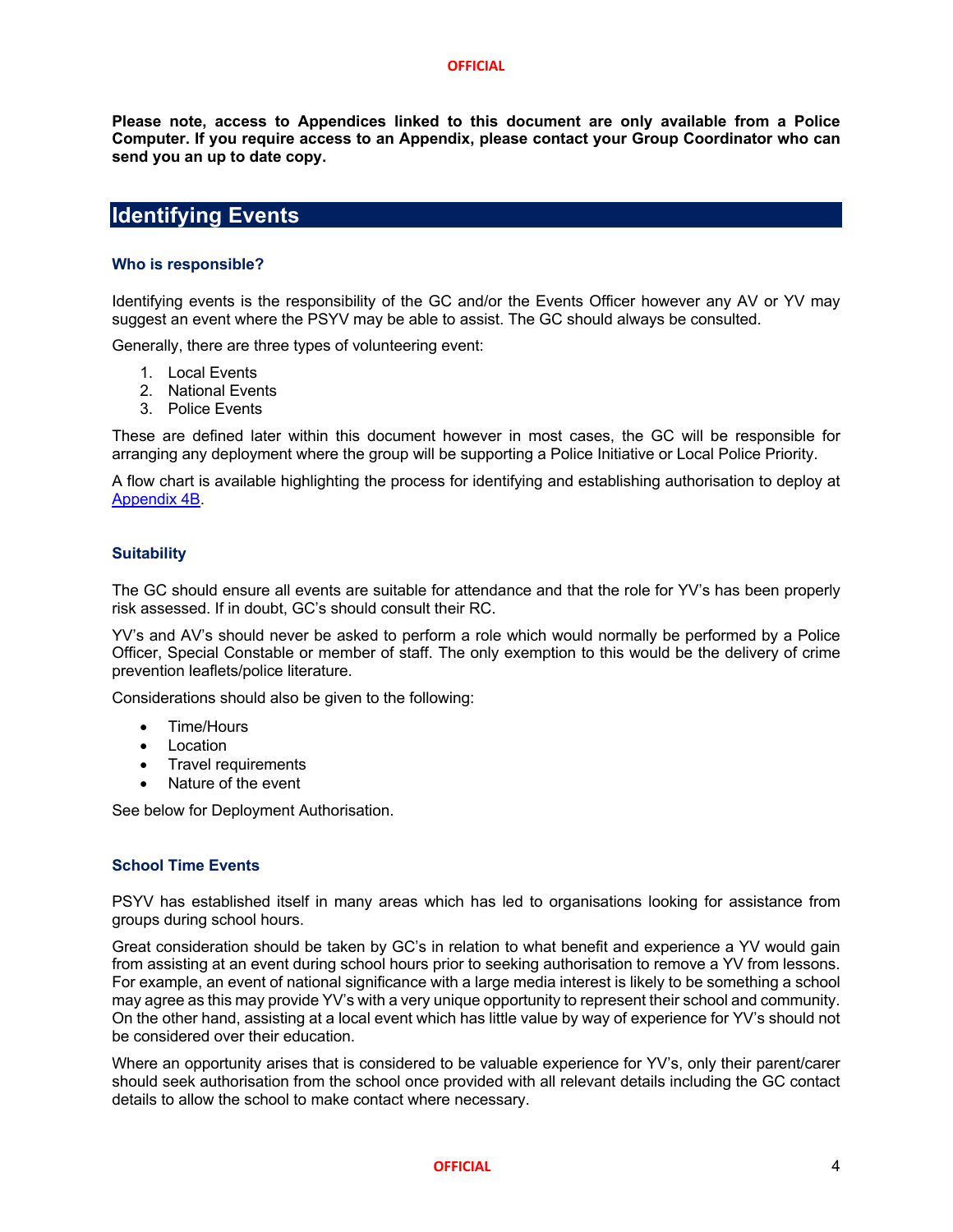Police Scotland cannot be seen to be abstracting young people from school without both the authorisation from parents AND the school themselves.

Annual Permission slips are not acceptable for such events and specific permission MUST be sought from both parents and school prior to any YV attending.

## **Police Tasking/Requests**

Should any officer out with PSYV wish for a group to assist with an event or initiative, they should email the GC for consideration. The GC must follow normal deployment authorisation procedures.

## **Public/Community Requests**

Members of the public/community groups and organisations may wish for PSYV to attend at their event. In most cases they will already have the contact details for the GC. The following link on the Police Scotland website provides such persons the opportunity to request PSYV at their event. An email will be sent to the divisional mailbox and the GC for the group will be responsible for responding to the request.

https://www.scotland.police.uk/secureforms/psyv-events/

## **Deployment Authorisation**

## **Risk Assessment**

Prior to requesting approval, the event should be properly Risk Assessed. GC's should complete Appendix 5F and save it within their H&S Risk Assessment folder on SharePoint.

For more information on completing Risk Assessments. Please see Chapter 5, Health & Safety.

## **Requesting Approval**

Any event which takes place out with a groups regular meeting venue should be considered as an event including visits to partner organisations such as Fire Stations etc. and as such should be Risk Assessed and approval sought.

Any planned events should be added to the relevant regional calendar on SharePoint. The Risk Assessment should be attached using the option at the top of the form. Adding an event will notify the RC automatically who will read both the details of the deployment and the Risk Assessment before either approving, rejecting or requesting more information.

A guide to using the SharePoint calendar for adding new events is available here.

Any intention to deploy at an event must be approved with at least 7 days noticed prior to the event taking place.

## **No Group should ever deploy at a volunteering event without RC authorisation.**

**All events should be confirmed on BAND with parents and a clear final list of names added to the event post. This will allow NVCU staff to identify who is in attendance should any incident take place.**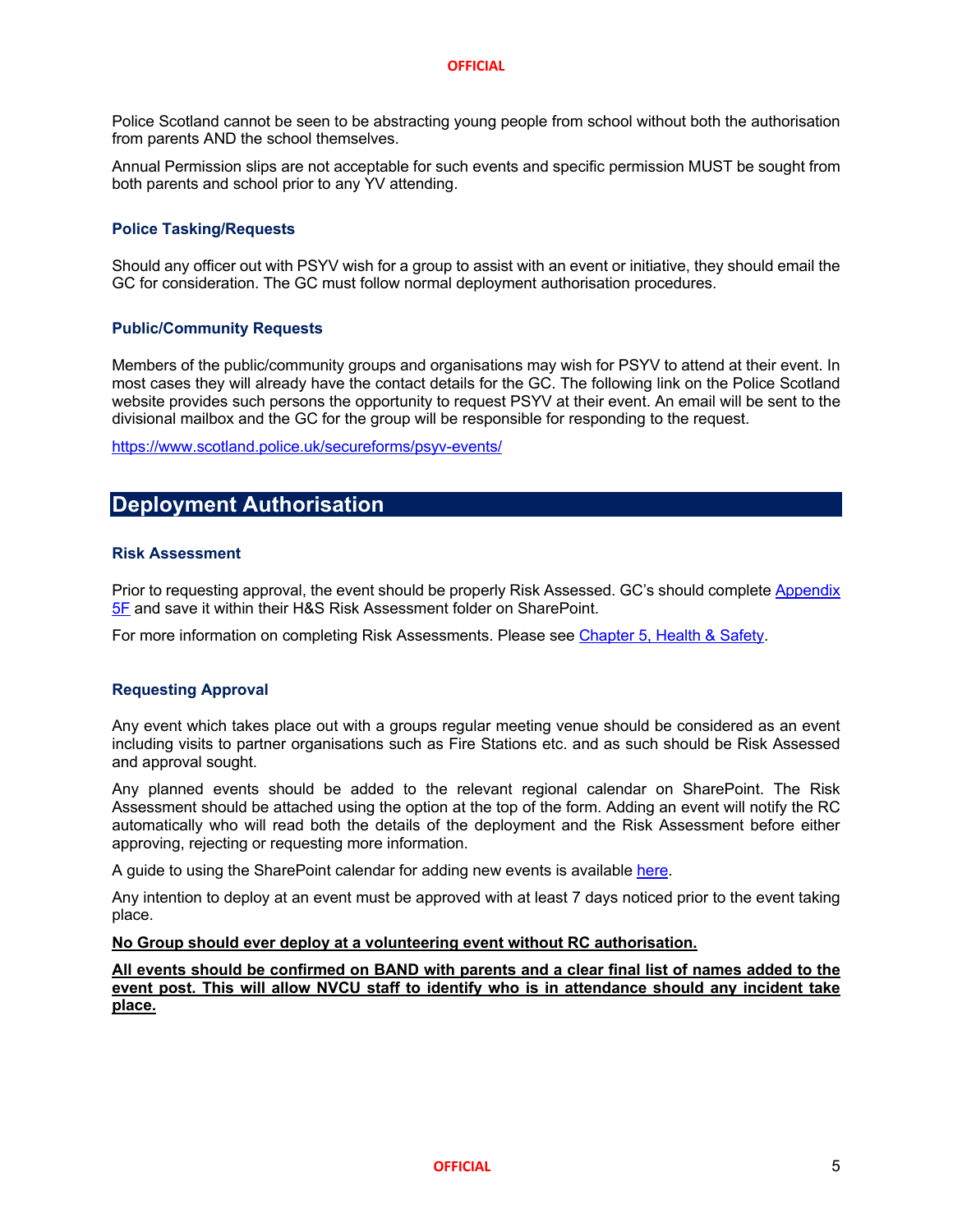## **Event Categories**

## **Local Events**

The main function of PSYV is to support local events through volunteering. These events are generally organised by an external organisation such as:

- **Local Authority**
- Community Council
- Schools
- Local Business
- **Charities**

PSYV's involvement may come following a request or on the group approaching the organiser to offer assistance.

PSYV should be considered as added value to any event and not merely to carry out a task that nobody else wanted to do.

Examples of activities PSYV have assisted with include:

- Car parking attendants at local fetes
- Local remembrance services
- Allotment clearing
- Social visits to Care Homes
- Charity events
- Fundraising (see section within Chapter 5, Finance)

PSYV should not be used at events where the Police are in attendance due to the risk of violence such as football matches or marches.

**Where PSYV attend a local event in which Police are present, notification must be made to the officer in charge to ensure they are in agreement with PSYV's attendance.** It must however be clear that PSYV are attending to support the organiser and not be a resource for the police. For example, if PSYV are attending to assist at a half marathon where Police will be present, their role should be to assist with marshalling, handing out medals, water etc. and not to help close roads or direct traffic away from the route.

Whilst PSYV can be a fantastic resource to assist with the clean-up of local parks it is not considered appropriate for a group to attend an event purely to be the onsite refuge team. A common-sense approach is required when any YV is asked to assist with litter and in any case, the organiser must inform the GC in advance to allow it to be included in any Risk Assessment as well as provide bags, gloves and litter pickers.

## **National Events**

PSYV have and continue to assist at larger national events following invitation from the organisers. These events generally require additional planning and the need to liaise with multiple people.

Events PSYV have attended include:

- The Royal Edinburgh Military Tattoo
- The Royal Highland Show
- Rewind Festival
- T in the Park
- The Scottish International Air show
- The Glasgow 2014 Commonwealth Games
- The Open at St Andrews
- The Scottish Open at Dundonald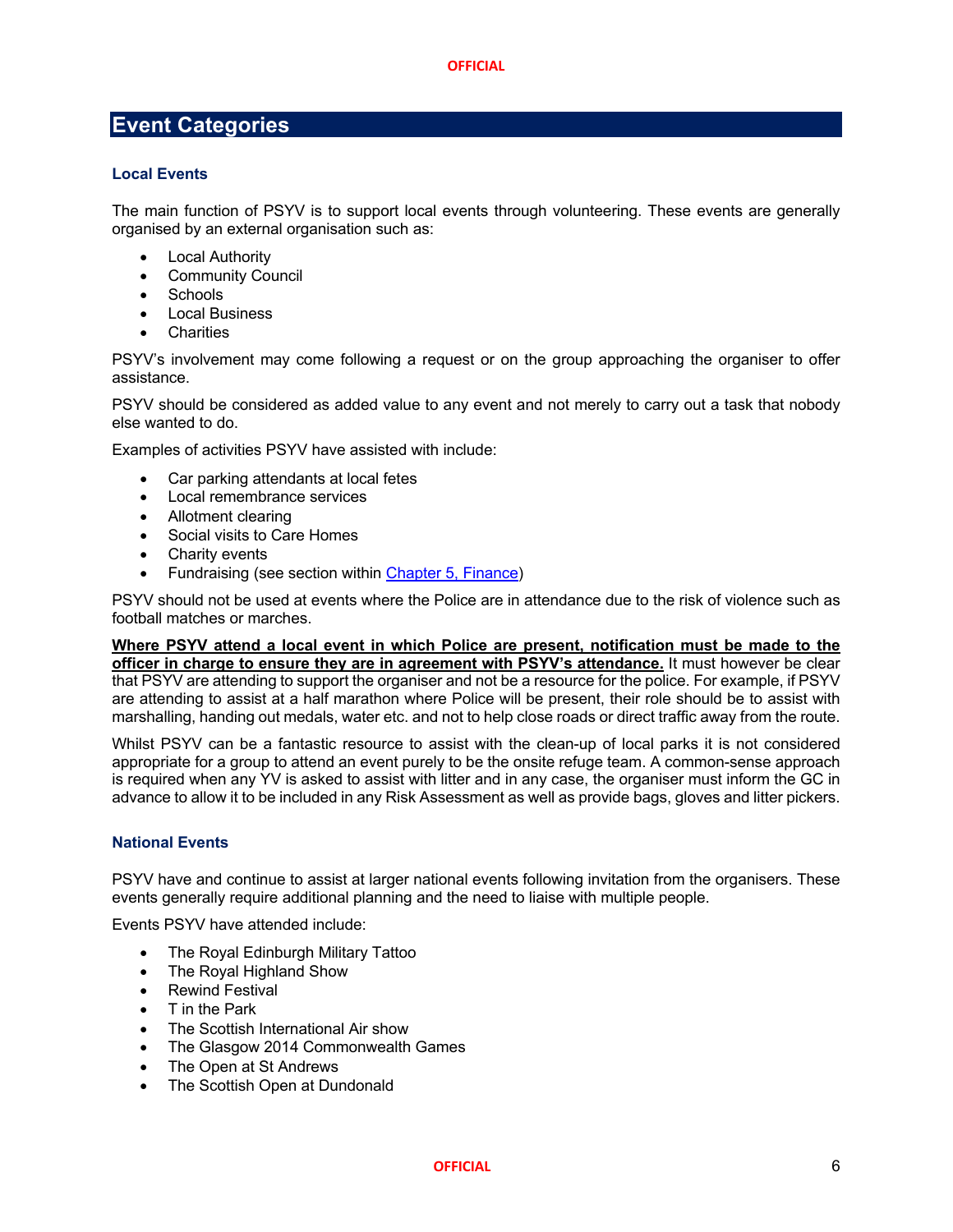As these events are generally over multiple days, it is customary to seek mutual aid from other PSYV groups from across Scotland however this is dependent on the requirements of the organiser.

As with local events, approval from the officer in charge should be sought as in most cases, the Police will be in attendance.

## **Police Events**

Police events generally consist of supporting local police priorities by performing a specific role. Areas which PSYV have assisted with include:

- Crime prevention leaflet drops
- Bike/Property security coding
- Crime prevention stalls/stands
- Police premises events (Tulliallan etc....)
- Public Consultation Surveys

There are numerous ways in which PSYV can support local police priorities. Liaison with local senior management is advised to allow a working relationship to develop and PSYV to be recognised for their contribution in making local communities a safer place to live.

**Please remember, PSYV should never perform the roles of Police Officers/Staff unless stated above i.e. leaflets and bike coding etc. In NO circumstances should PSYV assist with door to door enquiries. Their assistance should always be seen as proactive in preventing crime and NOT reactive to assist in detecting crime.**

Any request for PSYV to assist should be done so through the GC with local management approval.

## **Test Purchasing/Ditch the Dealer**

Test purchasing and Ditch the Dealer Flyer Drops and operations of a similar nature are NOT to be performed by PSYV. This has been discussed on numerous occasions with the Deputy Chief Constable. This decision is final.

## **Supervision**

## **Group Coordinator**

The GC has overall responsibility for any volunteering event. Whilst the event may be planned by the AV Events Officer and the GC may not actually attend, they are responsible for ensuring all planning is signed off and should be satisfied (especially when not attending the event) that everything needed is in place.

The GC should ensure that they are present at any Police Event to act as the link between Police and PSYV. They should ensure that their Airwave terminal is carried and that the event control is updated to advise when and where PSYV are deploying and prior to standing down.

When attending an event, the GC is responsible for the YV's and AV's. If there is an expectation from local management for the GC to perform the duties of an operational constable then the PSYV should not be in attendance. See Appendix 5L - Uniform and Appearance Standards.

## **Adult Volunteers**

The GC must satisfy themselves that those AV's attending are suitably skilled and experienced to carry out their duties effectively. i.e. The GC should consider using whether it is suitable to deploy two 18-year-old

## **OFFICIAL** 7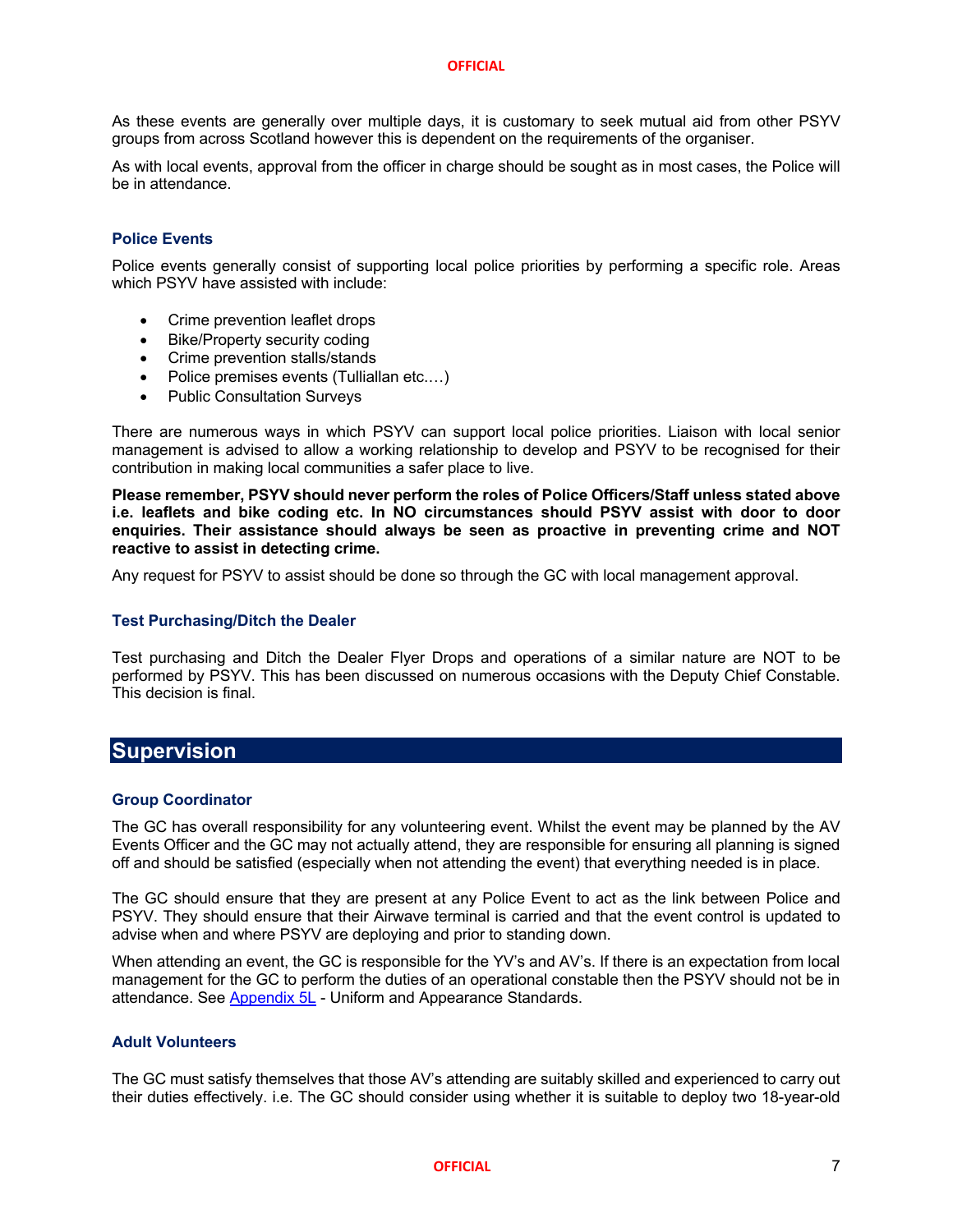ex-Youth Volunteers to supervise the group at a local event where the GC cannot attend. Whilst ex-YV's come with great knowledge of PSYV, they may not yet have the experience or respect of the YV's to safely supervise them without the GC or another more experienced AV being present.

Due to the nature of supervising YV's at events, only AV's with a PVG certificate for PSYV can attend PSYV Volunteering Events.

AV's may attend events with specific roles however their main role is to supervise the YV's in attendance. They must ensure that they are in a position to observe and remain in contact with all YV's at all times. The nature, layout and density of the event will dictate how this is done. AV's must remember that the safety of the YV is paramount. All AV's must be able to dynamically risk assess their role and the role of YV's throughout the duration of the event.

Should an AV become uncomfortable with the event or their ability to effectively supervise all YV's in their charge, they should immediately re-call all YV's and re-assess their position. This may involve changing or reducing their role/footprint or in extreme circumstances, stand down and return home.

In any case the GC or AV in charge should make the final decision.

## **Ratios**

The GC must ensure the correct ratio of AV's to YV's is adhered to. See Appendix 5G 'Child Protection Manual'. Any volunteering event should have at least two AV's with more depending on the number of YV's attending.

## **Parental Permission**

## **Local Events**

Local events are considered as those where YV's will make their own way to the meeting point/event location. This may be by walking/cycling, using public transport or having a parent drive them.

Parents should always be informed as to when/where events take place by the GC/AV in charge by utilising BAND. BAND will allow parent to comment and ask questions. BAND is now accepted as the main place for parents and carers to provide the relevant permission for their child to attend local events by commenting on the event created where their child has stated their intentions to attend.

There is the option to utilise Appendix 4A, the Volunteer Deployment Consent Form however this is generally not required unless it is an event held out with the local area or an overnight stay is required.

In any case, no youth volunteer can attend any event unless permission has been given by a parent/carer using either BAND or Appendix 4A.

#### **National Events**

National events are considered those further afield where transport is provided by the group (i.e. minibus, hire car, or group use of public transport).

Any such event requires specific consent from the parent/carer.

BAND can be utilised to obtain consent from parents/carers. Parent/Carers must always be asked to update the GC about any change in circumstances when posting the event details and their consent given by commenting on the post. GC's may choose to upload a standard Volunteer Deployment Consent form (Appendix 4A) which parent/carers can download and email back to them.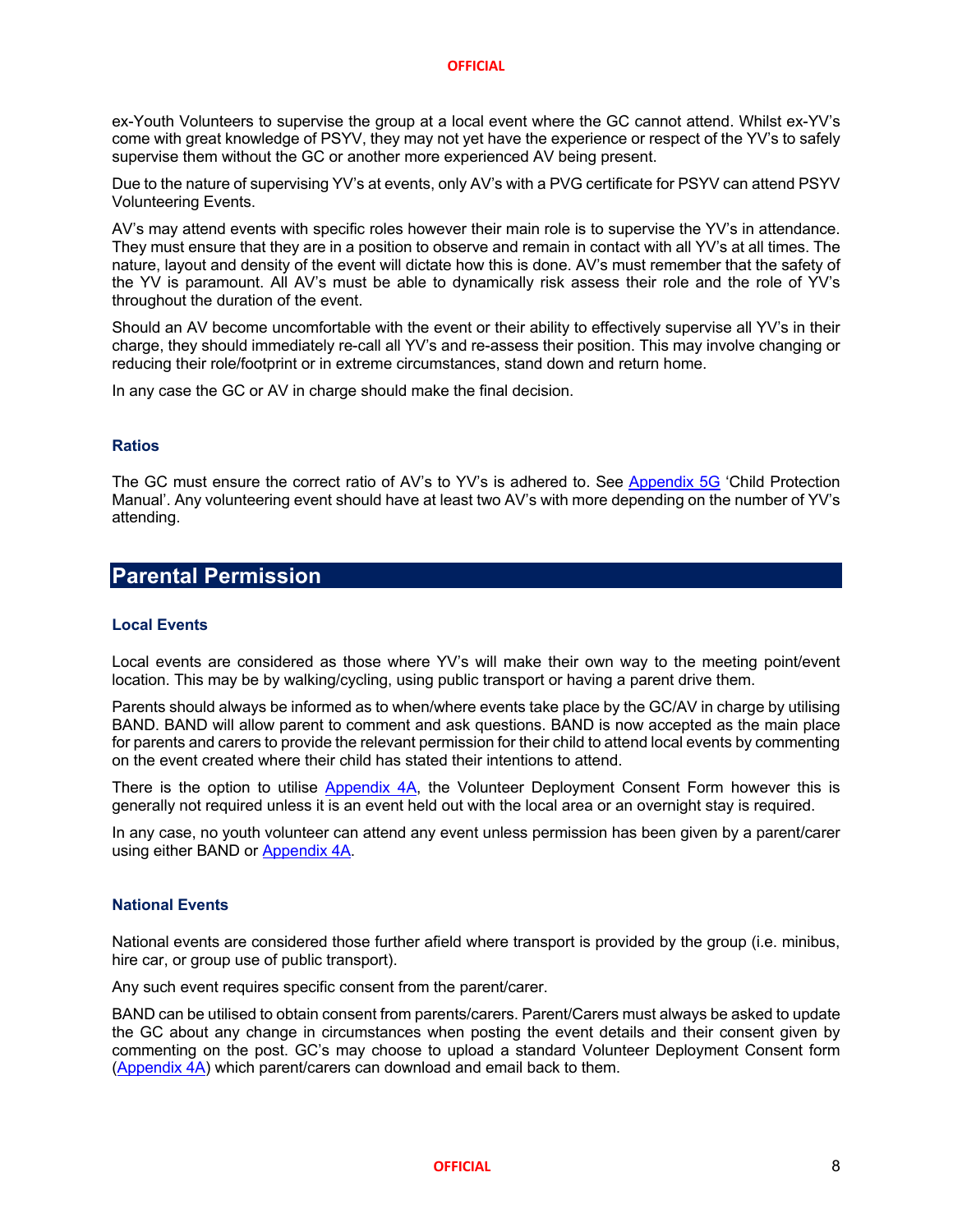Consent must be obtained prior to any such event. No YV should attend where consent has not been provided.

The use of paper consent forms is no longer considered an effective method of informing parents or seeking their approval. Should a GC have to use a paper form, the completed and returned form should be scanned in, uploaded to SharePoint and the original destroyed.

GC's must always ensure that a YV's health/medical information is up to date, should any updated be required, the parent/carer should complete a new version of Appendix 1G.

## **Transport**

The safety of the YV is paramount. Vehicles fitted with seatbelts must be used. Vehicles must not be overloaded and safety exits must not be obstructed.

Drivers must be qualified / licensed & insured for the type of vehicle and the use to which it is being put. When mini-buses are used, the driver must also have the relevant qualifications, (e.g. MIDAS certificate when using Local Authority vehicles). Reference must be made to local Police Driver and Vehicle policies. This is to ensure that legal and relevant regulations are being adhered to.

It must be ascertained who is to insure the vehicle. The extent of any breakdown cover must be considered. What would happen in the event of a breakdown? Is there a replacement vehicle available? Consultation must take place with local fleet management regarding vehicle insurance.

All AV involved at any level in the transport of YV must make themselves aware of the local police policy regarding the transport of YV.

In addition, AV should note:

- Unless written parental consent has been provided, no YV is to be transported in the AV's own private motor vehicle unless in an emergency situation where another AV is present and no other alternative option is available
- No AV should be alone with a YV in any vehicle; there must be at least one other person present, preferably an adult.
- Transport arrangements must be documented in the risk assessment for the event or activity, to include AV ratio and gender.

## **Vehicle Hire**

Groups should cover the cost of any local travel through their own group funds. There may be occasion where vehicle hire can be arranged through the NVCU. This will only be where the NVCU has requested a groups attendance at a National Event (i.e. not where an event was offered).

If vehicle hire is being provided by Police Scotland on the authority of the NVCU, a request should be made through the Police Scotland Fleet portal by clicking here. The request should be sent to the RC for approval.

Where a division has requested the assistance of PSYV to assist with local police priorities or at a policed event, the division should cover the cost of any vehicle hire/provide a suitable vehicle.

Groups hiring vehicles for the transport of YV must ensure that they have considered the following:

- 1. Is the vehicle of sufficient size?
- 2. Does the vehicle have sufficient storage for equipment/baggage?
- 3. Does the vehicle have seat belts?
- 4. Is recovery available?
- 5. Who is responsible for insurance?
- 6. Does the driver have the correct classification for this vehicle?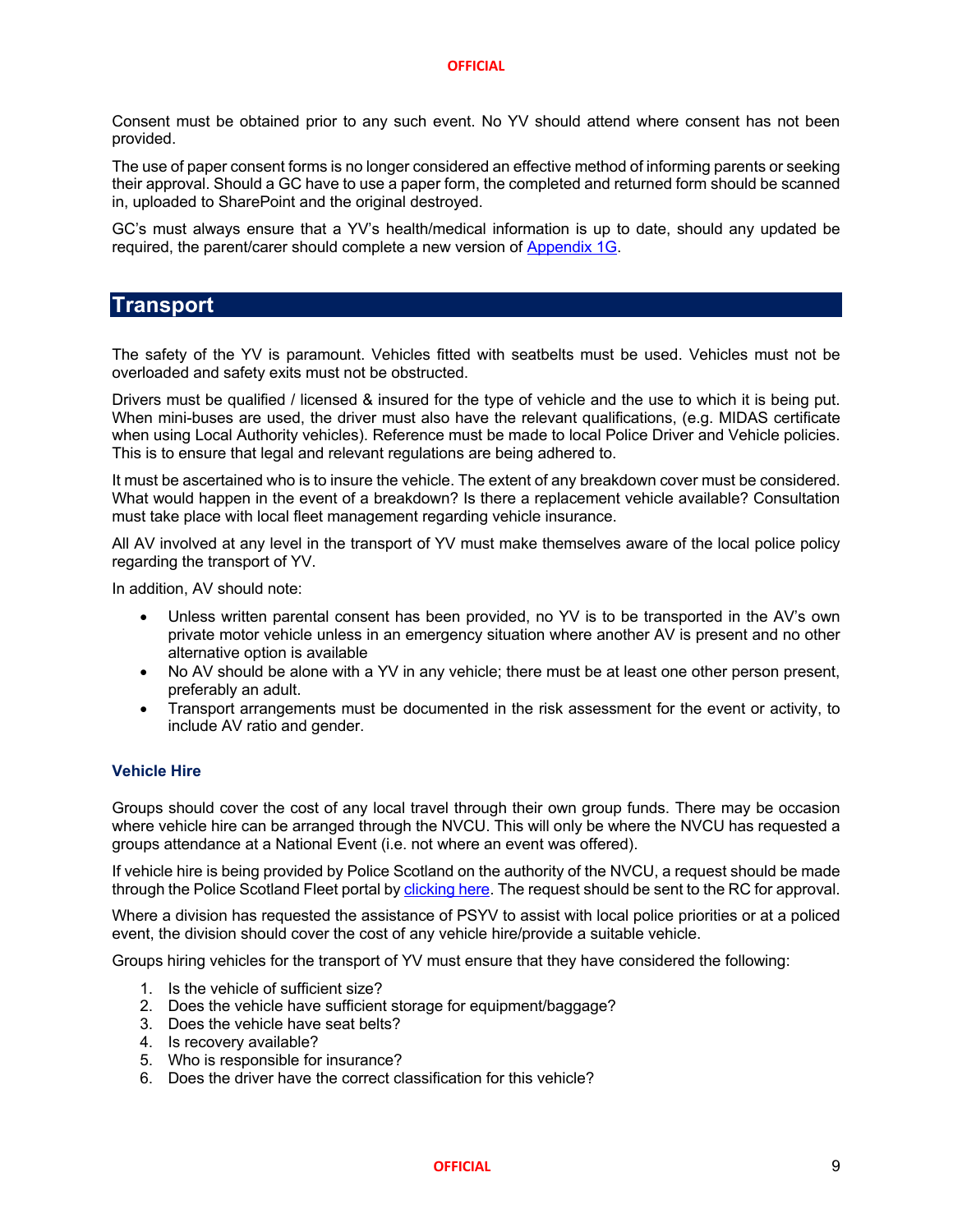7. Does the vehicle have the correct safety equipment (first aid/fire extinguisher/reflective triangle etc.)?

## **Entitlement to drive**

Only authorised police drivers (Police Officers/Special Constables/Police Staff who have completed a basic driving assessment with Police Scotland) may drive Police vehicles or vehicles hired through the Fleet Portal. No 'non-police' AV's are authorised to drive such vehicles.

Should it be required for a 'non-police' AV to drive a hire vehicle to transport YV's to an event, this should be hired directly with a local hire company and the cost covered by group funds. In any case, the GC/local division must be satisfied that any AV driving is suitably qualified and has passed a suitable competencybased assessment and that the correct ratio of AV's are present within the vehicle.

## **Use of Vehicles through Local Arrangement**

On occasion, through partner relationships, groups may be afforded use of vehicles supplied by third party organisations such as schools, community groups or local authorities.

It is at the discretion of the third party as to who is permitted to drive. On many occasions, such organisations will require some form of basic assessment to be completed by an individual prior to being granted permission to drive.

Groups are encouraged to seek out an arrangement such as this as it may prove invaluable with many only requiring vehicles to be re-fuelled following use.

In any case, the vehicle must be inspected for road worthiness prior to use.

Insurance should be covered as part of the organisations policy. Whilst Police Officers are 'covered' whilst on duty for driving any vehicle in the course of their duties, it should be noted that any claim following any incident will be at the expense of the local division. As such, approval should be sought at a local level prior to using any external organisations vehicles.

The GC is responsible for ensuring any vehicle utilised is suitably insured for the person driving.

## **Risk Assessment**

Any intention to transport YV's should be included in the Risk Assessment for the event. (See Chapter 5 for more information on Risk Assessments.

## **Safety**

The following guidance should be followed whenever transporting YV:

- Where fitted, YV must wear seatbelts whenever the vehicle is in motion.
- All doors must be secured before the vehicle moves off.
- When travelling on a motorway AV must have enough high visibility clothing/sashes for every passenger in case it is necessary to abandon the vehicle.
- All vehicles transporting YV must contain the following:
	- o First aid kit
	- o Emergency triangle.
	- o Torch (working)
	- o Fire extinguisher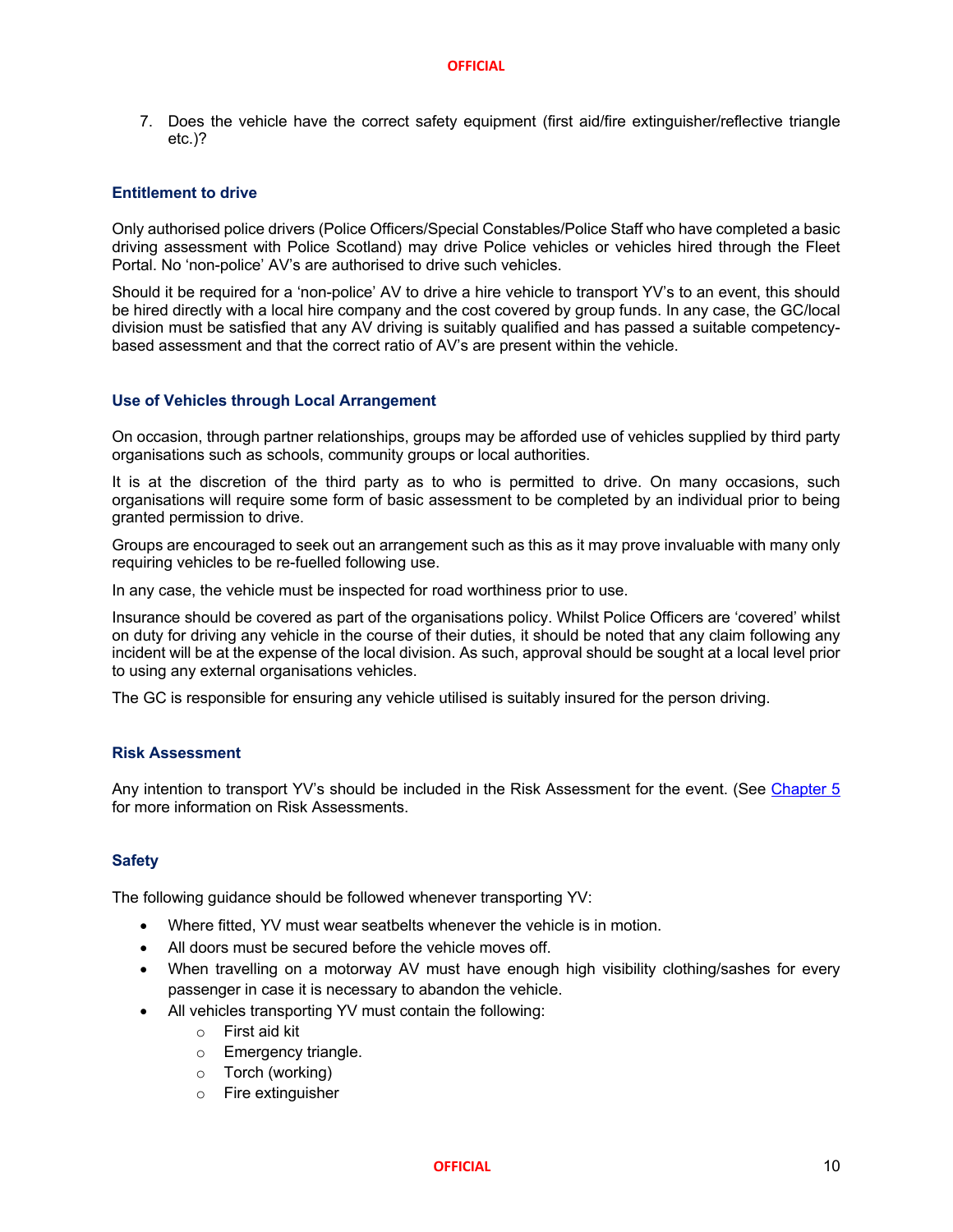- o Mobile phone (charged)
- Any luggage must be stored in the luggage cage where fitted, or otherwise on the seats and floor at the rear of the vehicle. If stored on seats luggage must not be stacked any higher than the level of the top of the seat in front. This is to prevent items flying forward in the event of sudden deceleration. Baggage should not be stored between seats is the rear door is to be counted as an emergency exit.

## **Uniform & Standards**

## **Uniform & Appearance**

Uniform and appearance standards must always be adhered to as per Chapter 5, Uniform & Appearance Standards. In addition see Appendix 5L.

PSYV should always aim to wear their standard issue PSYV uniform when volunteering at any public facing event. It is understood and permitted that PSYV wear a less formal uniform when carrying out duties which may result in their uniform getting dirty. For example, it makes more sense to wear tracksuit bottoms/jeans and suitable footwear along with the PSYV Hooded Top when working at a local park clear up.

Long hair should be tied in a bun.

## **Standards**

When deployed at any event as a member of the PSYV, YV and AV are representing Police Scotland, and therefore must behave in a manner that represents the values of the organisation.

YV must be polite, attentive, professional, punctual and disciplined.

YV must be reminded that they are deployed at certain events as part of the policing operation and as such are not there as spectators.

YV must not swear, shout or behave in a raucous manner. They will address Police Officers according to their rank, or position and Adult Volunteers as "Staff". Members of the public will always be addressed as "Sir" or "Ma'am".

YV will not stand with their hands in their pockets or lean against walls, railings or each other. YV will not chew or eat whilst at post, but may drink water.

AV's must refrain from smoking or vaping when at events and in view of the public.

Should any YV or AV's standards fall below those expected, the GC/AV in charge reserves the right to withdraw them from duty and arrange for them to be returned home.

## **Group Coordinators & Police Officer Adult Volunteers**

In most cases, the Group Coordinator and any Police Officer Ault Volunteer should wear PSYV uniform when attending an event. There may be occasion however where due to the nature of the event or at a request from a senior officer that such people attend a PSYV in Police Uniform. In any case, the RC should be informed and a sufficient number of AV's wearing PSYV uniform be in attendance to supervise the YV's in the event that the officers have no choice through public perception to perform any Police related duties.

For example, an incident takes place where the public would expect a uniformed police officer to respond. In such an instance, PSYV Uniformed AV's should supervise the YV's and the uniformed officers attend to the incident. It is for this very reason that Police uniform should be avoided.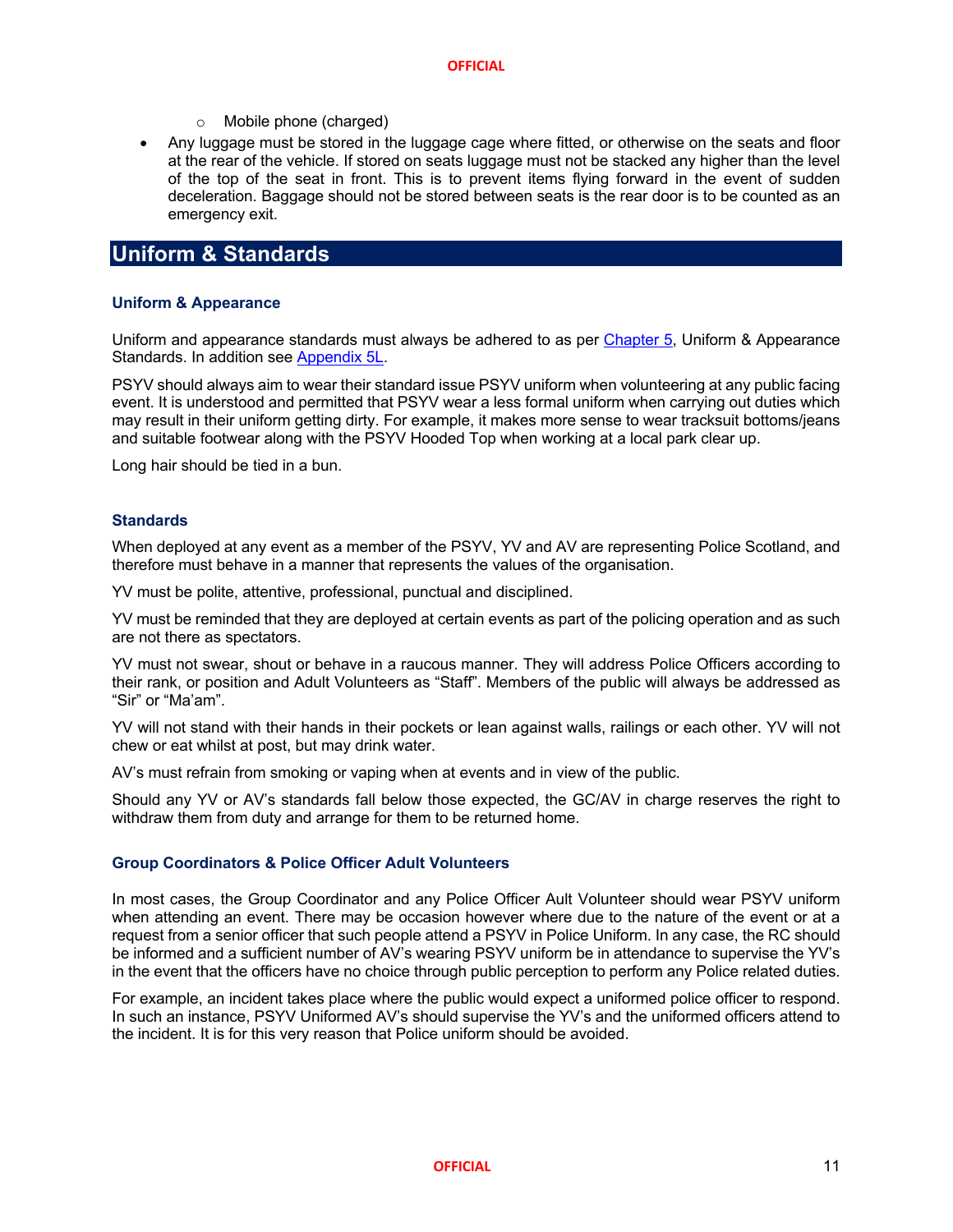## **Restrictions**

GC's should always be aware of the current threat level. PSYV Uniform should never be worn in public when traveling to/from. Only when under supervision of AV's should PSYV uniform be visible.

PSYV hats, jackets, hoodies and polo-shirts should be in bags or covered up until under AV supervision.

## **At the Event**

## **Briefing**

The Adult in charge should always brief those attending either on arrival or en-route. Do not rely on a briefing from the last weekly meeting or information provided on BAND. Up to date information should be provided on the day in relation to:

- o Duties
- o Rendezvous Points
- o Refreshments
- o Communication

## **Duties**

Whilst the duties are always arranged in advance, it is inevitable that there will be some cause to alter what duties the PSYV carry out. The GC/AV in charge should always be able to dynamically Risk Assess any change to duties and not be frightened to say no to an organiser.

## **Communication**

Each group is supplied with handheld radios to allow communication between YV's and AV's. These radios generally perform well however they are reliant on the environment in relation to hills/buildings and will perform better in certain locations.

Radios should be issued at a minimum of one per pair of YV's. YV's MUST be contactable at all times. No YV should ever be deployed without access to a radio.

Where the event takes place in a location where the radios are simply not suitable, the GC/AV in charge must ensure that mobile numbers are obtained and YV's split into pairs to ensure at least one in a pair has a charged mobile phone.

Every effort should be made to ensure that every YV can be visually observed by at least one AV at all times.

## **Refreshments**

It is at the discretion of the GC/AV in charge in relation to how and when the group refresh. Should group funds permit, the group can either cover or reimburse the cost of YV's and AV's being refreshed

It is recommended that YV's be encouraged to bring a packed lunch/money to buy their own food.

On occasion, the organiser of an event will provide refreshments. It is the responsibility of parents/carers to inform the GC of any dietary requirements/allergies. It is then the responsibility of the GC to ensure the organiser is aware of these requirements.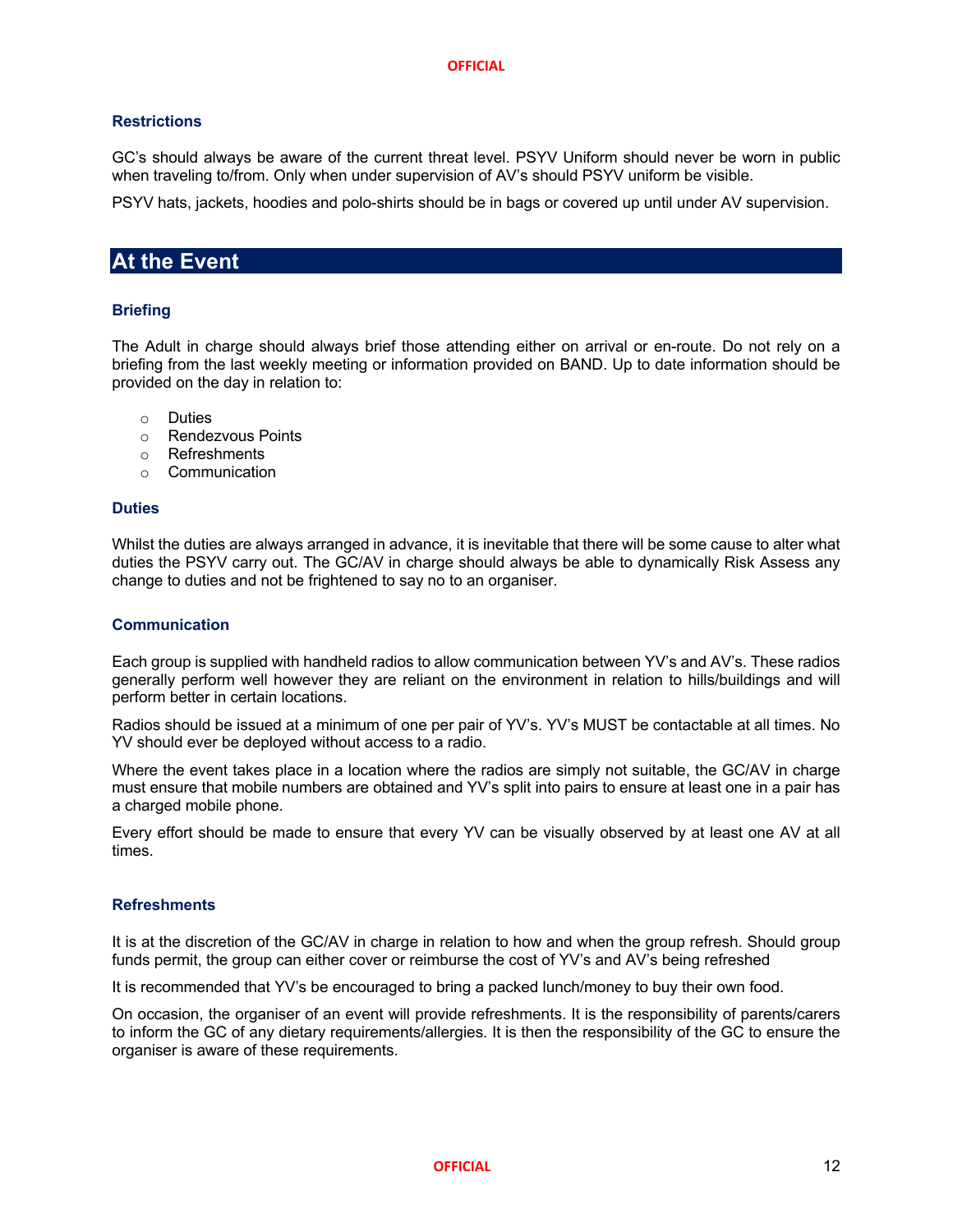## **Weather**

Weather conditions will inevitably have an impact on many volunteering events.

GC's must remind YV's to apply common sense in relation to wearing suitable attire i.e. ensure jackets worn and jacket hoods up when raining or in hot weather for jackets/hoodies to be removed.

It is not the responsibility of the GC/AV in charge to bring sun cream. Parents should always be reminded prior to any deployment that they are responsible for ensuring their child is suitably protected. It must be understood however that this is a common oversight and as such, it is best practice to ensure the GC/AV in charge has sun cream in case it is required.

The GC/AV in charge reserves the right to stand the group down from a deployment should the weather conditions impact on the ability to continue their duties safely.

## **Emergency Procedures**

In the event of a serious incident or injury:

- The GC or lead AV present will arrange for immediate medical treatment and for the casualty to be transported to the nearest appropriate medical facility by a suitable method of transport. If this requires the use of rescue services the leaders will liaise with and facilitate the emergency services in any way they can. The casualty must be accompanied by at least one AV and one other adult, preferably who were not involved in the incident.
- Contact and brief the Regional/National Coordinator ASAP.
- Assist the local emergency services as much as possible.
- The officer in charge of the activity will make contact with the Duty Officer through the Force control room. Once this has been done take directions as required from the Duty Officer

Aide Memoir before contacting the RC/NC/Force control room:

- Know the names and description of all injured persons
- Nature of injuries and prognosis as far as possible
- Location of the injured persons and if possible the doctor dealing
- Names of uninjured YV
- Location of uninjured YV
- Name and rank of local police officer in charge and any contact numbers
- Own contact numbers (mobile telephones only have a short battery life when used heavily) establish a base to communicate from and ensure it is staffed at all times

The RC/NC should:

- Inform the immediate family of the seriously injured /deceased as soon as practicable, in person
- Contact a member of the Senior Leadership Team
- Contact Corporate Communications Department
- Establish a method of communication with the staff on scene and local authorities

## **Stand Down**

All YV's and AV's MUST await the approval of the GC/AV in charge to stand down following any event, especially where YV's are making their own way home/being picked up. The GC/AV in charge must be satisfied that all YV's are accounted for and collected or returned to the vehicle.

Where YV's are being picked up, the GC/AV in charge must satisfy themselves that the YV has been picked up by the parent/carer/agreed person.

Where YV's are walking/getting public transport, the parent/carer is responsible for them once they leave the event.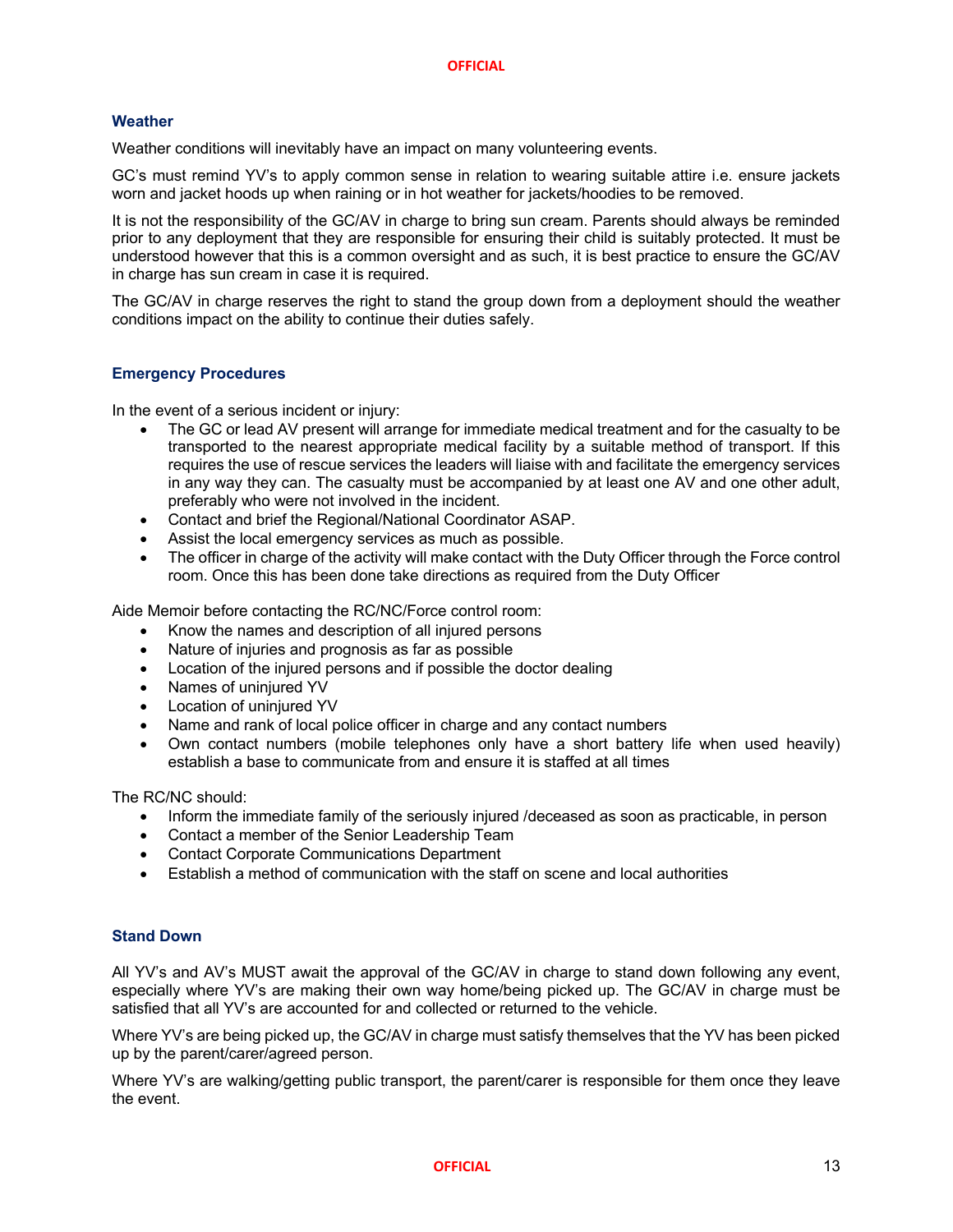## **Overnight Trips**

Unless stated below, overnight trips should be planned as per any other Volunteering Event however it must be understood that such an event comes with additional risk and considerations as per below.

## **Attendance**

GC's must take into consideration each individual AV/YV's suitability to attend a planned event. Consideration should be given to how much supervision an individual YV requires. This will include medical and additional support needs.

If the GC has any concern with their ability or an AV's ability to safely supervise a YV with a behavioural issue/medical condition, then consideration should be given to whether the YV's attendance is appropriate.

## **Supervision**

The supervision of YV at events is ultimately the responsibility of the GC/AV in charge.

## **No alcohol should be consumed by ANY AV or GC under any circumstances**.

## **AV's who are not PVG cleared will not attend any overnight event where YV's are in attendance.**

Each event should have a nominated emergency point of contact with a contact telephone number, which has been provided to all youth volunteers, adults attending and parents.

When attending events there should be a strict ratio of AV's to YV's. See Appendix 5G, Child Protection.

## **Accommodation**

All YV's should be allocated rooms, which are in close proximity to their nominated emergency point of contact. The emergency point of contact should identify themselves by placing a sign on their door and ensure they know the location/room numbers of all YV's within their group.

Under no circumstances should boys enter girl's rooms and vice versa. YV's should not enter AV's rooms at any point unless in an emergency.

## **Overseas Travel**

As the opportunity for overseas travel is limited. Any intention to do so must be done with the approval of the NC.

The procedures to travel overseas will be written with the event and destination in mind and will vary greatly, as such there are no generic procedures available.

Specific procedures will be written to cover any group who plans to arrange any overseas travel as part of PSYV.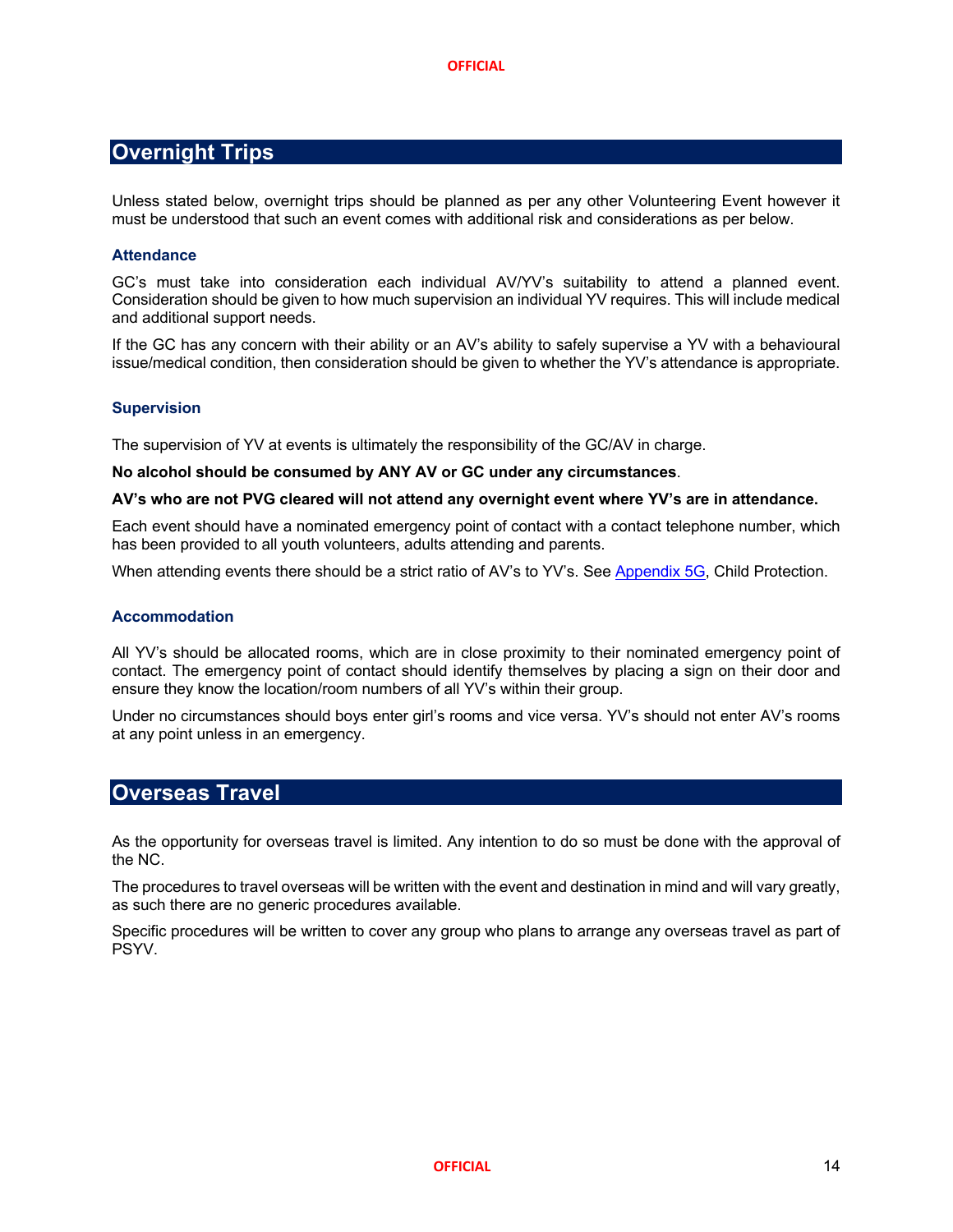

# **Police Scotland Youth Volunteers**

# **Operating Manual**

# **Chapter 5 – PSYV Governance**

Volunteer Coordination Unit Scottish Police College, Tulliallan, Kincardine Fife FK10 4BE volunteercoordination@scotland.pnn.police.uk

This document is available externally at: www.psyv.org and internally within the PSYV SharePoint site.

Last Updated February 2019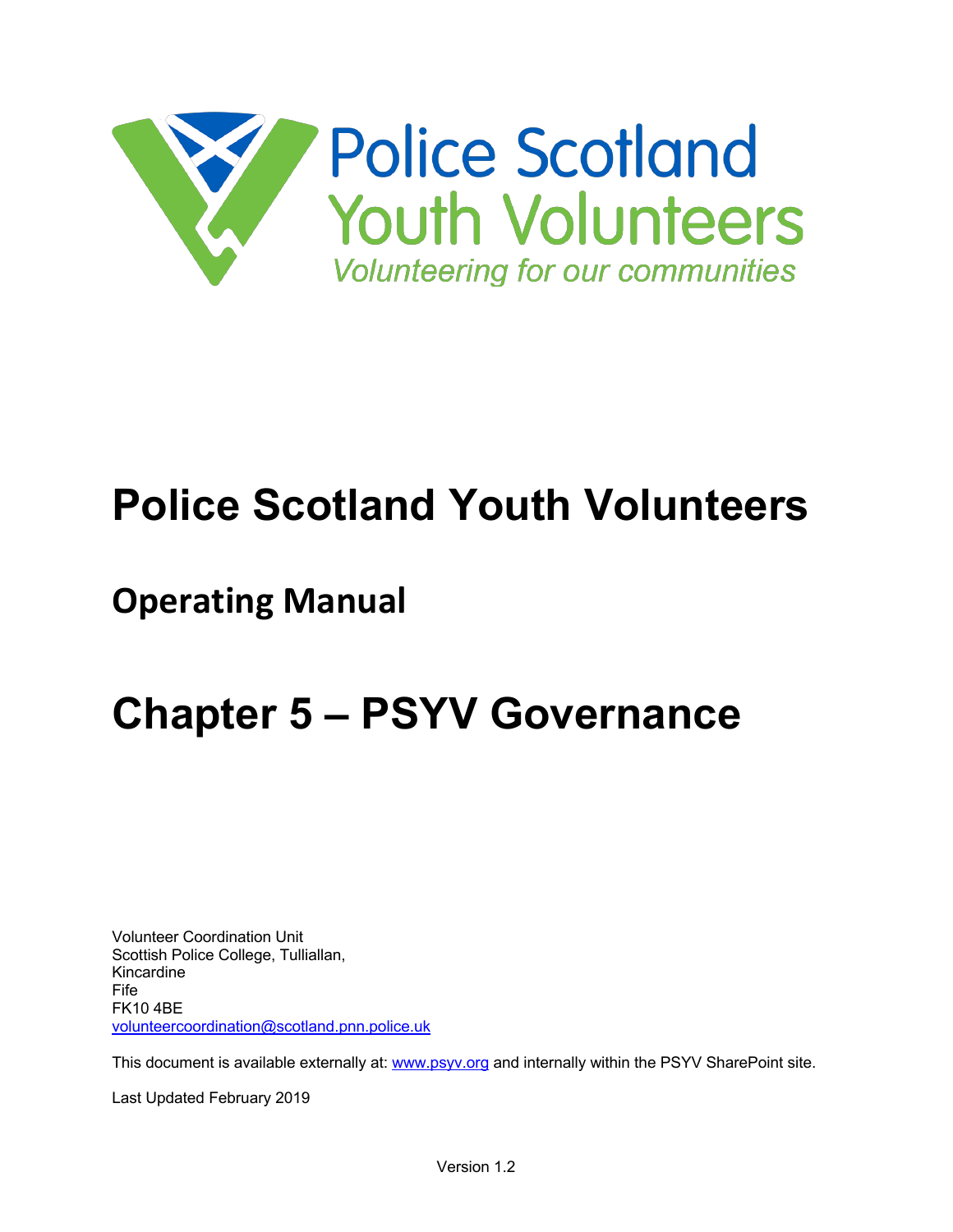## **Table of Contents**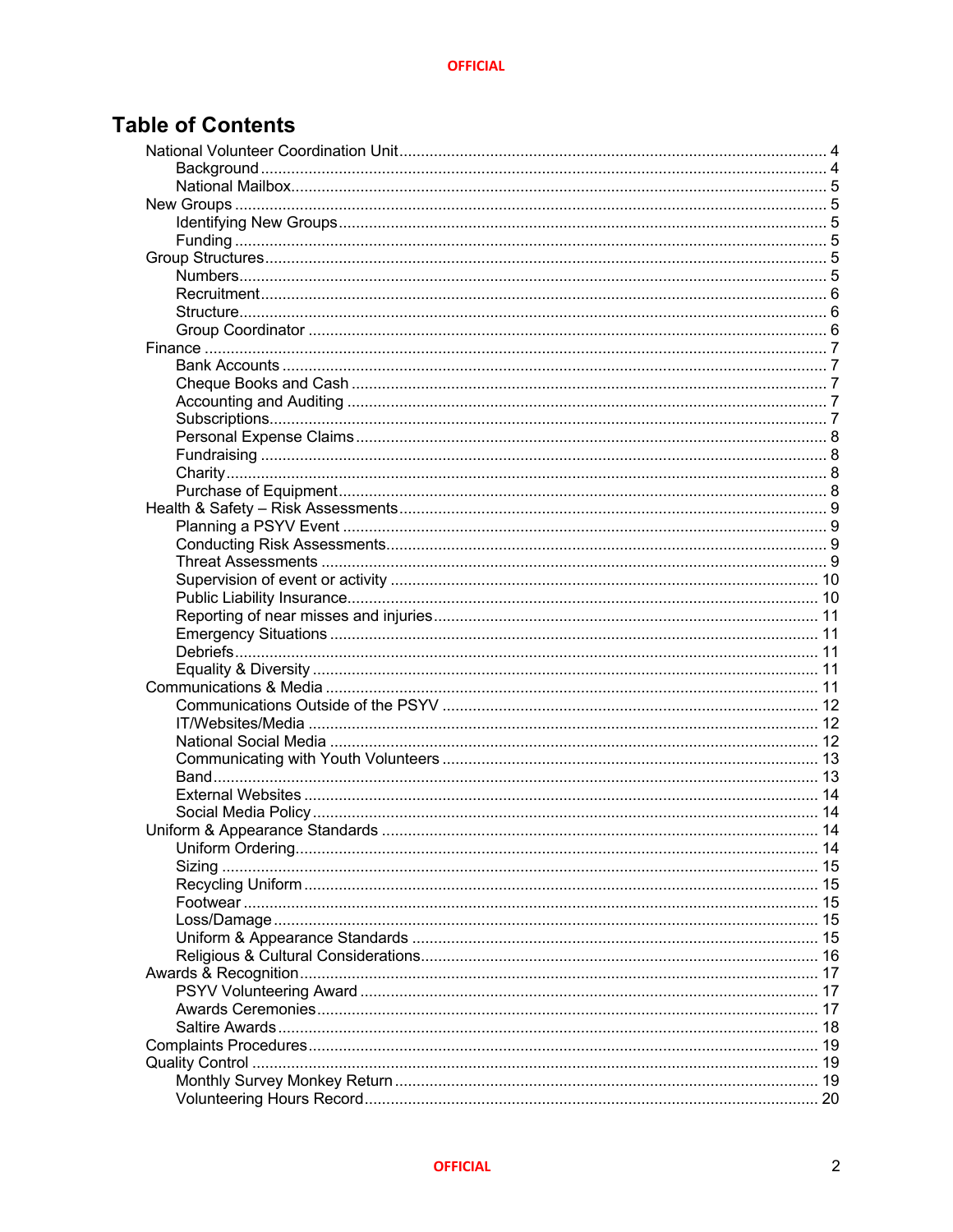## **Glossary of terms**

- PSYV Police Scotland Youth Volunteers
- YV Youth Volunteer
- GC Group Coordinator
- AV Adult Volunteer
- NC National Coordinator
- RC Regional Coordinator
- DGC Deputy Group Coordinator
- SAV Senior Adult Volunteer
- CPO Child Protection Officer
- ITP Initial Training Programme
- GQM National Governance & Quality Control Manager
- GQO National Governance Quality Officer
- TDO National Training & Development Officer
- NVCU National Volunteer Coordination Unit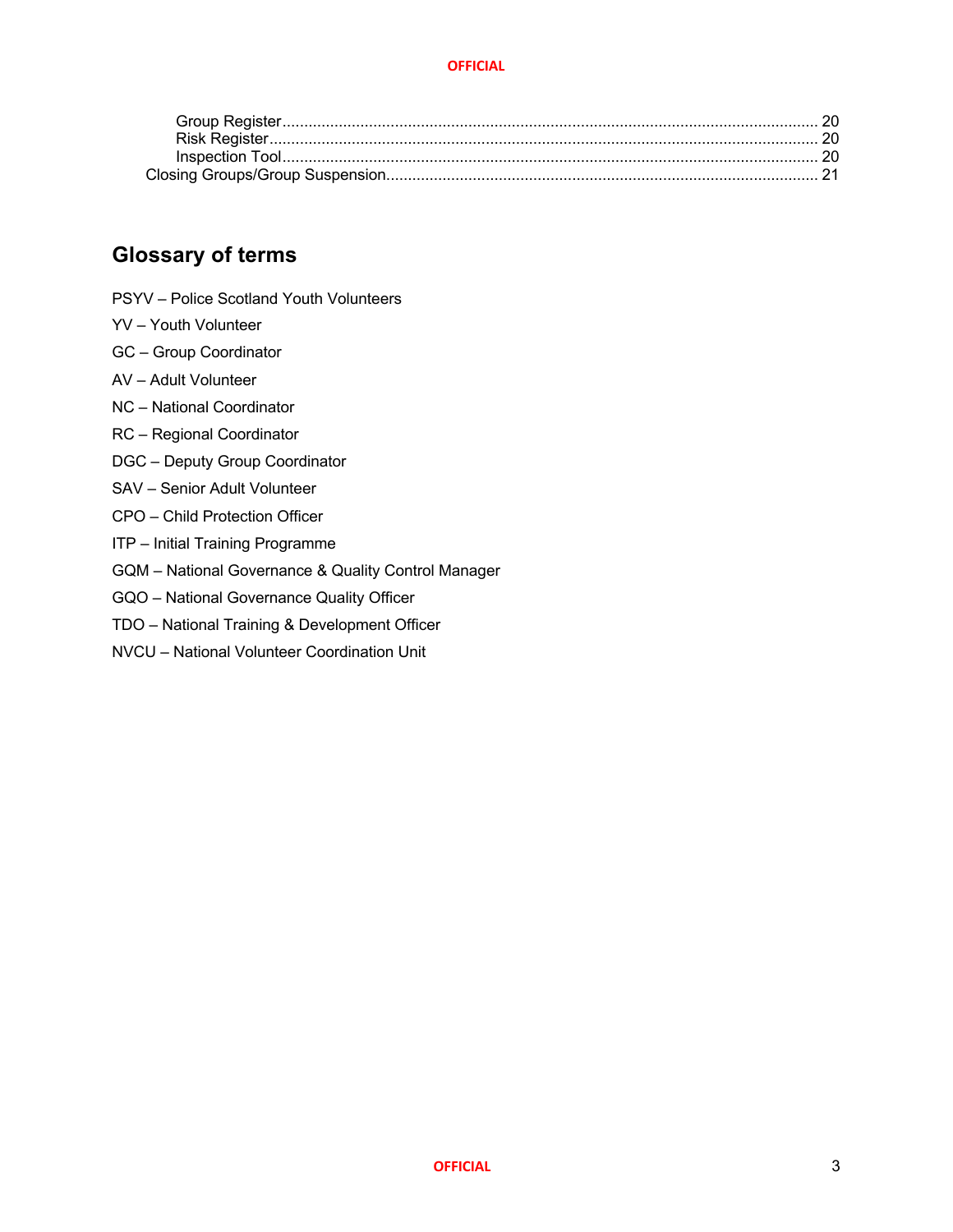**Please note, access to Appendices linked to this document are only available from a Police Computer. If you require access to an Appendix, please contact your Group Coordinator who can send you an up to date copy.**

## **National Volunteer Coordination Unit**

## **Background**

Since 2013 the PSYV has continued to grow rapidly. To ensure the programme continues to expand successfully it became a requirement to create a central team who can provide national oversight and governance while liaising with individual groups and their divisions to provide the necessary support.

The NVCU consists of the following roles, currently filled by those as stated. See Appendix 5V for a National Structure flow chart.

## **PSYV National Coordinator**

Inspector Craig Rankine MBE, QPM - craig.rankine@psyv.scot - 01786 893091

The NC has national responsibility for the PSYV and overall supervision of all staff involved. This role reports directly to the Assistant Chief Constable who holds the PSYV within their portfolio. This role is based at the Scottish Police College, Tulliallan.

## **PSYV Regional Coordinator (East)**

PS Neil Cheyne – neil.cheyne@psyv.scot - 01786 893092

The regional coordinators have direct supervision of all GC's within their respective regions. They are responsible for having oversight of the group's activities to ensure they are complying with the policies and procedures as set by the NC. The East RC is based at the Scottish Police College, Tulliallan.

## **PSYV Regional Coordinator (North)**

PS John Baxter – john.baxter@psyv.scot - 01786 893093

The regional coordinators have direct supervision of all GC's within their respective regions. They are responsible for having oversight of the group's activities to ensure they are complying with the policies and procedures as set by the NC. The North RC is based at the Scottish Police College, Tulliallan.

## **PSYV Regional Coordinator (West)**

PS Kenny Greig – kenny.greig@psyv.scot – 01786 893096

The regional coordinators have direct supervision of all GC's within their respective regions. They are responsible for having oversight of the group's activities to ensure they are complying with the policies and procedures as set by the NC. The West RC is based at the Scottish Police College, Tulliallan.

## **PSYV Development Officer**

PC Susan Ross – susan.ross@psyv.scot - 01786 893095

The DO is responsible for the development of training for both Youth and Adult Volunteers. The DO works closely with the Regional Coordinators and National Coordinator. This role is based at the Scottish Police College, Tulliallan.

## **PSYV Development Officer**

PC Debbie Lindsay – debbie.lindsay@psyv.scot - 01786 893094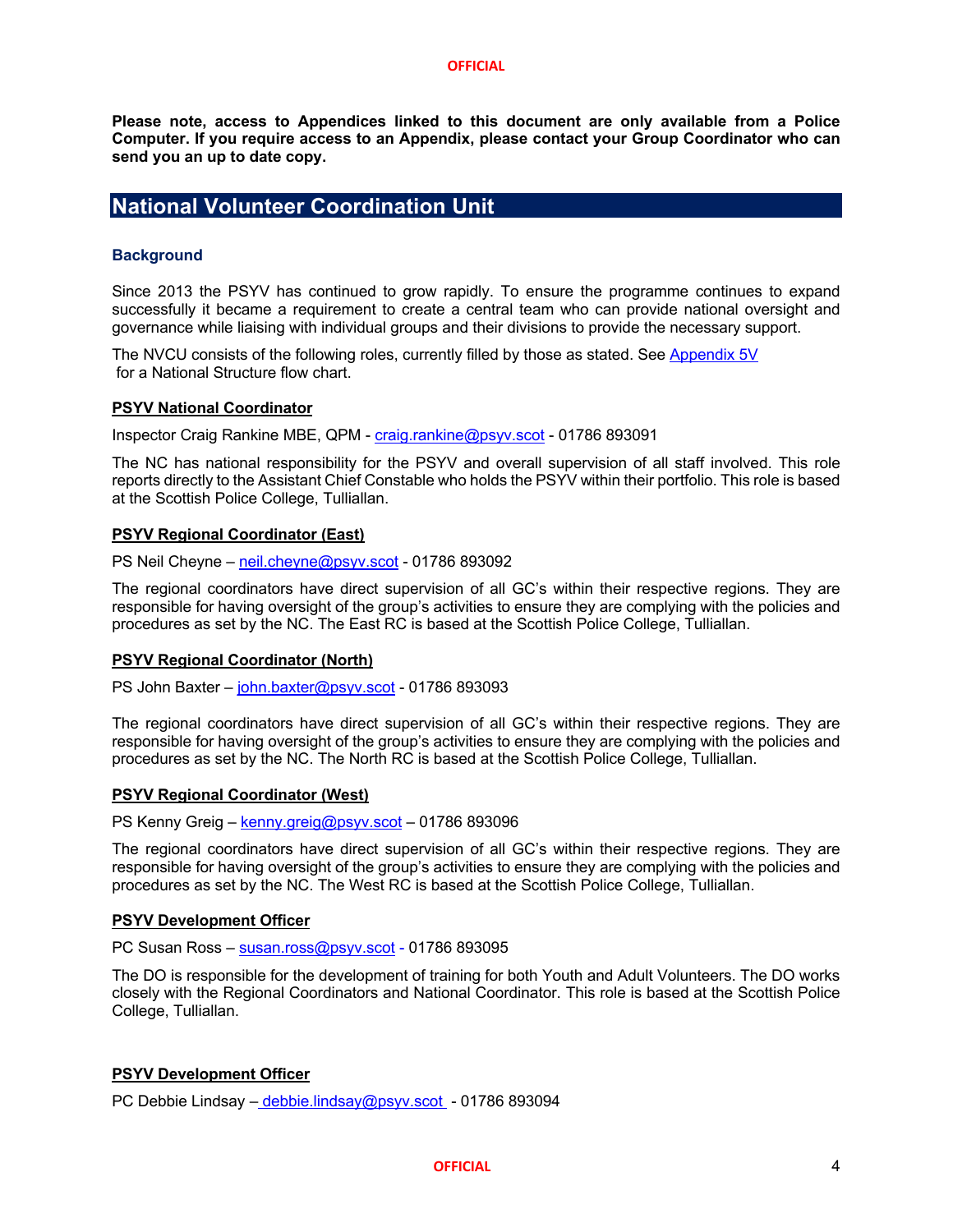The DO is responsible for the development of training for both Youth and Adult Volunteers. The DO works closely with the Regional Coordinators and National Coordinator. This role is based at the Scottish Police College, Tulliallan.

## **National Mailbox**

The NVCU are also responsible for the Police Scotland Special Constabulary which forms their overall title of National Volunteer Coordination Unit.

Public enquiries for the NVCU should be directed to:

volunteercoordination@scotland.pnn.police.uk

## **New Groups**

## **Identifying New Groups**

New groups will only be established with the approval of the National Coordinator following discussion with the RC and Divisional senior management. Once a location and GC has been identified the process shall begin to establish the group.

## **No group shall ever be established without the knowledge and agreement of the National Volunteer Coordination Unit.**

## **Funding**

When bidding for funding, any new groups agreed as above will be included in a funding application and as such only these groups will be permitted to be established to demonstrate appropriate funding spend.

See Appendix 5Y for New Group Launch flow chart.

## **Group Structures**

## **Numbers**

The number of YV in a group will be 24. This figure takes into account financial implications, AV availability, accommodation restrictions etc. however consideration should also be given to the cost/benefit supervision ratios of having too few YV in a group.

As a guide, a group should normally be made up of 24 young people, and if split by age, there should be sufficient numbers in each age group to make up a viable group on their own.

The NC may authorise a group to exceed 24 YV's only where the GC can justify why and can demonstrate that they will return to a maximum of 24 within a short timescale. The NC also reserves the right to exceed 24 YV's when an agreed/appropriate referral from an external agency/party has been received.

A group should aim to have approximately 10 AV's. Having too few volunteers will make it difficult to find supervision for upcoming volunteering events in addition to weekly sessions. In any case, a group must have a minimum of four AV's to operate. All four must be members of the PVG scheme with PSYV.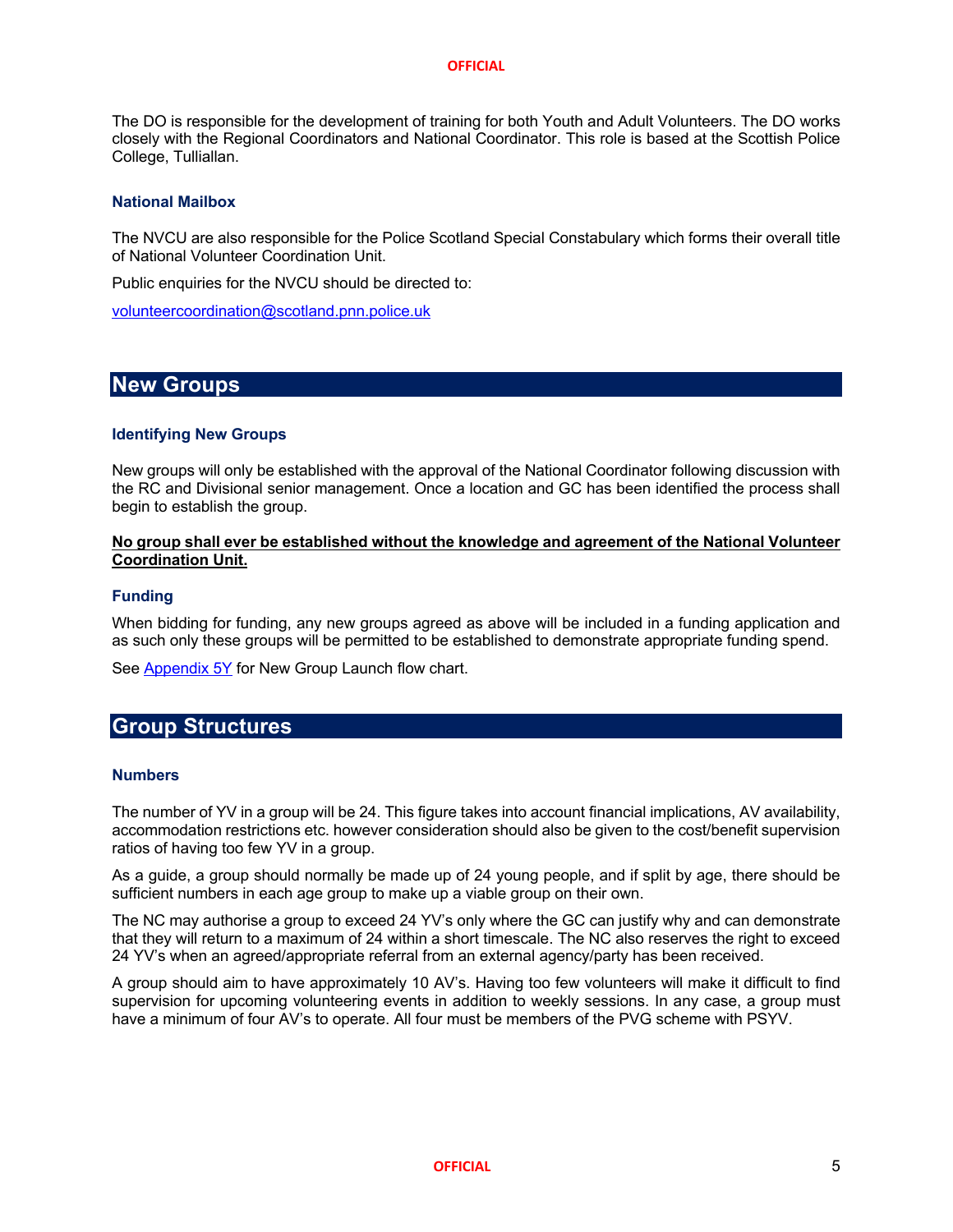## **Recruitment**

Recruitment within PSYV takes place within each group on an annual basis. Recruitment should take place with a view to new YV's beginning their Initial Training during the month of September.

Where a group drops below 18 YV's, the GC is required to seek authorisation from their RC to carry out a recruitment process irrespective of what time of the year it is. This will ensure the group continues to function at full strength.

Groups should not recruit on a 'one out, one in' basis as this will prove difficult when delivering the ITP.

Yearly recruitment will allow a new cohort to be trained together and ease the pressure on AV's to deliver training to new recruits whilst still supporting existing YV's. See either Chapter 1 Youth Volunteers or Chapter 2, Adult Volunteers for recruitment processes.

## **Structure**

Each group should adopt the following structure: (see Appendix 5A for a Local Group Structure flow chart)

- 1x Group Coordinator (Police Officer)
- 1x Deputy Group Coordinator (AV appointed by GC)
- 1x Senior Adult Volunteer (AV appointed by GC)
- A minimum of 2x additional AV's (Best Practice is to aim for 10 AV's in total)
- 24x Youth Volunteers which consist of:
	- o 1x Head Youth Volunteer
	- o 3x Senior Youth Volunteers

To assist with group activities, it is recommended that the 24x Youth Volunteers be split into three teams of 8x. Each group will have a Senior YV with one containing both a Senior and the Head YV. These groups will allow the GC and AV's to manage group activities during weekly sessions as well as allowing easy administration of the PSYV Award.

It should be noted that no Senior YV or Head YV will outrank any AV.

Each of the above promoted positions are identified by insignia in their collar as well as written embroidery on their left chest.

Please see Appendix 5A for a chart outlining this structure.

## **Group Coordinator**

The Group Coordinator has overall responsibility for their group. They are responsible for coordinating the group's activities and making best use of the AV's.

Whilst a GC is the ranking officer within a group, they should not aim to do everything themselves. A good GC does exactly what the title suggests, they coordinate. It is imperative that a GC is satisfied with the level of support they are receiving from their AV's. Should they feel they have to take on too many tasks themselves, they may need to address the AV's they have within the group.

GC's in most cases will be performing their role in addition to another role within the Police. i.e. Community Officer, School Officer, Community Safety etc. In any case and as per the memo dated 11<sup>th</sup> July 2016 from the ACC, all GC's should be afforded a minimum of TWO days to perform PSYV duties. The minimum element should ensure that any additional duties to supervise YV's at events during weekends should are taken into consideration and rest days re-rostered where possible.

In some area's GC's will perform their role on a full-time basis. Coordination of one group is not recognised as a full-time commitment by the NVCU and as such only those officers who are responsible for two PSYV groups should be performing their role on a full-time basis.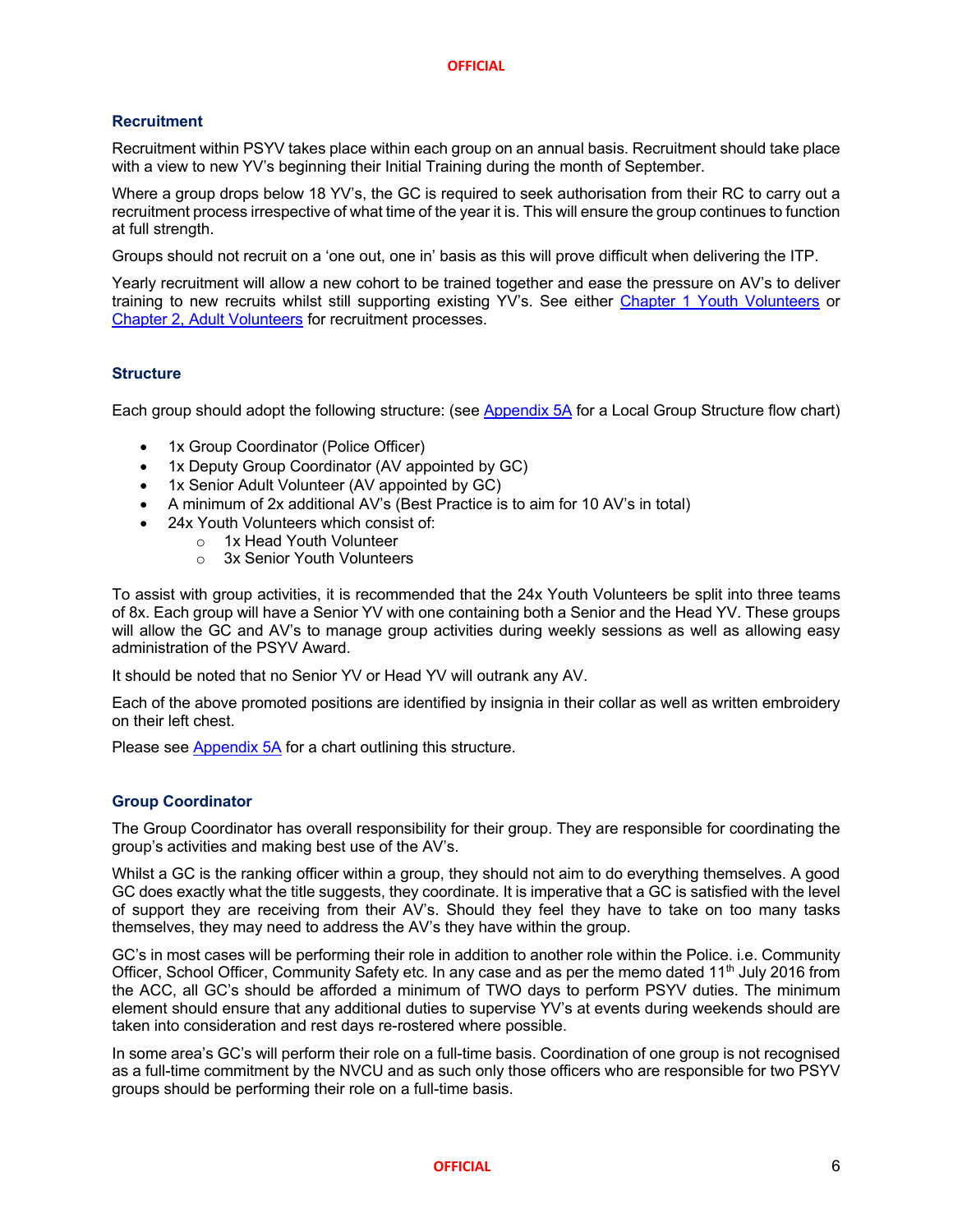Please see **Appendix 5B** for the full role profile of the GC.

## **Finance**

See Appendix 5Y for a flow chart of Financial Governance.

## **Bank Accounts**

Each PSYV group should arrange for their treasurer and at least one other non-police AV to start a bank account.

The use of bank accounts for PSYV activities allows a certain amount of flexibility when running Group events. Anecdotal evidence has shown that unexpected costs can occur, especially when Groups are taken out of their local area. This leaves the AV's the option of paying the expense from their own pocket and claiming it back, often a time consuming and bureaucratic process.

Where possible, the group should seek a bank account which allows for online transactions and the use of a debit card.

GC should ensure they are fully aware of the income and outgoings of the group account and should examine this monthly. This can be done by being provided with copies of bank statements. The treasurer should provide these on a monthly basis to the GC.

All monthly statements should be kept securely for 7 years and must be available for scrutiny by the Regional Coordinator or any other designated senior officer. **GC will report to the RC once a month as directed, the current balance of their individual account including the source of any incoming**  funds.

## **Cheque Books and Cash**

Cheque books and Cash should be kept locked away when not in use and access restricted to those individual with responsibility for PSYV finances.

Cash should be kept in a locked cash tin and the cash tin should be locked away in a safe. If this is not possible then the cash tin should be stored in a locked cupboard within a locked room. No more than £100 should be kept in the cash tin for any excessive amount of time. Excess amounts should be banked as soon as practicable.

Access to the keys/combinations must be restricted to those you have a legitimate reason for access.

## **Accounting and Auditing**

Given the flexibility that Groups can be afforded when allowed bank accounts, it is vital that they maintain transparency, accountability and integrity. For this reason, every transaction made concerning group finances must be recorded in local accounting system to provide an audit trail. An excel spreadsheet template is available within Appendix 5C which will allow the Treasurer to record monies in and out of the cash tin. This spreadsheet alongside bank statements should cover all transactions. **This cash tin expenditure sheet should be sent to the GC on a monthly basis and saved within the group SharePoint folder for oversight by the RC.**

## **Subscriptions**

See Chapter 3, Local Group Info/Weekly Sessions for information about taking subscriptions from YV's.

The handling of such cash should be done by a non-police AV (preferably the treasurer), stored in the cash tin and bank as per the procedures outlined above.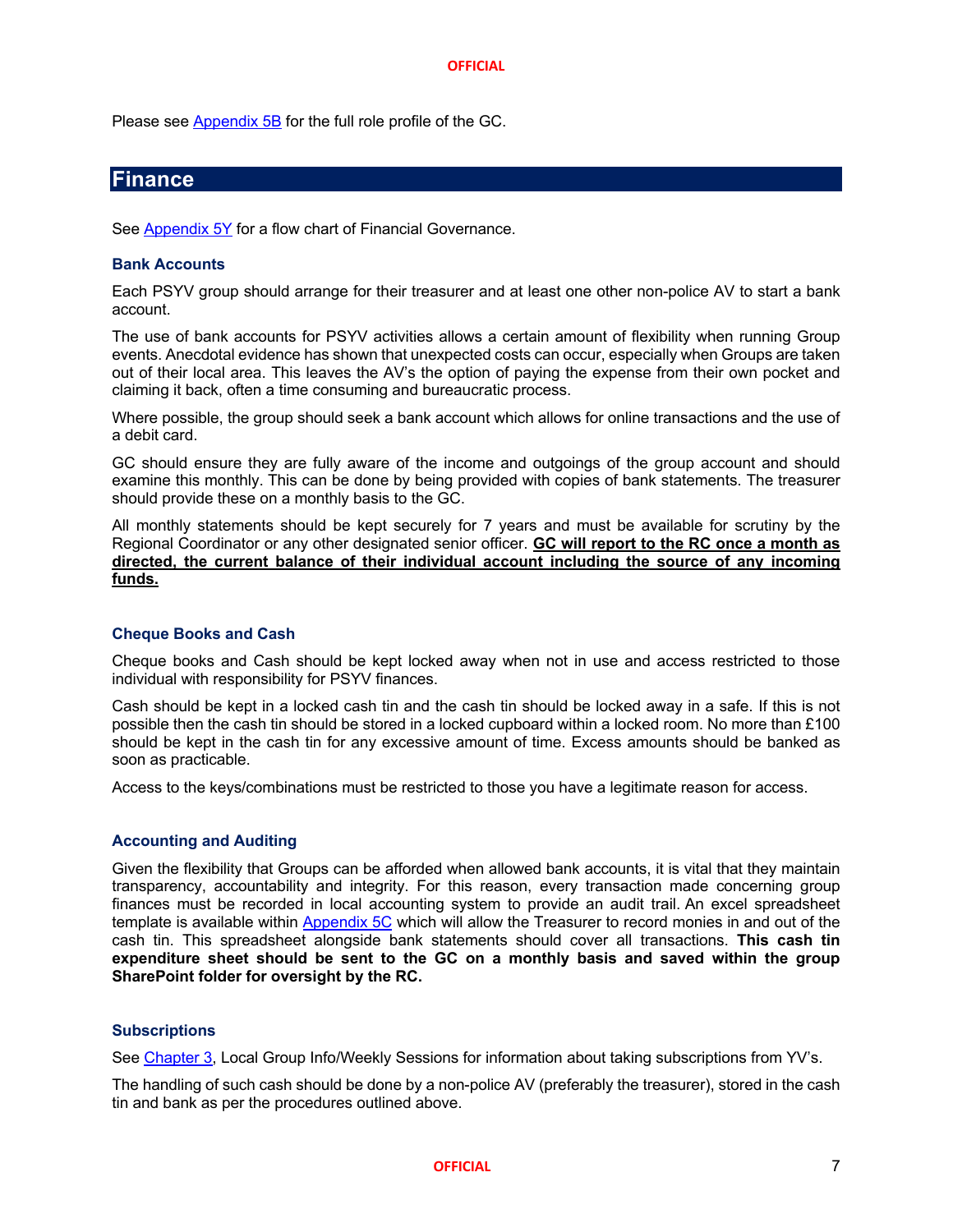## **Personal Expense Claims**

Adult Volunteers are entitled to claim certain expenses from local group funds. Please see Appendix 5D for the full PSYV expenses policy.

This entitlement adds to the importance of a group working towards being self-sustainable to ensure such claims can be honoured.

## **Fundraising**

All donations, gifts, sponsorship, grants and income generation should be managed by the appointed group fundraising officer (This should not be a Police Officer or member of police staff).

Care should always be taken to ensure all funds are raised from legitimate reputable sources. All funds raised must be passed to the group treasurer and banked in line with the guidance in this chapter.

The GC/RC will maintain a monthly overview of all fundraising to ensure it is always appropriate. Treasurers/fundraising staff should consult with GC's if they are unsure about the legitimacy of any fundraising opportunity.

The operating principles of fundraising are that all monies are used for legitimate PSYV purposes, to benefit the group and that great care is taken to ensure that no monies are recovered from sources not deemed to be suitable or reputable.

Please see Appendix 5E for a guide on Fundraising for PSYV groups.

## **Charity**

PSYV Groups are encouraged to get involved in charitable causes, as it instils a sense of opportunity in the YV, provides a sense of pride and an opportunity to promote the PSYV. Groups are particularly encouraged to enter into partnerships with young people's charities to reflect the aims and mission statement of the **PSYV.** 

Care should be taken with which charities affiliations should be made, and it is best to choose long established main stream organisations whose bona fides can be established. It is an unfortunate fact that from time to time charitable status is used to mask criminal activity and the reputational damage that could occur should a group become involved with one of these groups would be considerable.

Should a group actively raise money for charity, that charity should be decided upon prior to raising money and the nominated charity consulted. When the activity starts, it should be made clear that funds are for the charity and not Police Scotland.

## **Purchase of Equipment**

Group funds may be used to purchase equipment for YV activities, however that equipment remains the property of the PSYV and ultimately Police Scotland. All purchases must be made in accordance with local policies and guidelines. The equipment's primary use must be for the purpose of running the PSYV programme or PSYV activities, not for the personal use of the AV in possession of it. The GC will be ultimately responsible for justifying the purchase of any equipment from funds

Care should be taken when purchasing anything that may be considered 'personal issue'. In these cases, justification must be made for the purchase of the equipment, the equipment must be economical whilst suitable for the task intended and AV must be made aware that the equipment remains the property of the PSYV and may be required to be returned at any time. Equipment that is infrequently used for PSYV purposes should be stored with other PSYV inventory securely for issue when needed, not kept at the AV's home.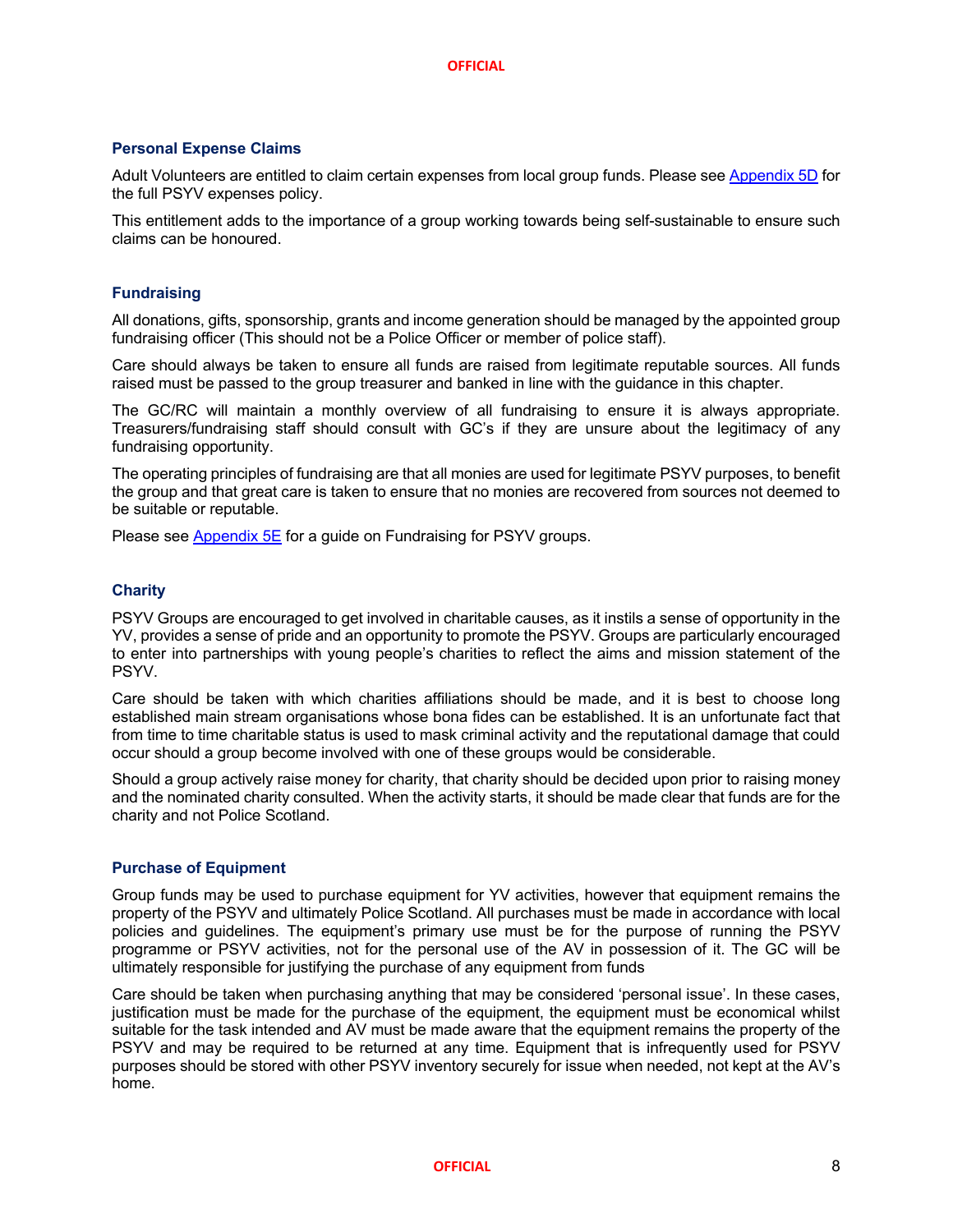## **Health & Safety – Risk Assessments**

The below information is intended to be as generic as possible to allow local flexibility. Local Health and Safety procedures must be complied with to ensure that all risks to YV are mitigated as far as possible.

## **All risk factors must be considered and if risks are unreasonable then the event/activity should not go ahead**.

A blank/generic Risk Assessment is available to read in conjunction with this section/for use when conducting your own Risk Assessment in Appendix 5F.

GC are responsible for the local mitigation of risk. This document is intended as guidance only and as such must be adapted and developed to fit within local policies.

## **THE SAFETY OF THE VOLUNTEER IS PARAMOUNT**

## **Planning a PSYV Event**

Where possible, the GC should attend the site/venue of the event to aid in the completion of the Risk Assessment. It is also beneficial for the GC to meet with the organiser to discuss any specific risk/mitigation to be put in place. Some organisations will create their own Risk Assessment. If this is the case, the GC should liaise with the person responsible for doing so and ensure PSYV are included in this. Any organisation R/A will not replace the need for the GC to complete a R/A themselves.

Where site visits are not possible, adequate contact should be made with the organiser to ascertain all relevant information prior to seeking approval to attend the event. All R/A's should be included with Deployment authorisations for approval by RC's.

## **Conducting Risk Assessments**

Under normal circumstances, a trained, competent person must complete a risk assessment using Appendix 5F. The process should involve consultation with at least one other person, trained in risk assessment and/or experienced in the type of activity or event assessed. This will be achieved by the GC having all risk assessments assessed by their RC.

If outside organisations/partners are being used to run an activity or an event, then copies of their risk assessments and public liability insurance must be obtained at an early stage. The persons conducting the risk assessment process on behalf of the PSYV should examine these risk assessments to ensure they are fit for purpose. The fact that these risk assessments are in place should be mentioned in the risk assessment produced for the PSYV. If there is any doubt as to whether the outside organisation's risk assessments are suitable and sufficient for purpose, then advice must be sought from local health and safety departments and the licensing authority for the particular activity in question. Copies of the risk assessments obtained must be kept at the originating Group and included in any submissions regarding a PSYV activity.

When preparing a risk assessment, the GC can seek advice from the RC or Police Scotland Regional Health & Safety teams. Contact information is available on the intranet.

## **Threat Assessments**

All operational deployments of the PSYV should be the subject of consideration of a terrorist threat assessment where appropriate. Contact your RC for more info.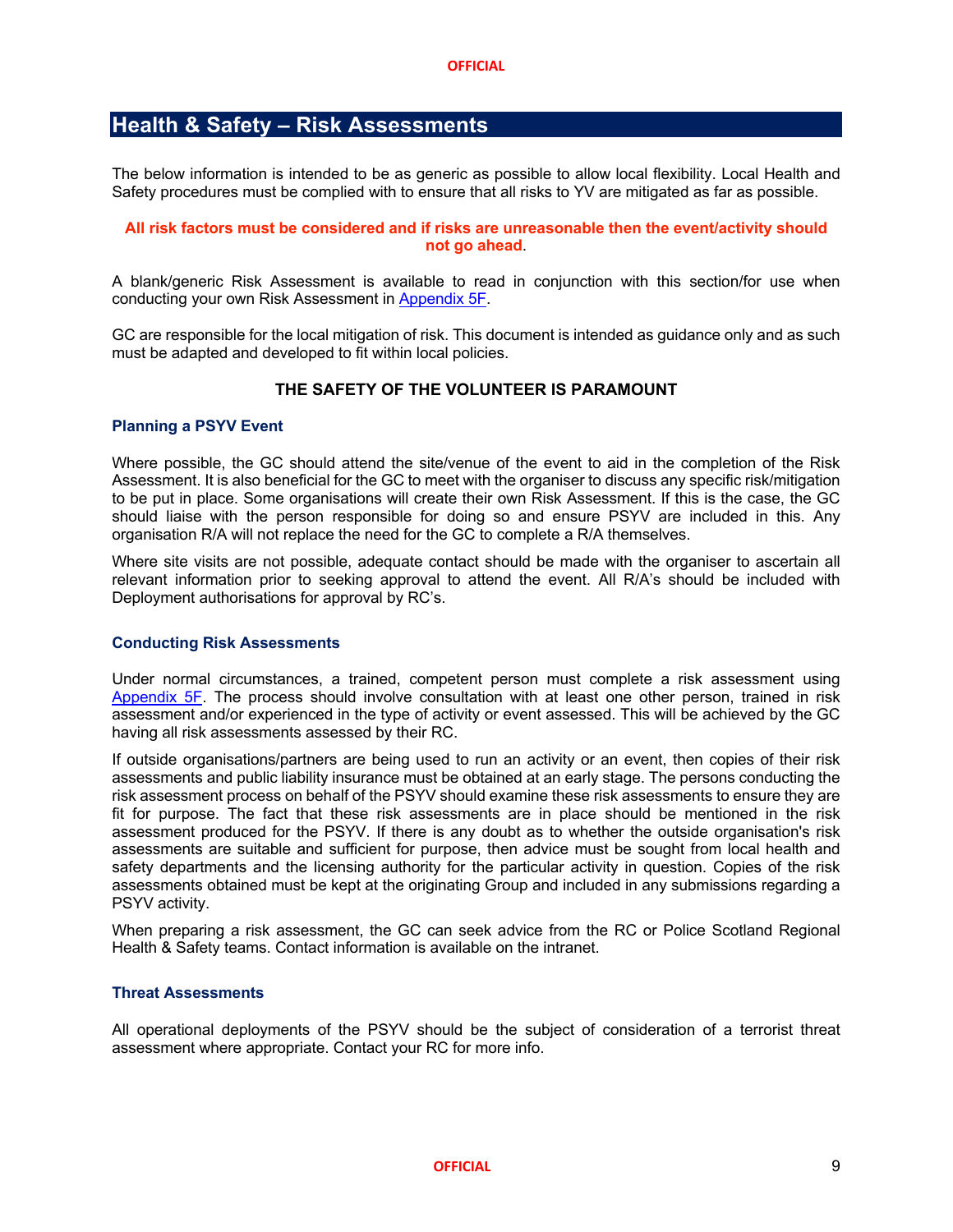## **Supervision of event or activity**

The risk assessment should identify the supervision ratio required and also the level of qualification for specialist services, e.g. rock climbing, canoeing, etc. The relevance of the qualification and experience should reflect that in the guidelines issued by the adventure activity licensing authority (AALA) and any government departments e.g. the Department of Education, the Department of Business, Innovation and Skills, the Department of Culture, Media and Sport (DCMS) and the Home Office (HO). The more hazardous the activity, the more AV should be available. Before AV participates in sports and games with or against young people, including non-contact sports, an appropriate assessment of the risks to both themselves and the young people involved should be undertaken.

Where AV are taking part in activities there must be sufficient AV available who are not taking part, to supervise and deal with any emergencies that arise. Consideration must be given to a contingency to replace any AV that have to leave, e.g. to take injured participants home or accompany them to hospital.

Details of AV Ratios can be found in the Child Protection Manual (Appendix 5G).

Consideration must be given to any YV and AV who have disabilities or specific requirements so any reasonable adjustments can be made to enable their involvement in the event/activity.

## **Public Liability Insurance**

All activities must be fully risk assessed and insured where appropriate in order to protect the safety of the YV and AV

The current position in relation to insurance is contained within Appendix 5H.

Police Scotland, in common with Scottish Government guidance and other publicly funded bodies, do not carry Public Liability Insurance.

As such Police Scotland operates a process of self-insurance which all volunteers benefit from.

Any injury claims relating to the PSYV would have to be investigated and successful claims paid from the existing Police funds.

It is essential that GCs ensure, at all times, that the duties of the PSYV are consistent with the Operating Manual and that no activity is carried out without a full and proper risk assessment having been completed.

No extreme sports/activities should be carried out by groups without first consulting the RC, who will contact Legal Services to ensure any claim/liability arising would be acceptable to Police Scotland.

Weekly sessions should be covered by the venue Public Liability Insurance policy. A copy of this should be added to the group H&S Risk Assessment folder on SharePoint.

## **Guidance provided by Legal Services Police Scotland 2014**

## CLAIMS ARISING FROM POLICE SCOTLAND YOUTH VOLUNTEERS PROJECT

Neither Police Scotland nor the Scottish Police Authority hold public liability insurance. Accordingly, any claims made by Police Scotland Youth Volunteers or their families against Police Scotland would require to be paid from Police Funds. The Scottish Police Authority does, however hold Motor Insurance, which would cover an incident, which took place in an insured Police Vehicle. The Excess on this insurance policy is £150,000. The Force's Motor Liability Insurers should be advised of the Force's intention to transport youth volunteers in our vehicles.

Any claim intimated to Police Scotland would be processed in the normal way via Legal Services at Glasgow. The liability of Police Scotland to make payments compensating persons for any loss they have suffered would depend on the circumstances in each case. In general, however, if any police officer or member of police staff has been negligent and that negligence has led to injury the Force will be liable.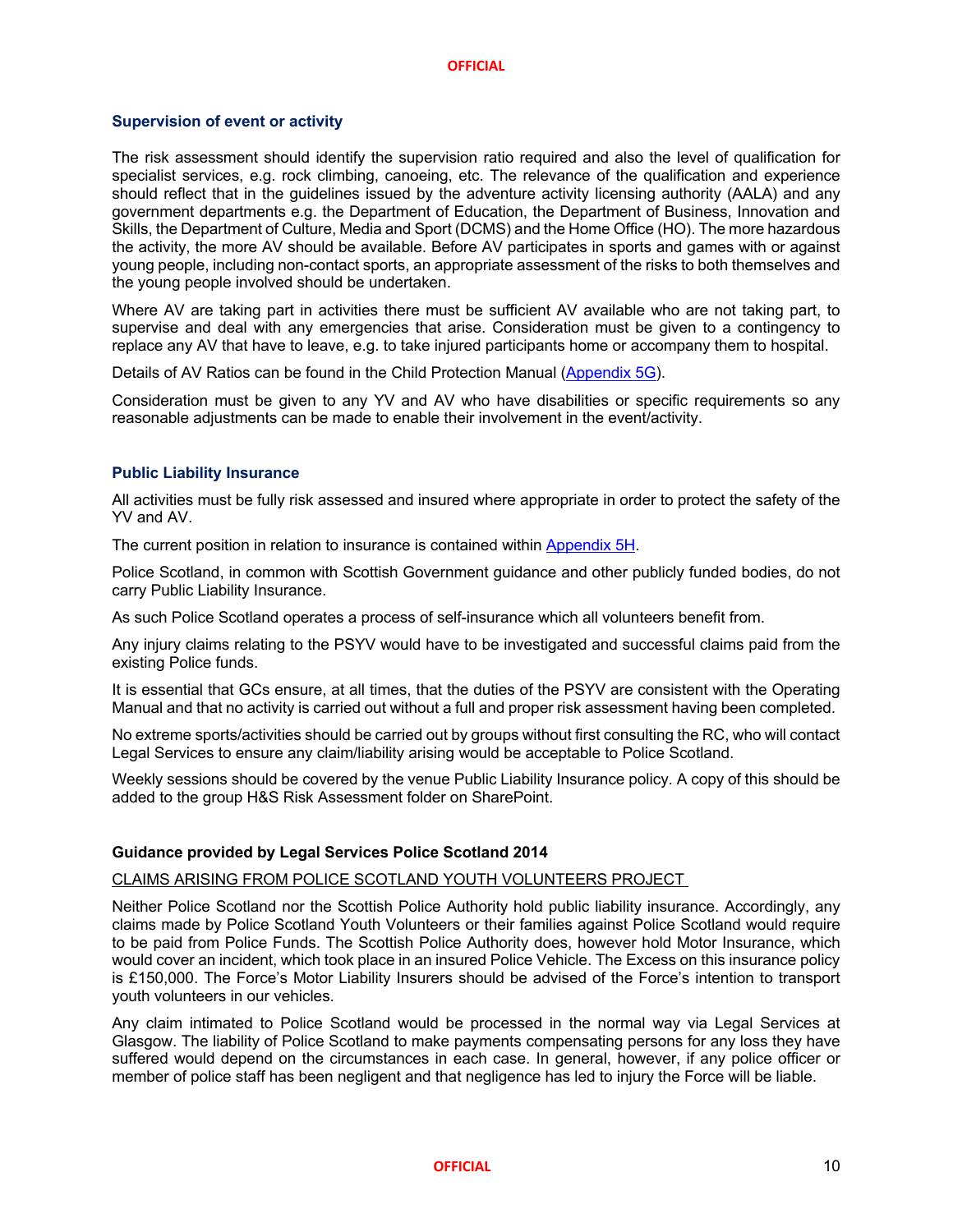It is appropriate that information be circulated to staff regarding insuring premises used by volunteers are fit for purpose and to remind them to ensure that service providers carry public liability insurance. Appropriate Risk Assessments must be carried out in respect of each activity.

## **Reporting of near misses and injuries**

There will inevitably be some occasions when an incident occurs, either where someone gets injured or almost gets injured. It is important that the right action is taken to record these incidents so that future similar incidents can be prevented. It is also useful to know details of previous incidents when assessing the risks and hazards of a planned event or activity.

## **Any injury must be reported to the GC to then complete a general incident form (Appendix 5I).**

A copy of all injury reports should also be forwarded to the Regional Coordinator. The Regional Coordinator will update the National Coordinator as and when required.

## **Emergency Situations**

In the event that a YV, AV or 'external visitor' is ill or injured whilst involved in a YV meeting or event, the GC will deal with the incident according to prevailing circumstances. Priority will be given to maintaining a safe environment for everyone present and rendering appropriate first aid for all involved in the incident.

Once the incident has been brought under control, consideration will be given to:

- Seeking guidance and instruction in dealing with the on-going situation
- Considering whether a formal investigation should commence
- Informing the next of kin
- Informing the Regional Coordinator
- Completion of general incident form (Appendix 5I)

Parents/Carers should be provided with an emergency contact number for the GC/AV in charge of an event to allow contact to be made following any incident at home involving a family member and where they cannot contact the YV direct.

## **Debriefs**

Once the event or activity has been concluded, a debrief must take place to discuss any issues, e.g. things that went well, things that could be improved upon for future similar events or activities, plus dealing with any near misses or injuries. When there has been an injury or a near miss, an investigation of the incident should be completed by the GC and RC if required. Any useful information from the debrief should be recorded locally. Best practise can then be identified and shared with others in the programme.

## **Equality & Diversity**

GC's should have an awareness of the physical and mental capabilities of their volunteers in relation to any activity the groups intends to partake in. This should include, as part of any risk assessment any specific needs in relation to duties as well as access to venues etc.

## **Communications & Media**

This section deals with two main areas, communications within the PSYV and Communications with those outside of the PSYV. See Appendix 5K for the PSYV Social Media, Internet & ICT Policy.

## **OFFICIAL** 11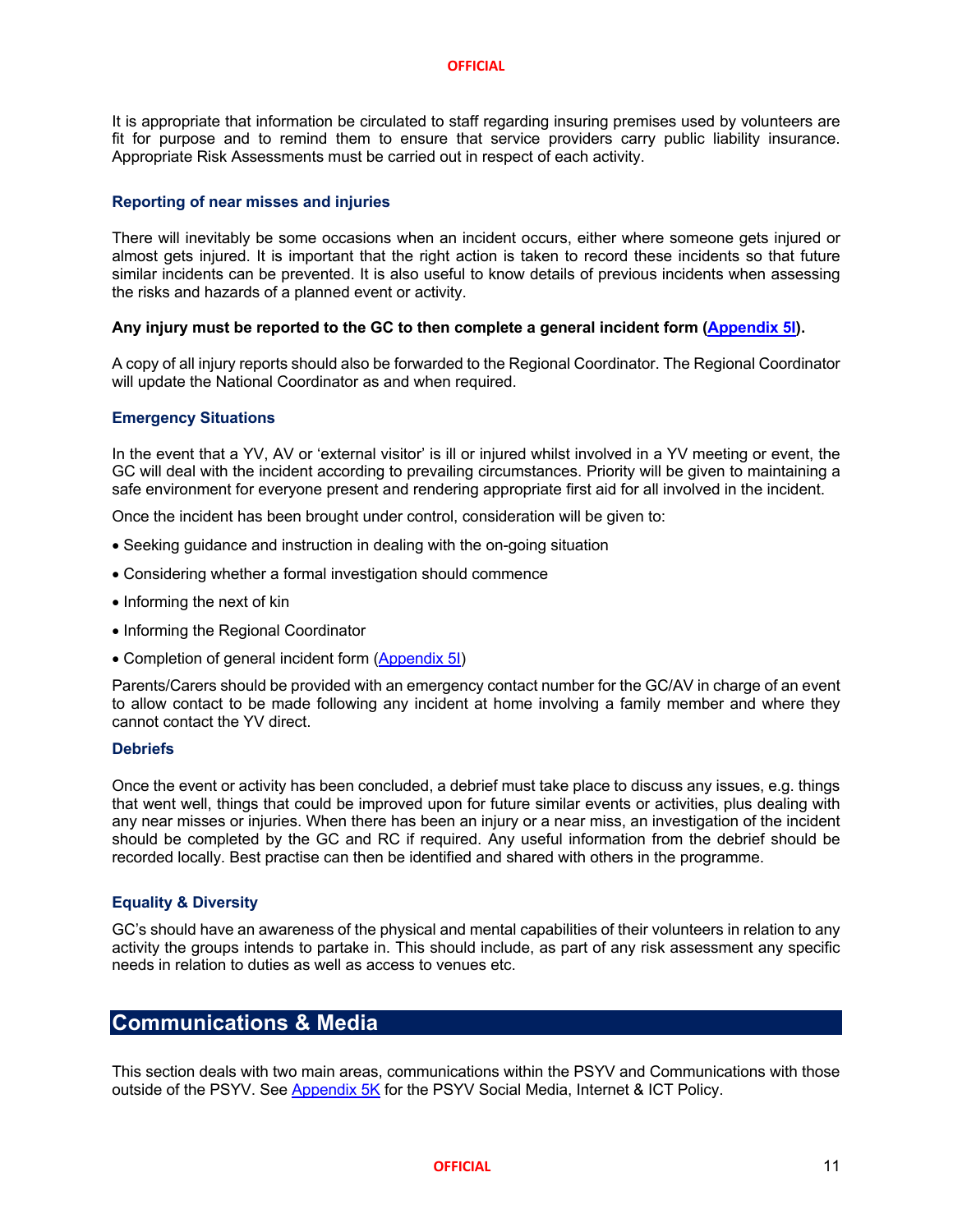The PSYV NC via the RC should be informed of any news item likely to cause reputational risk to the organisation or other national media interest, either positive or negative in nature. This is important in order that an appropriate response can be drafted as early as possible and to minimise reputational damage.

## **Communications Outside of the PSYV**

The objective of all communications with those outside of the PSYV should focus on the following objectives:

- 1. To promote positive stories about young people and the volunteering work that they do in their local opportunity
- 2. To increase the profile of the Police Scotland Youth Volunteers (PSYV) and how they support other departments within the Police Service and our partners.
- 3. To support the objectives of the Police Service
- 4. To promote best practice in youth engagement and diversion
- 5. To provide a regular flow of information to key stakeholders
- 6. To change behaviour and perceptions of young people where necessary.

They should also, when possible, communicate the aims of the PSYV, which are:

- Promote a practical understanding of policing amongst all young people
- Encourage a spirit of adventure and good citizenship
- Support local policing priorities through volunteering and give young people a chance to be heard
- Inspire young people to participate positively in their communities

## **IT/Websites/Media**

The Police Scotland website has a dedicated a section about the PSYV which can be found at www.scotland.police.uk/psyv

GC's should utilise as many avenues of communication as possible to promote the work of the YV and to identify opportunities available to YV, AV and partner organisations.

Local policies regarding media communications should be followed as well as those relating to external web pages.

## **National Social Media**

The NVCU run the national PSYV Twitter and Facebook accounts, which are open to YV and AV to follow as well as the general public.

@PolScotPSYV is the twitter account

PSYVPoliceScotland is the Facebook account.

Local GC's are now trained in the use of Hootsuite which allows them to post PSYV Social Media articles themselves. Completed posts are sent for approval to the NVCU who will moderate and schedule posts.

Please follow the guidance below when sending requests for national social media posts:

- Where possible when taking photos of Youth Volunteers please try to adhere to the following guidance:
- All YV's and AV's are to wear the same uniform
- No hands in pockets
- If worn, jackets should all be zipped up and polo shirts tucked in
- Hats should always be worn outside. When indoors, hats may be removed at the discretion of the GC. There should always be uniformity with regards to hats/jackets being on or off
- Hats should be straight & sit neatly on the head, not tilted back, to the side or backwards
- Try to catch YV's in action volunteering and having fun! Not all photos need to be posed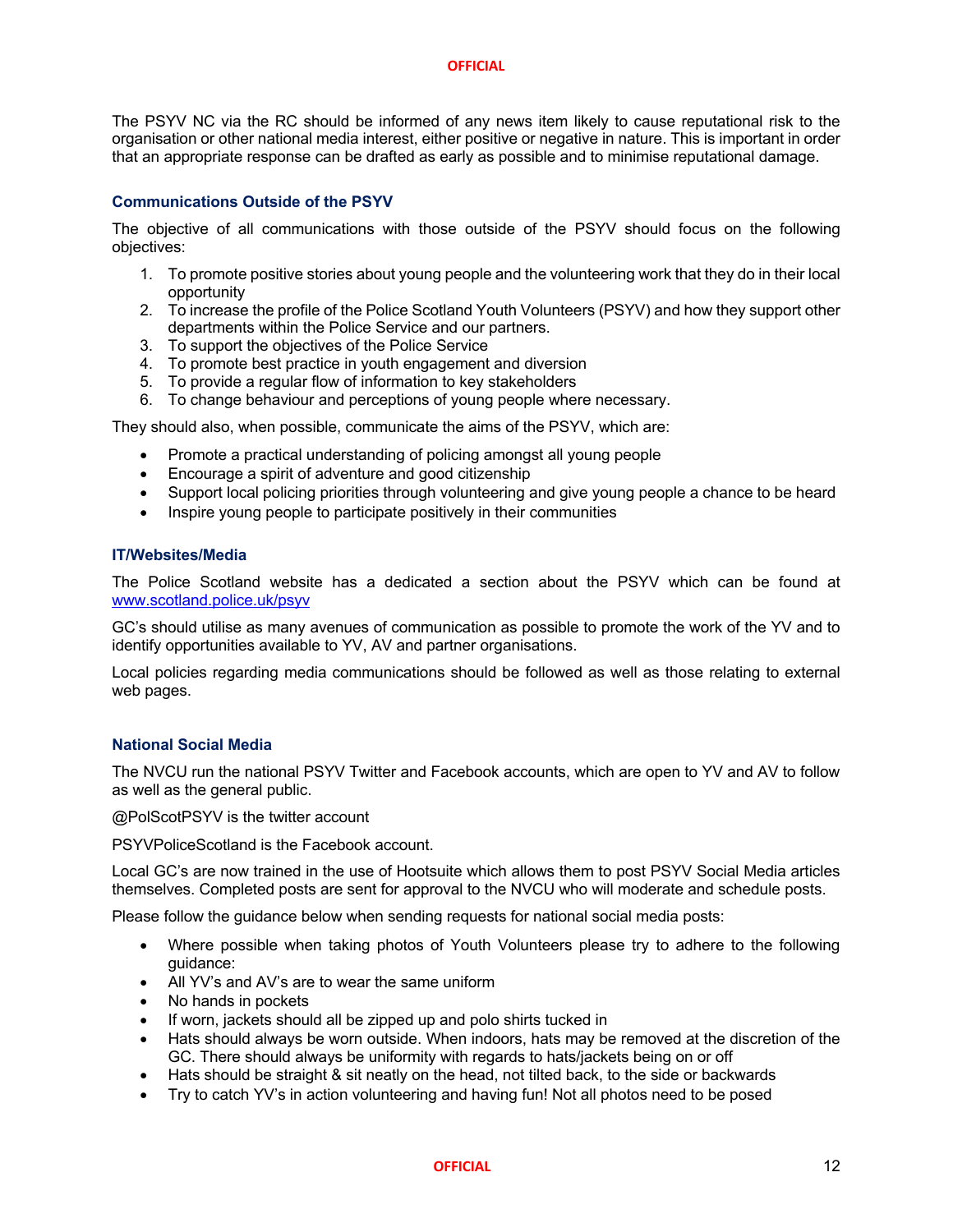- Unfair as it sounds, ask YV's who have forgotten elements of uniform to step out of photos that you would like posted to SM i.e. wearing their own jacket/hoodie over PSYV uniform, it looks unprofessional (this may help YV's remember to bring all their kit in future)
- Be careful of the background e.g. to ensure the subject does not get injured, nor anything offensive captured in the photograph etc.
- Ensure the photo upholds the integrity of the PSYV and Police Scotland as a whole, if you think for a moment that someone may try to criticise the content/pose/location then do not expect the photo on social media
- Where possible try to capture YV's in action carrying our volunteering activities
- Keep it fun, there is nothing wrong with photos showing our YV's enjoying themselves without the need to pose, however the PSYV is in touch with reality so the occasional selfie is something that appeals to our core audience

Any photo taken remains the property of the PSYV, however any photo sent for submission to social media will be reviewed by the RC.

By following this guidance, the PSYV is less likely to face criticism over standards /behaviour

Remember, would you be happy to see a photo of your group in the paper with no hat, jacket wide open and hands in pockets?

Posts will be reviewed and scheduled to ensure the PSYV SM pages are active throughout each week. This may result in the post being submitted a number of days following the event.

## **Communicating with Youth Volunteers**

As outlined in the Child Protection Manual (Appendix 5G) AV should not under any circumstances:

- Give YV their personal Mobile numbers;
- Become "friends" with YV on Social Media networks;
- Communicate privately with any YV on any platform (social media/text message/phone call)
- Plan meetings with YV outside of PSYV events;
- Travel alone in any vehicle with a YV (except in cases of emergency).

Each group should utilise the Band App/Platform to communicate with YV's, their parents and AV's. See below for info on Band.

In addition, every Group should source a mobile phone for communicating with YV in emergencies. This is necessary for a number of reasons, many of which centre on Health and Safety, and prevents the situation where AV are tempted to give out their own phone numbers to YV, which is strictly prohibited.

The phone remains the property of the PSYV and is for PSYV use only. These phones should be seen as means of emergency contact between GC's, YV's and parents and not as a general use phone.

The number for this phone should be available to all YV's and parents. It is not expected that this phone will be answered 24hrs a day 7 days a week, so the holder of the phone should ensure that any answer phone message is updated regularly with the times and dates that those calling can expect it to be answered. The phone should always be on during weekly sessions and volunteering events.

## **Band**

Band is a platform designed with organisations like PSYV in mind. It allows groups to communicate with its members, post information and arrange events.

The Band Governance document is available here which clarifies how Police Officers should use BAND and certain aspects in relation to profile names etc. All GC's should read.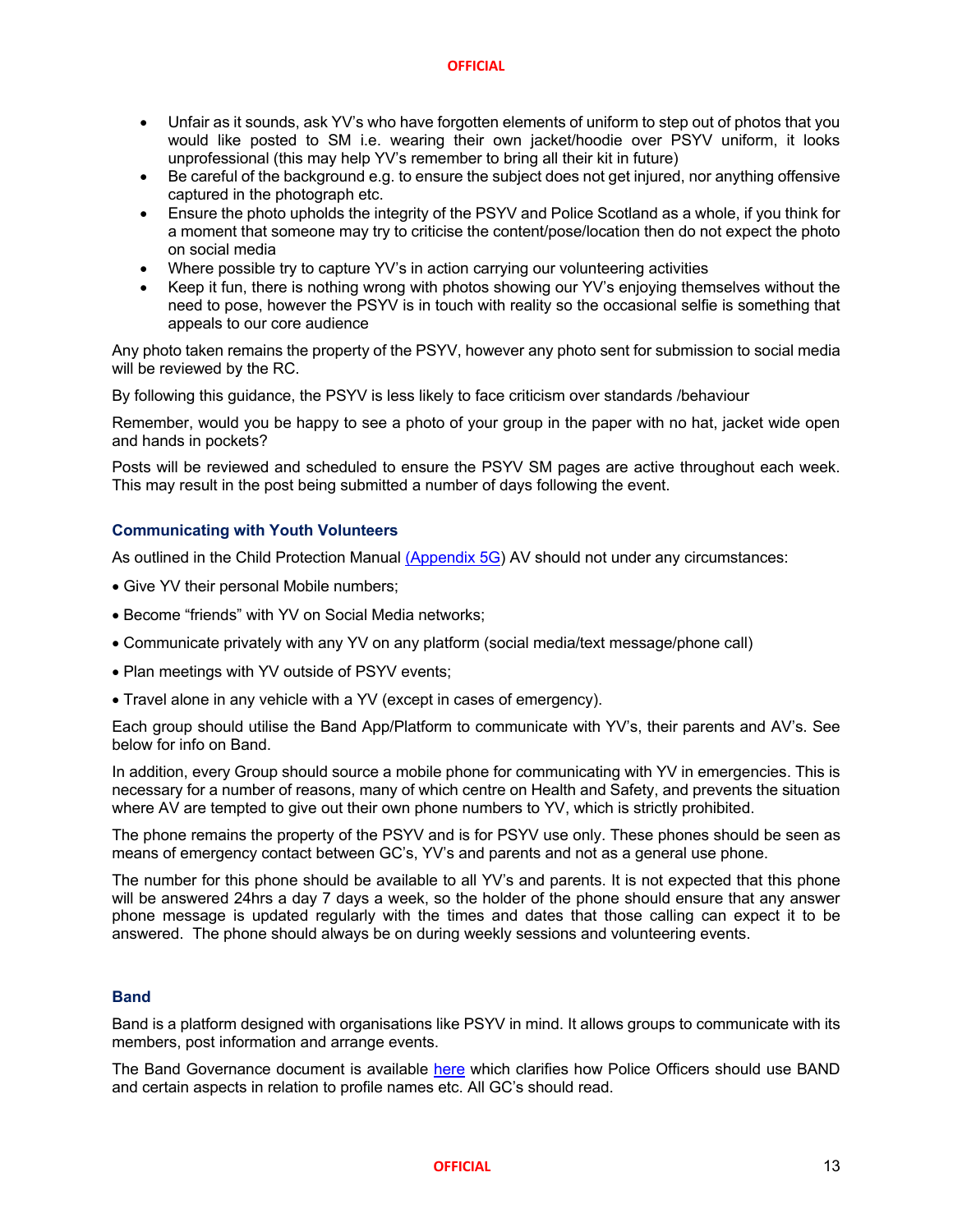The benefits to using Band over Facebook include:

- A Facebook profile is NOT required
- Private chat is disabled by the Admin (NVCU)
- Co-admin permission levels will be assigned to the GC/DGC/SAV
- No user has the option to click into another's personal profile minimising risk
- Nothing is public facing
- Users can register using an email address or mobile number which is never visible to other users

Contact the NVCU for information using Band or see this guide.

## **External Websites**

The PSYV has two external web pages.

1. Police Scotland website – www.scotland.police.uk/psyv

This page is open to the public and is generally the first result when entering 'Police Scotland Youth Volunteers into a search engine. This page provides the background to PSYV, it's aims and principles as well as links to the recruitment page and a form allowing organisers to request PSYV assist at their event.

2. PSYV Resources website – www.psyv.org

## **Social Media Policy**

Please see Appendix 5K for the PSYV Social Media Policy.

## **Uniform & Appearance Standards**

## **Uniform Ordering**

Uniform entitlement is outlined within Chapter 1, Youth Volunteers and Chapter 2, Adult Volunteers.

GC's are entitled to the same uniform as an AV however their uniform is black.

PSYV Uniform is supplied by Logoxpres in Stirling:

Logoxpres Group 4 Kings Court Glentye Road Broadleys Business Park **Stirling** FK7 7LH

01786 447776

http://www.logoxpres-schoolwear.co.uk

## sales@logoxpres.co.uk

Groups are required to register by completing Appendix 5Z and sending it to the email address above. This will create a user account on the website to order uniform. The website is self-explanatory. Should anyone require and assistance, please contact the NVCU on 01786 896090.

Only approved new groups will have their initial uniform covered up to 24 YV's 6 AV's and 1 GC. Anything over this requires to be funded by the local group.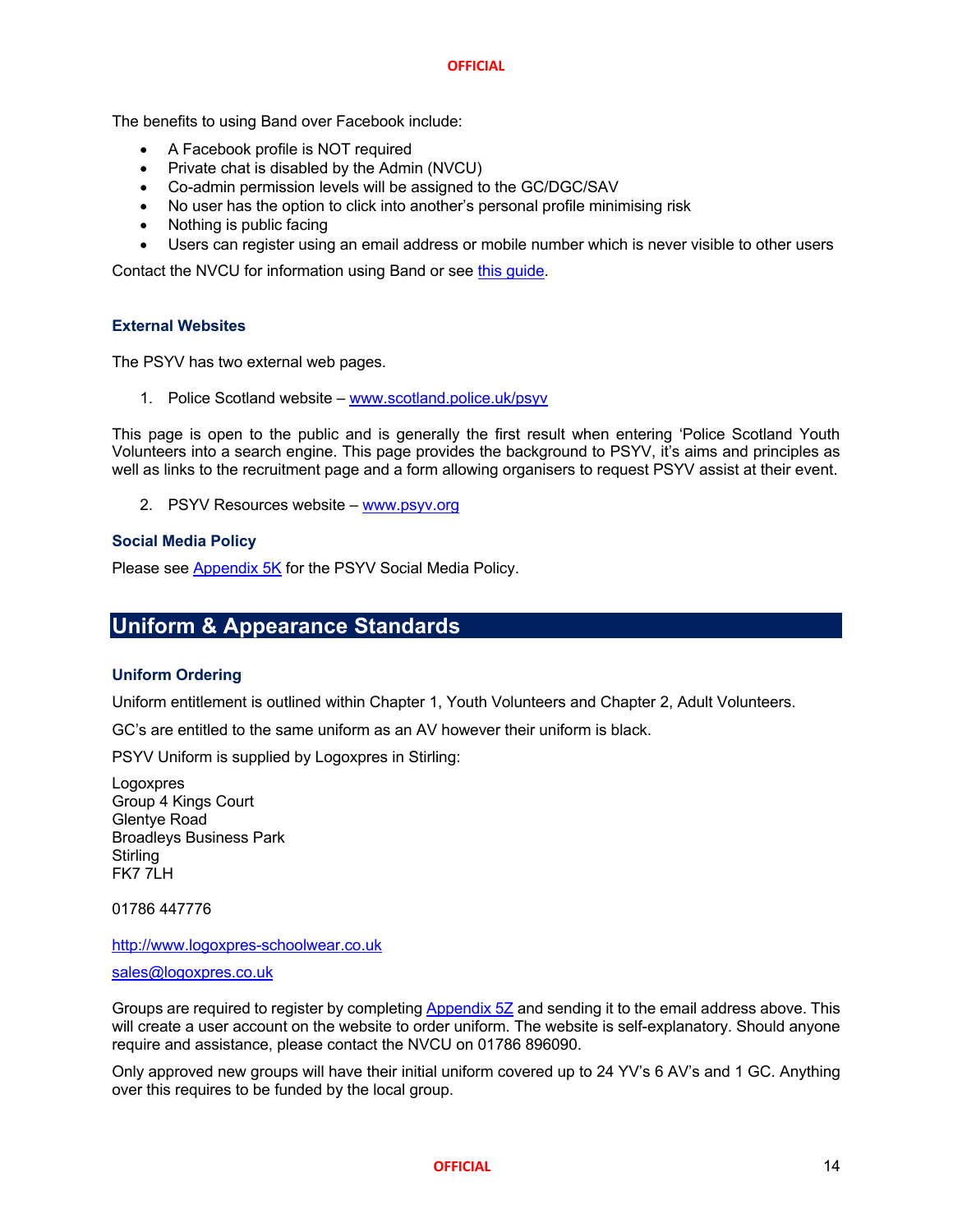Replacement uniforms for existing volunteers should be funded from group funds or financed by parents/carer or in the case of AV, themselves. Such orders should be made directly through Logoxpres who will raise an invoice to the group directly. Orders will not be processed until payment is made.

## **Sizing**

Groups should make use of existing members uniforms or recycled uniform to size new members. There are no longer sizing boxes available. Any uniform ordered which is the wrong size should be returned and re-ordered.

## **Recycling Uniform**

Any volunteer who leaves PSYV should return all embroidered elements of uniform (everything with the exception of trousers). Where possible, such uniform should be washed and stored. New members should be issued recycled uniform wherever possible to minimise cost. This includes existing YV's who grow out of their original issue. Common sense will dictate when uniform can and cannot be recycled.

Should a YV or AV leave who has purchased uniform themselves, the GC should seek out the possibility of the uniform being donated to the group to form a 'hardship' stock to issue to those who cannot afford to purchase new items. Whilst this will vary group to group, consideration should be given to buying old uniform back from parents/AVs for a reduced price. This should be negotiated locally.

## **Footwear**

Footwear is not covered by any national funding. Where a GC is aware of any specific YV who's family is unable to cover the cost of footwear, the group funds should cover this cost.

In any case, only plain black leather or leather effect shoes or boots are permitted. No trainers or fashion footwear is permitted.

## **Loss/Damage**

It is understood that from time to time, uniform items such as hats may be lost. The group should cover any such replacement from their own funds. Where a YV has previously lost and had an item replaced, any subsequent loss should be funded by parents/carers unless the GC is aware of circumstances which would prevent this.

## **Uniform & Appearance Standards**

The PSYV is a uniformed Youth Volunteering Organisation which operates under the banner of the Police Service of Scotland, as such certain standards are expected in relation to Uniform and Appearance.

See Appendix 5L for a Guide to Uniform and Appearance Standards.

Uniform must always be worn in a manner which is considered neat and tidy. To achieve this, both YV's and AV's must ensure their uniform is clean, tidy and ironed (where appropriate) prior to any deployment.

When deployed in uniform at either local meetings or volunteering events, the GC/AV in charge should dictate what elements of the uniform are to be worn.

Generally, it is accepted that the PSYV cap should only be worn when outdoors at volunteering events however should be worn during any formal parade or uniform inspection. This ensures that the GC and AV's are kept satisfied that all YV's still have uniform which is neat and tidy. This will allow them to identify missing items or items needing replaced prior to future deployments.

The GC/AV in charge should seek general consensus in relation to the wearing of hoodies and jackets. Whilst it is not a requirement for all YV's to wear the same, it should be recognised that from a professional image viewpoint, having the YV's 'uniform' assists in ensuring they look their best. Understandably, the weather will have an impact on this decision.

Ensure the following: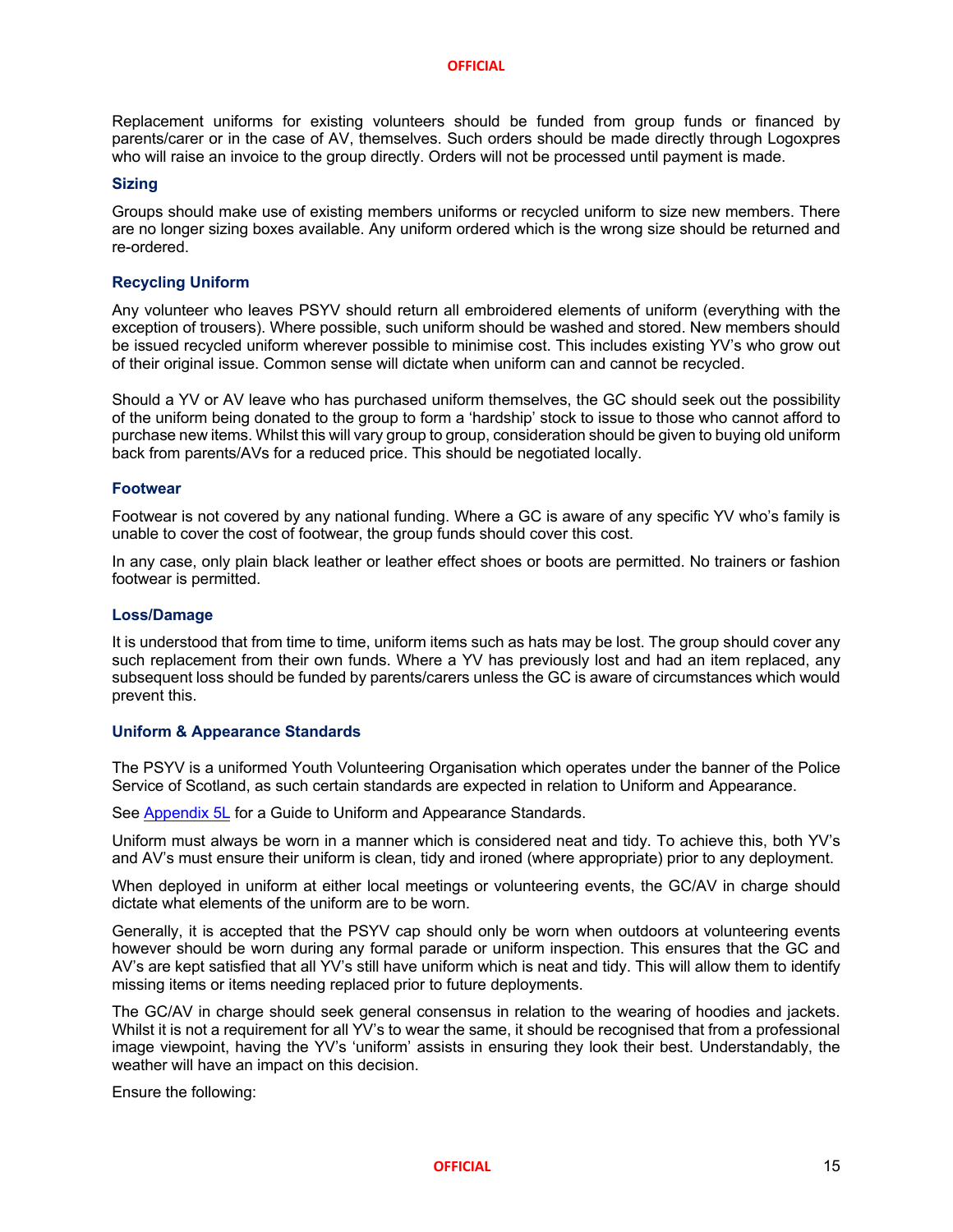- All PSYV jackets MUST be zipped up when worn.
- Hats should never be worn backwards or sideways.
- Polo shirts should always be tucked in.
- Hooded tops, whilst provided with a hood can appear intimidating to certain generations when the hood it worn up. Unless it is unavoidable, the hood should not be worn.
- All trousers are provided with a belt which should be worn.
- Jeggings/leggings should not be worn. Only plain black school trousers as issued should be worn.
- Shoes/Boots should be clean and polished. Bulling shoes/boots is not a requirement but should be encouraged and can form a great a weekly session when done as a group.

**Hair**

- Boys hair should be short, neat and free from the collar.
- Facial hair should be kept neat and tidy. Growing beards should be done during holiday periods, when not volunteering.
- Girls hair should be tied up in a bun whenever at a public facing event in full uniform. This includes weekly sessions when parading and during uniform inspections. Only during instances where full uniform is not required can girls wear their hair in a ponytail.
- In either case, hair should remain a natural colour.

## **Tattoos**

Tattoos are not permitted on the neck or face. Any other visible tattoos should not cause any offence, discriminate or be of a violent or intimidating nature.

## **Jewellery**

Jewellery should be restricted to ear studs, nose studs (not rings) and basis wrist wear (watches or a single bracelet). Necklaces should be avoided as should any other visible piercing.

Expensive jewellery should be avoided and in any case, is worn at the owner's discretion. PSYV will not accept any responsibility for the loss or damage of any such items.

## **Make-Up**

Make-up should be applied in moderation and in any case restricted to natural colours.

## **Religious & Cultural Considerations**

Where standard issue PSYV Uniform cannot worn on due to religious/cultural reasons, a respectful approach should be taken to accommodate these needs/requirements.

AV may come across situations where some female YV are not allowed, due to religious or cultural reasons, to wear trousers. Contingencies for this must be in place in order that the YV is not excluded. Please contact the NVCU should such a situation arise.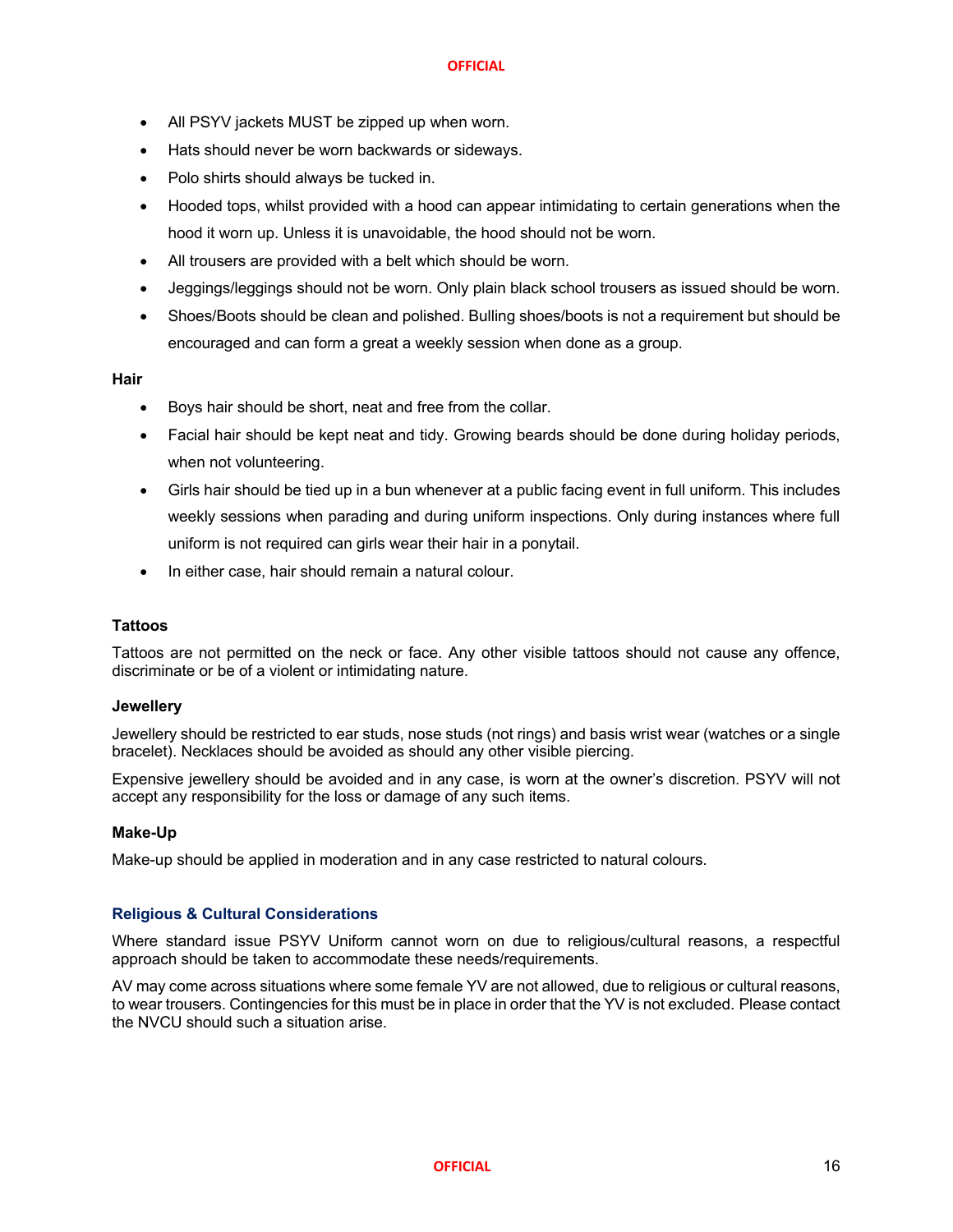## **Awards & Recognition**

## **PSYV Volunteering Award**

The PSYV Volunteering Award is available to all YV's who have completed the Initial Training Programme. The award has been credit rated to SCQF Level 4 by the Scottish Police College, Tulliallan.

The award focuses on the key aspects of their training as well as their initial volunteering experience.

On completion of the ITP, a YV can be enrolled onto Module 1 of the PSYV Volunteering Award on the PSYV Learning Platform (Moodle). Here, YV's are required to complete a number of quiz style knowledge checks which will test their understanding in relation to lessons delivered as part of the ITP.

YV's will be permitted two attempts to successfully complete each quiz. If they are not successful after two attempts, they will need to speak with their AV Mentor to review their learning before being given the opportunity to try again.

On completion of Module 1, YV's can progress to Module 2 which will focus on their initial volunteering experience. To complete this section, YV's will be required to complete a number of sections which will test them on their ability to plan for an event, volunteer at the event and then reflect on their experience.

Once a YV has submitted evidence for a minimum of five volunteering events, they will need to liaise with their AV Mentor to decide which of these provides their best evidence. This will be submitted to the GC who will pass it for approval.

Every six months, the Quality Assurance Team alongside the Awards and Qualifications team from Police Scotland will review the submissions and then apply for certificates.

GC's should aim to issue the YV with their certificate at the next local awards ceremony.

Further guidance is available within Appendices 5M & 5N

In Addition, see Appendix 5W for a flow chart on the PSYV Award.

## **Awards Ceremonies**

Groups should hold local award ceremonies on a yearly basis. The timing of these awards should coincide with the upcoming national awards. The NVCU will advise all local GC's when this will take place to ensure adequate time to hold local award ceremonies.

Each group should award the following:

## **Adult Volunteer of the Year**

This award recognises an adult volunteer for their outstanding commitment to building a brighter future for young people and for going the extra mile to make a real difference to their lives. The recipient has demonstrated leadership with both youths and adults in PSYV. Leadership skills include initiative, dedication, integrity, acceptance of responsibility and teamwork. They are committed to positive change and to building bridges between the community and the Police/PSYV.

## **Youth Volunteer of the Year**

This award recognises a dedicated young volunteer who has shown commitment to PSYV and contributed energy, skill and time. They encourage a spirit of adventure and good citizenship and support local policing priorities through volunteering. They are recognised as keen and committed to PSYV and show enthusiasm in both a learning and volunteering environment and are seen as a developing leader of the future.

## **Commitment Award**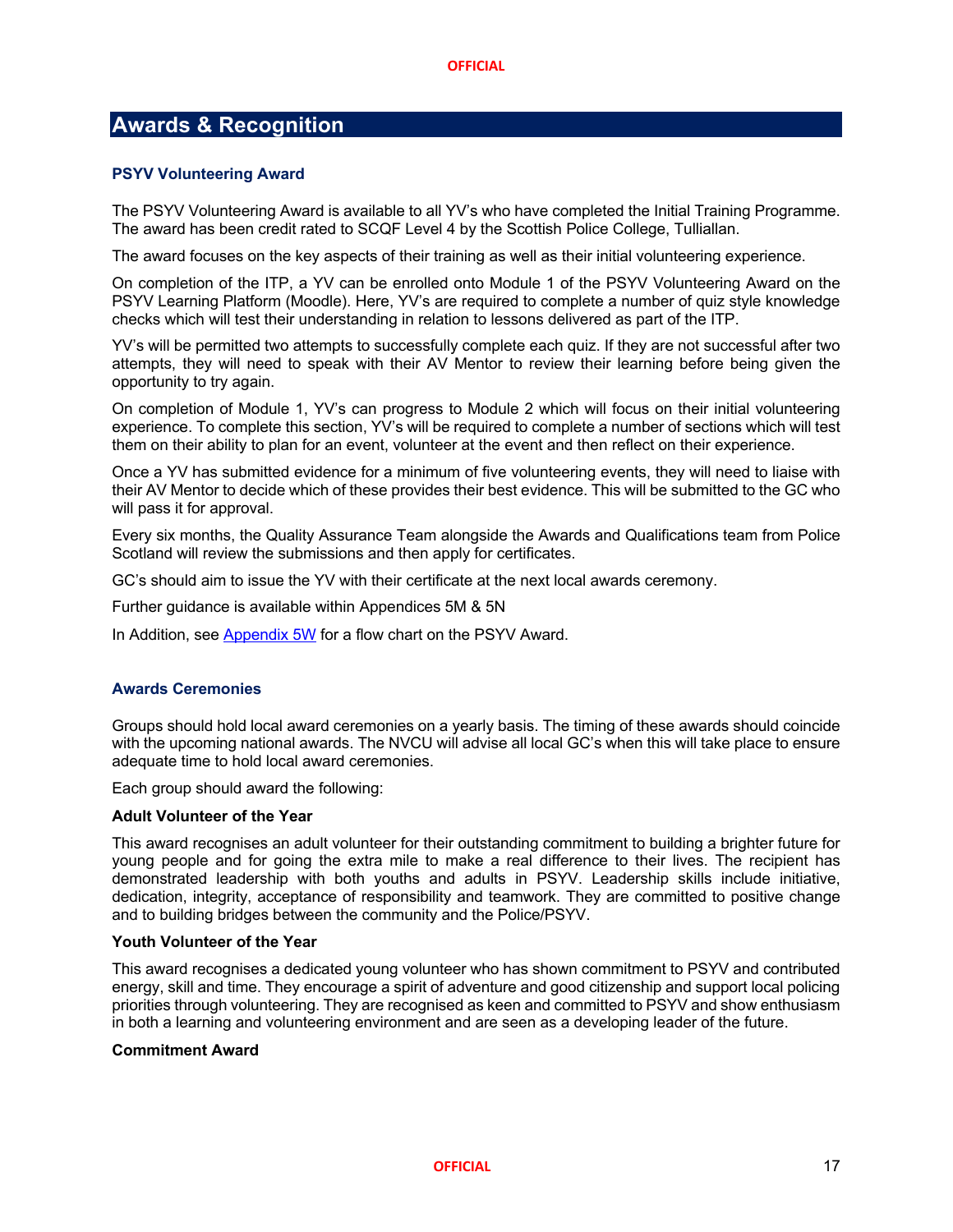This award recognises that the recipient demonstrates commitment by volunteering in the community with PSYV, attending and contributing to PSYV evenings, and makes an effort in all activities. They are seen to be a youth volunteer with the developing skills of a future leader.

## **Leadership Award**

The recipient of this award has demonstrated or is demonstrating leadership of youths within PSYV. Leadership skills include initiative, dedication, integrity, acceptance of responsibility and teamwork. They are recognised as promoting the aims and objectives of PSYV to not only their fellow youth volunteers but to all of their peers.

## **Police Award (Local only)**

The recipient of this award is recognised as promoting a practical understanding of policing amongst all young people and has an excellent all-round knowledge of the Police Service and how it operates. They have shown a commitment in learning about the police service and the force priorities, values and ethics. This award is no longer part of the national award categories due to the limited evidence made available to decide a worthy winner of the award at a regional/national level.

## **Partnership Recognition Award (Local only)**

This award should be presented to a local or national partner who has assisted your group throughout the last year. How they have assisted will be down to the group to decide however consideration should be given to who provides the venue, who has provided funding or who has provided an experience for the YV's who would have otherwise not had the chance.

Once all groups have held their local awards, the winners will be invited to attend a joint Regional/National award ceremony where the same awards will be presented at a Regional and National level as well as some additional awards.

## **Saltire Awards**

Youth Volunteers (and AV's up to the age of 25) can be awarded for their volunteering hours by registering for Saltire Awards.

Each group is required (as part of the Bronze Inspection) to ensure their YV's are registered for Saltire. See below for guidance on how to do this. There are two options, either way, the GC must be satisfied that their YV's are registered.

- 1. Enabling/encouraging the volunteers to manage their own Saltire Awards. They need to register for Saltire Awards directly with their local Third Sector Interface either via:
	- a) Setting up a 'My Saltire' online account on the Saltire Awards website this facility allows a young person to add the details of where they volunteer and their hours. When they reach the various certificate milestones they get an online prompt to claim their certificate. When they claim their certificate this way it sends an automated electronic request directly to their local TSI who will check that all is in order and approve or deny their request. In most cases they will then issue the certificate to them via their own admin process. The My Saltire manual is available here https://saltireawards.org.uk/parents/saltire-resources/
		- *or*
	- b) Using the Saltire submission forms to manually register for Saltire Awards, submit their volunteering hours and certificate requests – by sending/emailing them to their local TSI

Either way the volunteer directly liaises with their local TSI about their volunteering, recording and logging their hours and claiming Saltire Awards certificates.

You could assist your volunteers to use the online or manual systems. Keeping regular communication with young volunteers to encourage them to log their hours and claim their certificates will be helpful.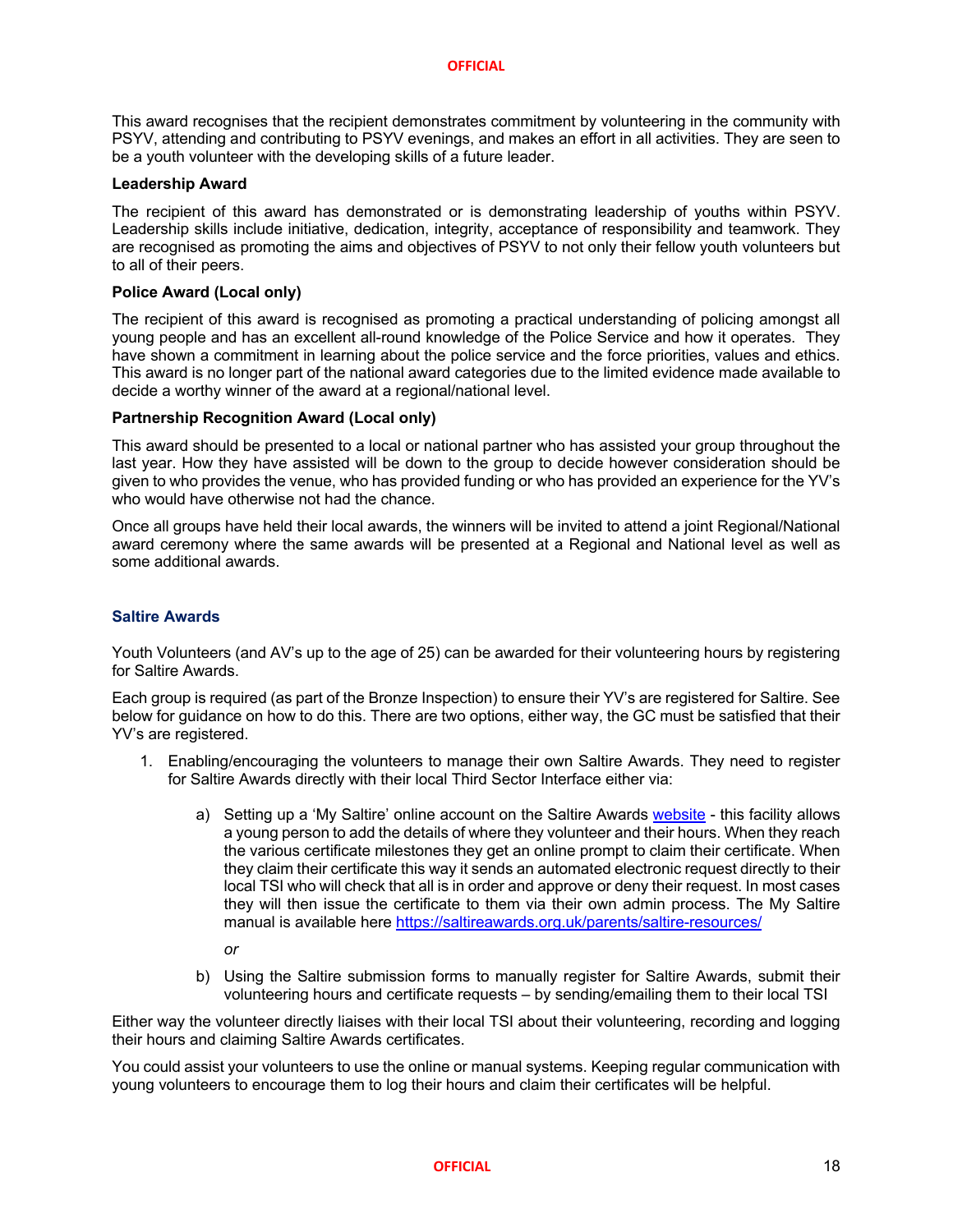or

- 2. Processing Saltire Awards on behalf of your volunteers. This involves helping the young people who volunteer with you by processing their award claims for them (however if they wish some might still choose to DIY as above)
- GC's would register your young volunteers for Saltire Awards with their relevant local TSI
- GC's would keep a track of the volunteering/volunteering hours that young people are doing with you
- GC's would claim certificates for your young volunteers from the various TSIs involved

Each volunteer will need to be registered for Saltire Awards with their own local TSI according to where they live.

GC's would then submit claims for certificates on behalf of the volunteers to their relevant TSI. The TSI would then issue the certificates to the GC who could then award them to the volunteers. There are a set of Saltire forms specifically for this too.

*or*

If you have local branches where your young volunteers are based then each of your branches could liaise directly with their local TSI to process their young volunteers Saltire Awards.

You can get all the forms from the Saltire Website here https://saltireawards.org.uk/parents/saltireresources/

There is also some promotional material you can download and use too.

## **Complaints Procedures**

Should any member of PSYV or their family etc. wish to make a complaint about anyone within their group, they should, in the first instance contact their GC to seek a local resolution.

If the complaint has not been resolved locally or is about the Group Coordinator, the details should be sent by email to volunteercoordination@scotland.pnn.police.uk and passed to the relevant RC.

See **Appendix 50** for the full PSYV Complaints Procedure.

## **Quality Control**

## **Monthly Survey Monkey Return**

GC's will have overall responsibility for the recording of group figures. The SurveyMonkey link will be sent to all GC's on the first Monday of each month and a complete submission is required by 1700hrs on the Friday of that week. These returns which will provide an up to date picture of their group activities including hours and the number of volunteers.

Only hours relating to volunteering events should be included in this return, do not include weekly sessions.

The results of the survey will be published in a monthly report made available to divisional SPOC's.

Should a GC know they will be on A/L, the details should be made available to the DGC who should complete the survey in their absence.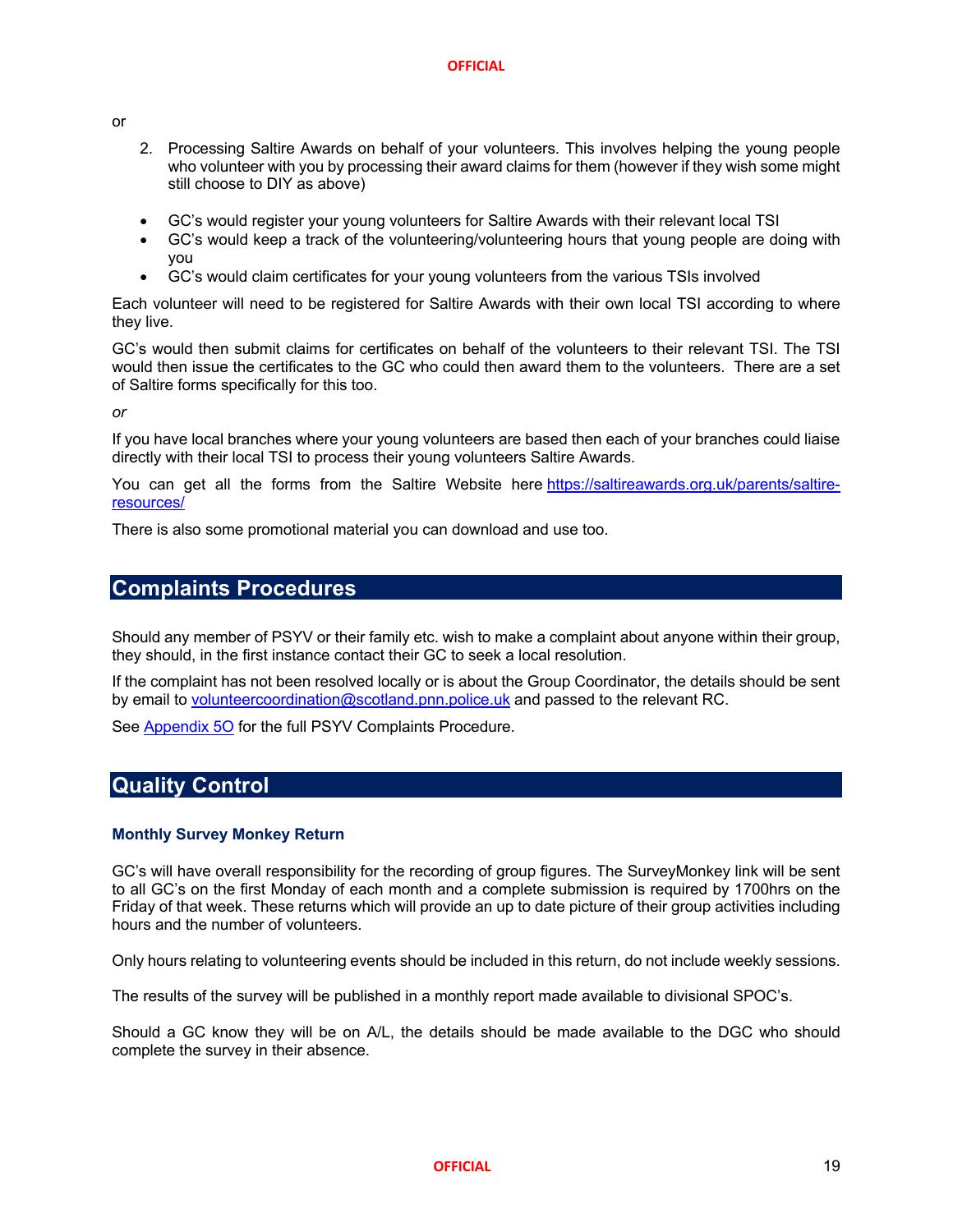## **Volunteering Hours Record**

Each group has their own spreadsheet for recording the volunteering hours completed by each individual at each event attended.

It is expected that the GC keeps their Volunteering Hours Record (Appendix 5P) kept up to date by adding any volunteering opportunity and the hours completed by both YV's and AV's. This will automatically total the individual hours of YV's, AV's as well as the total hours completed by the group. Each group has their own form on SharePoint which should be completed following each deployment.

## **Group Register**

The group register should be completed for each weekly session. The main register for each group is held on SharePoint and should be updated by the GC following each weekly session. An example can be seen within Appendix 5Q however each group has their own already saved within their folder on SharePoint.

This register allows the GC to record the attendance of each YV, AV and total the subscriptions received that night.

The RC will have oversight over the group's attendance. GC's should use this to manage those who fail to regularly attend.

## **Risk Register**

The PSYV operates a Risk Register to cover ongoing national organisational risks to the PSYV Programme. This is a 'live' document which is updated and amended accordingly by the NVCU as situations and parts of the programme develop and change.

The Risk Register is important to ensure that the PSYV Programme foresees and negates, as far as possible, major problems, which could damage the existence and ongoing development of the programme.

This document is held and maintained by the NC.

## **Inspection Tool**

The PSYV operates an Inspection Tool for each group. The tool allows for groups to achieve Bronze, Silver and Gold Awards. The minimum standard that each group must attain is Bronze.

Each group will be inspected by a member of the NVCU once the group has completed the Initial Training Programme and once they have been active for 6 months. The GC is required to complete a selfassessment prior to each inspection using **Appendix 5R**.

A group will be re-inspected after one year to ensure they are still meeting the required minimum standard.

Should a group fail to achieve the minimum standard they will issued an action plan to address the areas requiring attention. In any case, the NC will review any group who has not achieved the minimum standard and a decision made regarding the suitability for that group to continue operating until the areas for improvement are addressed.

A group can only progress to silver once they have achieved bronze and gold once they have silver etc.

Any group who applies for silver or above will initially be inspected on the criteria of the previous award before being inspected on the additional criteria required to achieve the next level. A group can lose their award should they fail to continue to meet that standard when being re-inspected the following year.

Appendix 5D provides guidance on the criteria for each level of the award. Appendices 5S, 5T and 5U are for use by RC's and NVCU staff when completing each inspection.